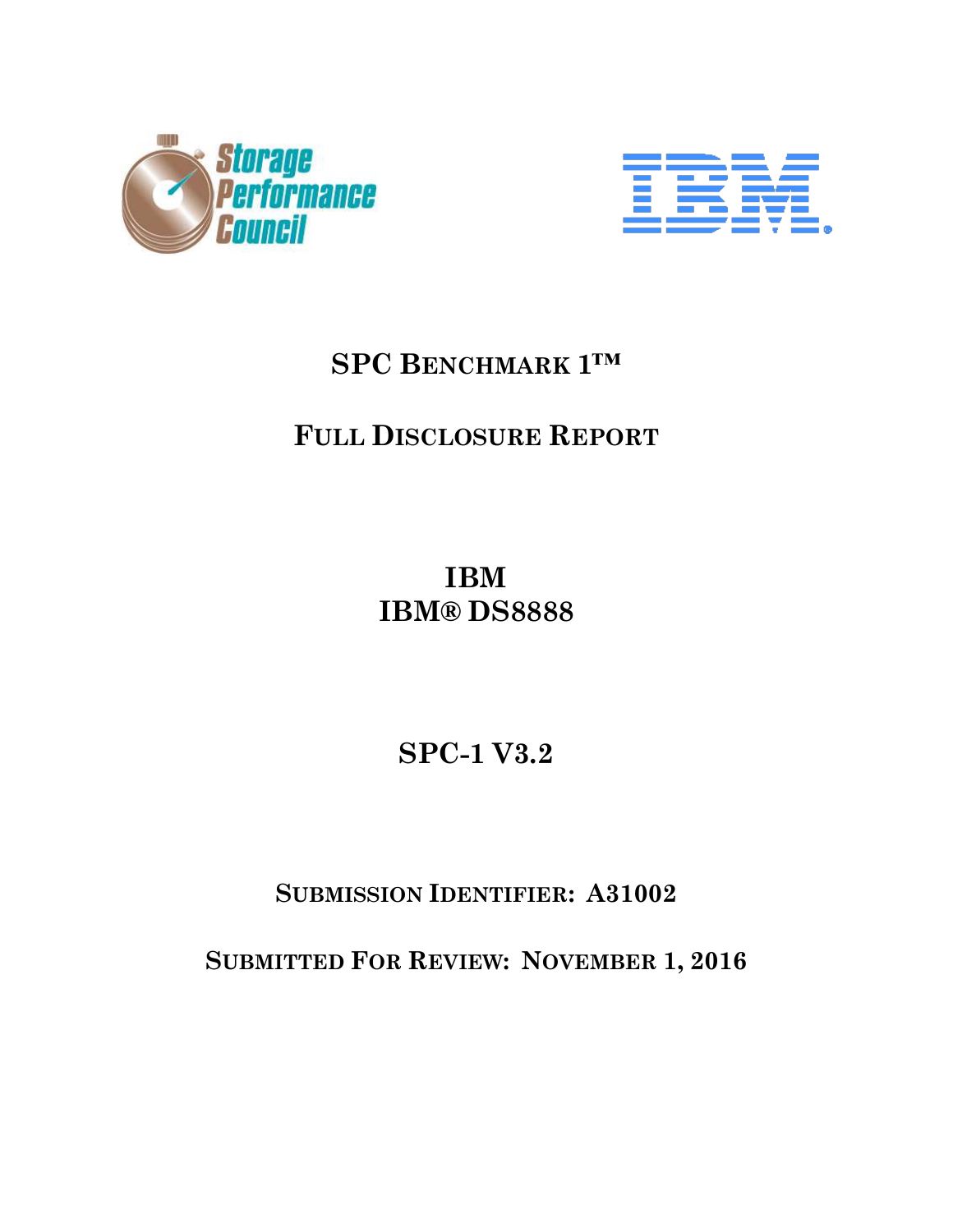#### **Second Edition – February 2018**

THE INFORMATION CONTAINED IN THIS DOCUMENT IS DISTRIBUTED ON AN AS IS BASIS WITHOUT ANY WARRANTY EITHER EXPRESS OR IMPLIED. The use of this information or the implementation of any of these techniques is the customer's responsibility and depends on the customer's ability to evaluate and integrate them into the customer's operational environment. While each item has been reviewed by IBM. for accuracy in a specific situation, there is no guarantee that the same or similar results will be obtained elsewhere. Customers attempting to adapt these techniques to their own environment do so at their own risk.

This publication was produced in the United States. IBM may not offer the products, services, or features discussed in this document in other countries, and the information is subject to change with notice. Consult your local IBM representative for information on products and services available in your area.

© Copyright IBM 2016. All rights reserved.

Permission is hereby granted to publicly disclose and reproduce this document, in whole or in part, provided the copyright notice as printed above is set forth in full text on the title page of each item reproduced.

### **Trademarks**

SPC Benchmark 1, SPC-1, SPC-1 IOPS, SPC-1 LRT and SPC-1 Price-Performance are trademarks of the Storage Performance Council.

IBM, the IBM logo and DS8000 are trademarks or registered trademarks of IBM in the United States and other countries. All other brands, trademarks, and product names are the property of their respective owners.

### **Benchmark Specification and Glossary**

The official SPC Benchmark 1™ (SPC-1™) specification is available on the website of the Storage Performance Council (SPC) at [www.storageperformance.org.](http://www.storageperformance.org/)

The SPC-1<sup>™</sup> specification contains a glossary of the SPC-1<sup>™</sup> terms used in this publication.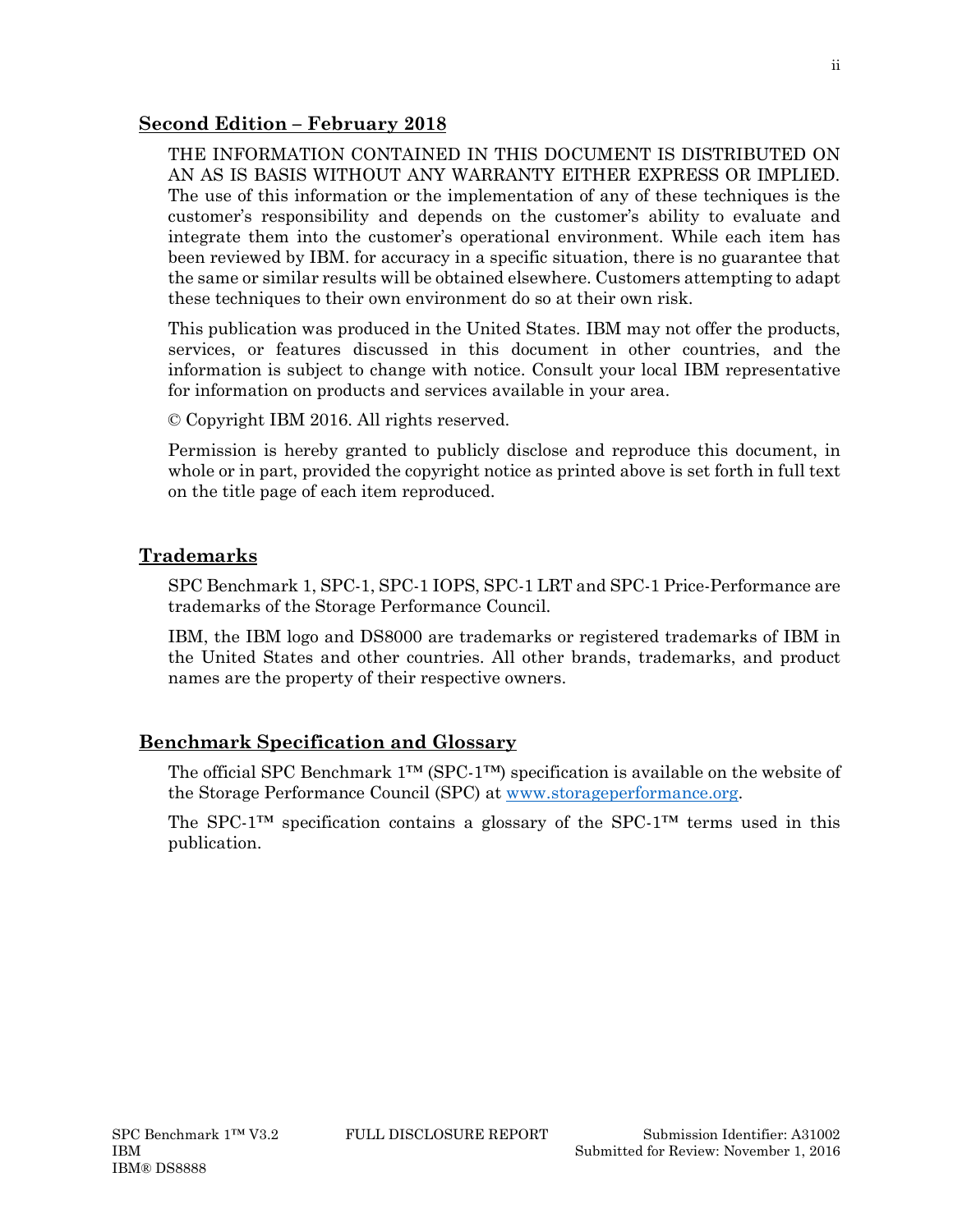# **Table of Contents**

| Benchmark Configuration and Tested Storage Configuration 13 |  |
|-------------------------------------------------------------|--|
|                                                             |  |
|                                                             |  |
|                                                             |  |
|                                                             |  |
|                                                             |  |
|                                                             |  |
|                                                             |  |
|                                                             |  |
|                                                             |  |
|                                                             |  |
|                                                             |  |
|                                                             |  |
|                                                             |  |
|                                                             |  |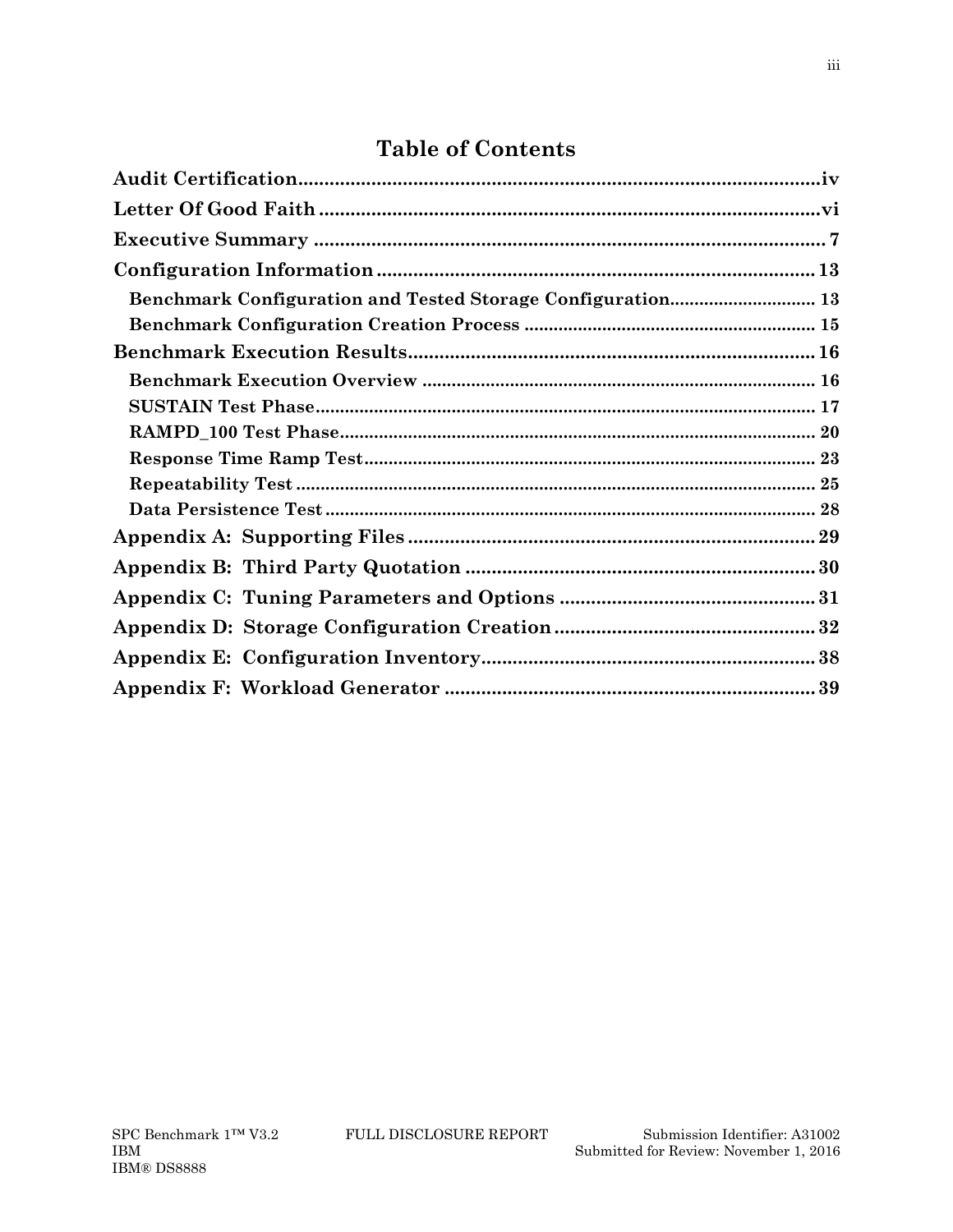## <span id="page-3-0"></span>**AUDIT CERTIFICATION**



**Bruce McNutt IBM ARC IBM Corporation** 650 Harry Road San Jose, CA 95120

*MnfoSizing* 

The Right Metric For Sizing IT

October 24, 2016

I verified the SPC Benchmark 1™ (SPC-1™ Revision3.2) test execution and performance results of the following Tested Storage Product:

#### **IBM®** DS8888

The results were:

| SPC-1 IOPS™                        | 1,500,187          |
|------------------------------------|--------------------|
| SPC-1 Price-Performance™           | \$1.32/SPC-1 IOPS™ |
| SPC-1 IOPS™ Response Time          | $0.60$ ms          |
| <b>SPC-1 Overall Response Time</b> | $0.336$ ms         |
| <b>SPC-1 ASU Capacity</b>          | 34.360 GB          |
| <b>SPC-1 ASU Price</b>             | \$57.35/GB         |
| <b>SPC-1 Total System Price</b>    | \$1,970,396        |

In my opinion, these performance results were produced in compliance with the SPC requirements for the benchmark.

The testing was executed using the SPC-1 Toolkit Version 3.0 Build 2565. The audit process was conducted in accordance with the SPC Policies and met the requirements for the benchmark.

A Letter of Good Faith was issued by the Test Sponsor, stating the accuracy and completeness of the documentation and testing data provided in support of the audit of this result.

A Full Disclosure Report for this result was prepared by InfoSizing, reviewed and approved by the Test Sponsor, and can be found at www.storageperformance.org under the Submission Identifier A31002.

20 KREG LANE . MANITOU SPRINGS, CO 80829 . 719-473-7555 . WWW.SIZING.COM

SPC Benchmark 1™ V3.2 FULL DISCLOSURE REPORT Submission Identifier: A31002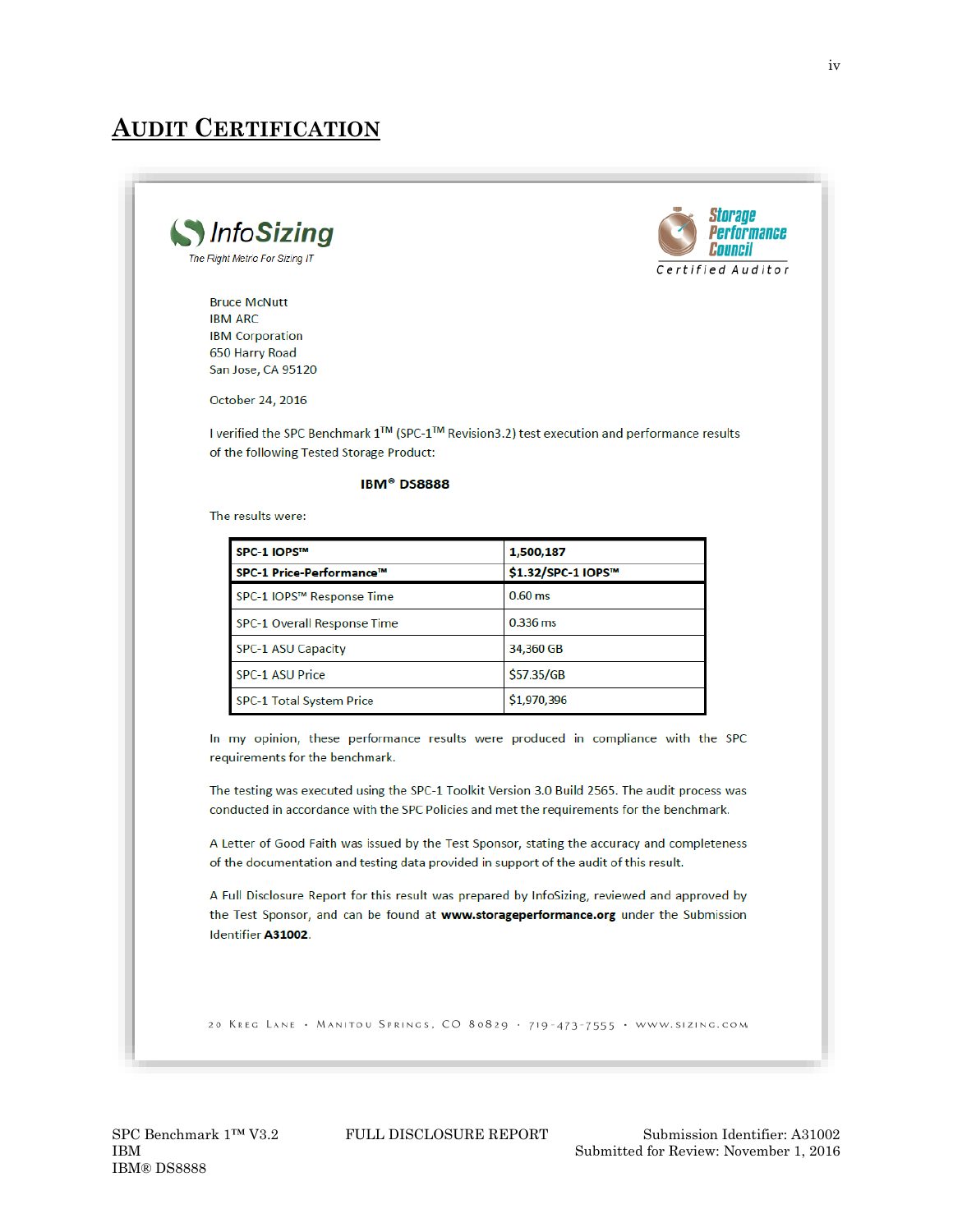| A31002                     | <b>IBM®DS8888</b>                                                                         | p.2 |
|----------------------------|-------------------------------------------------------------------------------------------|-----|
|                            |                                                                                           |     |
|                            |                                                                                           |     |
|                            | The independent audit process conducted by InfoSizing included the verifications of the   |     |
| following items:           |                                                                                           |     |
| ۰                          | The physical capacity of the data repository;                                             |     |
| ۰                          | The total capacity of the Application Storage Unit (ASU);                                 |     |
| ۰                          | The accuracy of the Benchmark Configuration diagram;                                      |     |
| ۰                          | The tuning parameters used to configure the Benchmark Configuration;                      |     |
| ۰                          | The Workload Generator commands used to execute the testing;                              |     |
| ۰                          | The validity and integrity of the test result files;                                      |     |
| ۰                          | The compliance of the results from each performance test;                                 |     |
| ۰                          | The compliance of the results from the persistence test;                                  |     |
| ۰                          | The compliance of the submitted pricing model; and                                        |     |
| ۰                          | The differences between the tested and the priced configuration, if any.                  |     |
|                            | The Full Disclosure Report for this result was prepared in accordance with the disclosure |     |
|                            | requirements set forth in the specification for the benchmark.                            |     |
|                            | The following benchmark requirements, if any, were waived according to the SPC Policies:  |     |
| None.                      |                                                                                           |     |
|                            |                                                                                           |     |
|                            |                                                                                           |     |
| <b>Respectfully Yours,</b> |                                                                                           |     |
|                            |                                                                                           |     |
|                            | transis/ pol-                                                                             |     |
|                            |                                                                                           |     |
|                            | François Raab, Certified SPC Auditor                                                      |     |
|                            |                                                                                           |     |
|                            |                                                                                           |     |
|                            |                                                                                           |     |
|                            |                                                                                           |     |
|                            |                                                                                           |     |
|                            |                                                                                           |     |
|                            |                                                                                           |     |
|                            |                                                                                           |     |
|                            |                                                                                           |     |
|                            |                                                                                           |     |
|                            | 20 KREG LANE . MANITOU SPRINGS, CO 80829 . 719-473-7555 . WWW.SIZING.COM                  |     |
|                            |                                                                                           |     |
|                            |                                                                                           |     |

v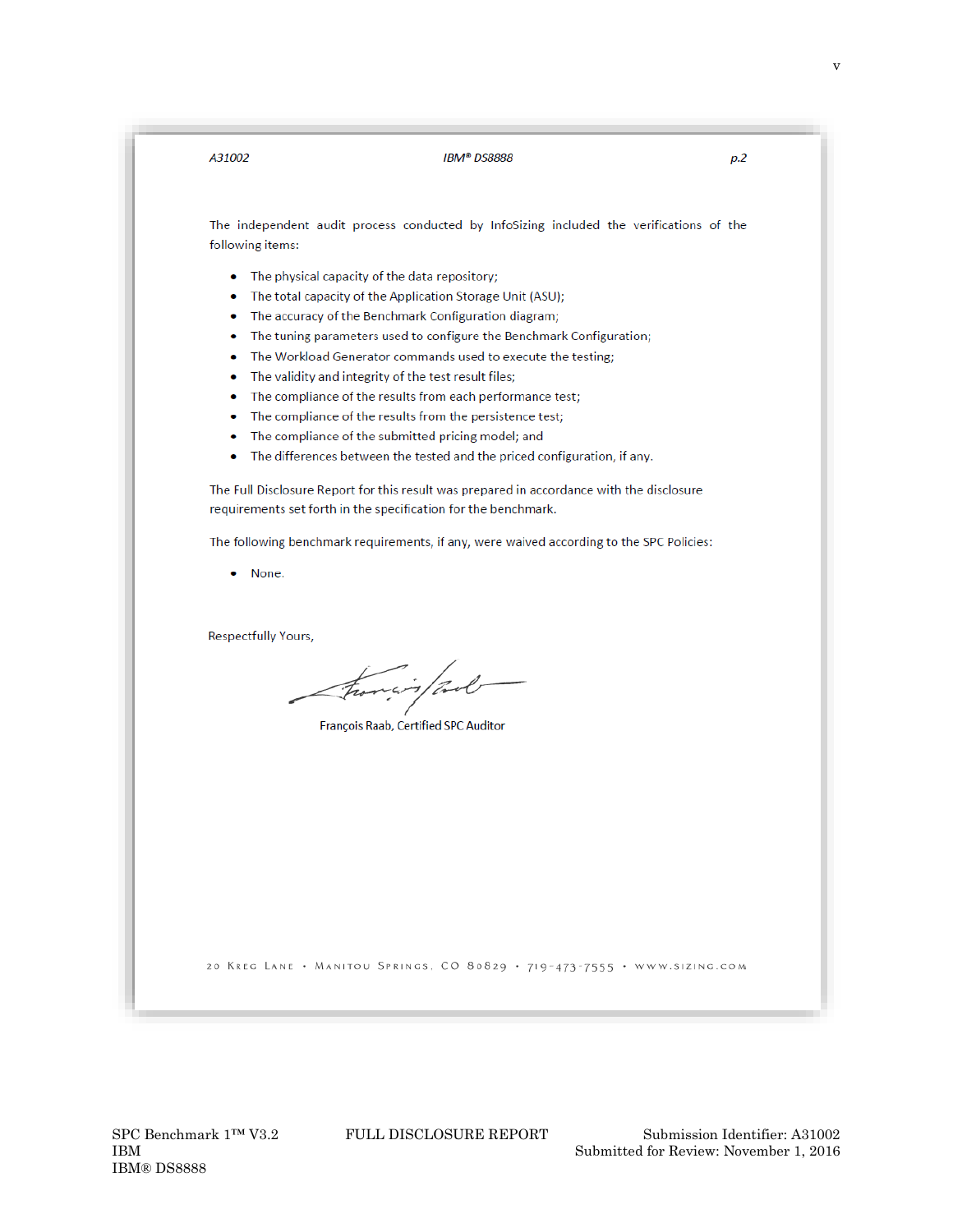# <span id="page-5-0"></span>**LETTER OF GOOD FAITH**

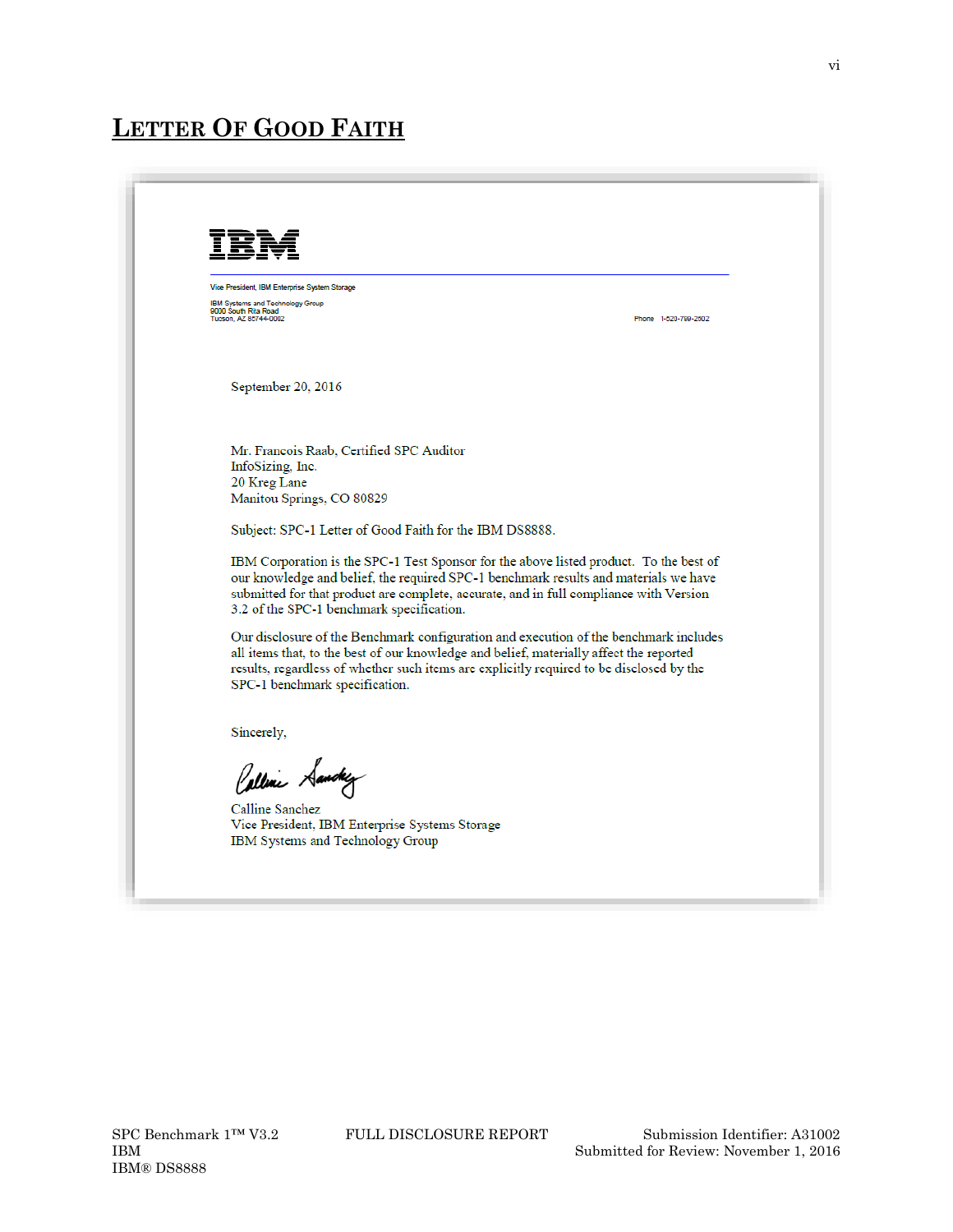<span id="page-6-0"></span>



# **SPC BENCHMARK 1™**

# **EXECUTIVE SUMMARY**

# **IBM IBM® DS8888**

| SPC-1 IOPS™                        | 1,500,187               |
|------------------------------------|-------------------------|
| SPC-1 Price-Performance™           | \$1,313.44/SPC-1 KIOPS™ |
| SPC-1 IOPS™ Response Time          | $0.60$ ms               |
| <b>SPC-1 Overall Response Time</b> | 0.336 ms                |
| SPC-1 ASU Capacity                 | 34,360 GB               |
| <b>SPC-1 ASU Price</b>             | \$57.35/GB              |
| <b>SPC-1 Total System Price</b>    | \$1,970,396             |
| Data Protection Level              | Protected 2 (mirroring) |
| <b>Physical Storage Capacity</b>   | 96,000 GB               |
| Pricing Currency / Target Country  | U.S. Dollars / USA      |

## **SPC-1 V3.2**

# **SUBMISSION IDENTIFIER: A31002 SUBMITTED FOR REVIEW: NOVEMBER 1, 2016**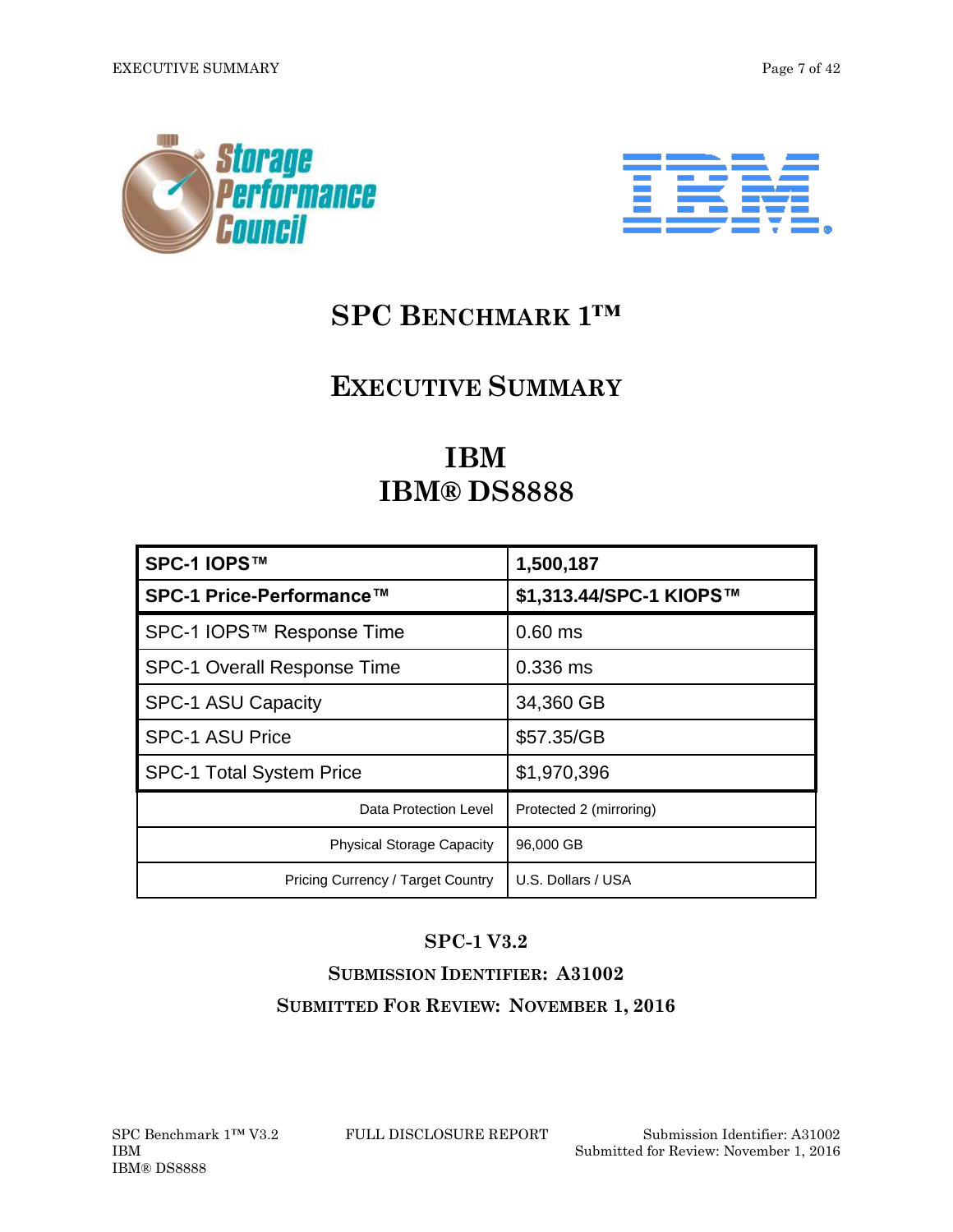

## **Benchmark Configuration Diagram**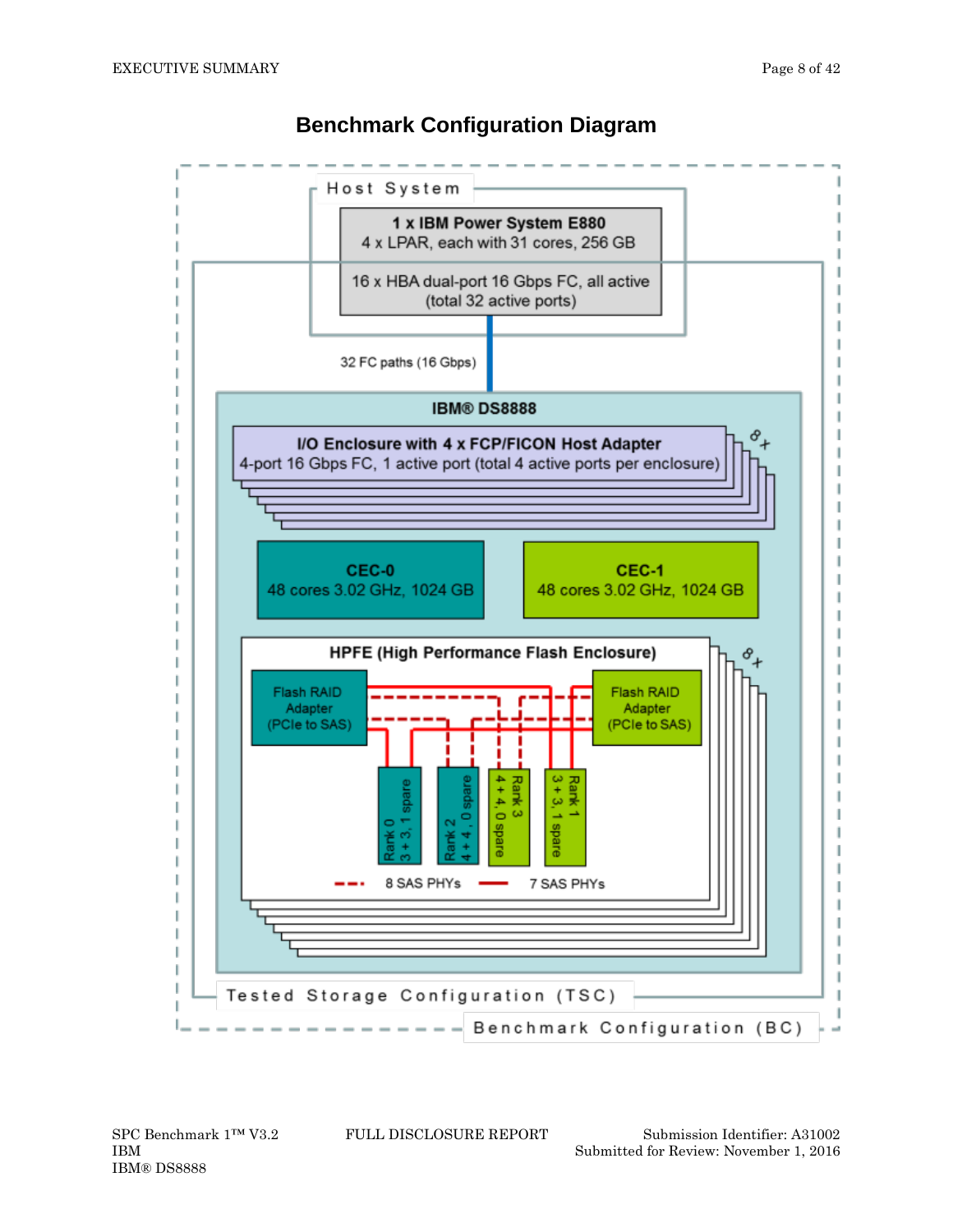## **Tested Storage Product Description**

The IBM® DS8888, an all flash storage system in the DS8000® product family, delivers world-class performance and data management in a single solution. The DS8888 changes the way companies do their business by accelerating application performance and improving server efficiency, delivering the benefits that make all-flash systems ready for broad enterprise deployment

## **Priced Storage Configuration Components**

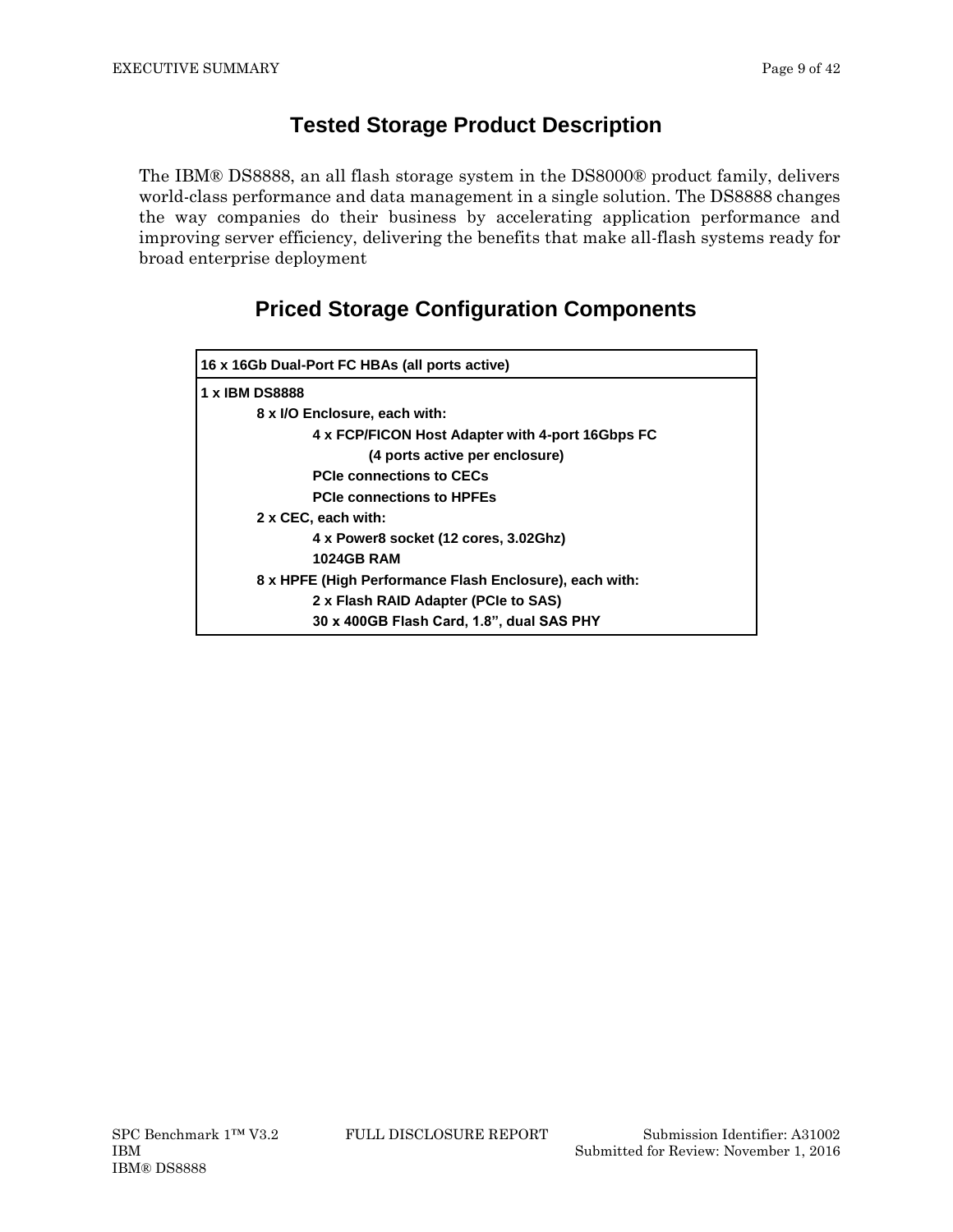|                                                | <b>Description</b>                 | Qty          | <b>Unit Price</b>                         | <b>Ext. Price</b>         | Disc. | <b>Disc. Price</b> |
|------------------------------------------------|------------------------------------|--------------|-------------------------------------------|---------------------------|-------|--------------------|
| Hardware                                       |                                    |              |                                           |                           |       |                    |
| 2833-982                                       | <b>DS8888</b>                      | 1            | 78,015.00                                 | 78,015.00                 | 50%   | 39,007.50          |
| 1052                                           | Three phase DC-UPS                 | 2            | 31,048.00                                 | 62,096.00                 | 50%   | 31,048.00          |
| 1086                                           | Three phase pow er cord            | 1            | 2,500.00                                  | 2,500.00                  | 50%   | 1,250.00           |
| 1140                                           | Mgmt console - Primary             | 1            | 12,120.00                                 | 12,120.00                 | 50%   | 6,060.00           |
| 1302                                           | VO enclosure pair PCle 3           | 2            | 17,140.00                                 | 34,280.00                 | 50%   | 17,140.00          |
| 1410                                           | 50 um Fibre cable (LC)             | 32           | 110.00                                    | 3,520.00                  | 50%   | 1,760.00           |
| 1500                                           | High-performance flash enclosure   | 4            | 20,500.00                                 | 82,000.00                 | 50%   | 41,000.00          |
| 1596                                           | 400 GB 1.8-inch flash card set A   | 4            | 130,500.00                                | 522,000.00                | 50%   | 261,000.00         |
| 1598                                           | 400 GB 1.8-inch flash card set B ( | 4            | 114,728.00                                | 458,912.00                | 50%   | 229,456.00         |
| 1881                                           | <b>DS8000 LMC R8.1</b>             | 1            | 20,000.00                                 | 20,000.00                 | 50%   | 10,000.00          |
| 3353                                           | 16Gb 4-port SW FCP/FICON to PCIE   | 16           | 12,446.00                                 | 199,136.00                | 50%   | 99,568.00          |
| 4488                                           | 2 TB Processor memory (48-core o   | 1            | 331,400.00                                | 331,400.00                | 50%   | 165,700.00         |
| 4888                                           | 48-core processor indicator        | $\mathbf{1}$ | 511,800.00                                | 511,800.00                | 50%   | 255,900.00         |
| AGA8                                           | Shipping and handling 982          | 1            | 3,250.00                                  | 3,250.00                  | 50%   | 1,625.00           |
| 2833-98F                                       | DS8888 Expansion Unit              | 1            | 51,205.00                                 | 51,205.00                 | 50%   | 25,602.50          |
| 1052                                           | Three phase DC-UPS                 | 2            | 31,048.00                                 | 62,096.00                 | 50%   | 31,048.00          |
| 1086                                           | Three phase pow er cord            | 1            | 2,500.00                                  | 2,500.00                  | 50%   | 1,250.00           |
| 1302                                           | VO enclosure pair PCle 3           | 2            | 17,140.00                                 | 34,280.00                 | 50%   | 17,140.00          |
| 3353                                           | 16Gb 4-port SW FCP/FICON to PCIE   | 16           | 12,446.00                                 | 199,136.00                | 50%   | 99,568.00          |
| 1500                                           | High-performance flash enclosure   | 4            | 20,500.00                                 | 82,000.00                 | 50%   | 41,000.00          |
| 1596                                           | 400 GB 1.8-inch flash card set A   | 4            | 130,500.00                                | 522,000.00                | 50%   | 261,000.00         |
| 1598                                           | 400 GB 1.8-inch flash card set B ( | 4            | 114,728.00                                | 458,912.00                | 50%   | 229,456.00         |
| AGA9                                           | Shipping and handling 98F          | 1            | 3,250.00                                  | 3,250.00                  | 50%   | 1,625.00           |
| 2838-LF8                                       | Adv Func License BF (up to 100TE   | 10           | 11,008.00                                 | 110,080.00                | 50%   | 55,040.00          |
| 9119-EN0A                                      | PCle2 16Gb 2-port FC Adapter       | 16           | 5,894.00                                  | 94,304.00                 | 50%   | 47,152.00          |
|                                                |                                    |              |                                           | <b>Hardware Subtotal</b>  |       | 1,970,396.00       |
|                                                |                                    |              | <b>Support &amp; Maintenance</b>          |                           |       |                    |
| 3-year Warranty (7x24 @ 4h)<br>Included        |                                    |              |                                           |                           |       | 0.00               |
|                                                |                                    |              | <b>Support &amp; Maintenance Subtotal</b> |                           |       | 0.00               |
|                                                |                                    |              |                                           |                           |       |                    |
| <b>SPC-1 Total System Price</b><br>SPC-1 IOPS™ |                                    |              |                                           | 1,970,396.00<br>1,500,187 |       |                    |
| SPC-1 Price-Performance™ (\$/SPC-1 KIOPS™)     |                                    |              |                                           | 1,313.44                  |       |                    |
| SPC-1 ASU Capacity (GB)                        |                                    |              |                                           | 34,360                    |       |                    |
| SPC-1 ASU Price (\$/GB)                        |                                    |              |                                           | 57.35                     |       |                    |

# **Storage Configuration Pricing**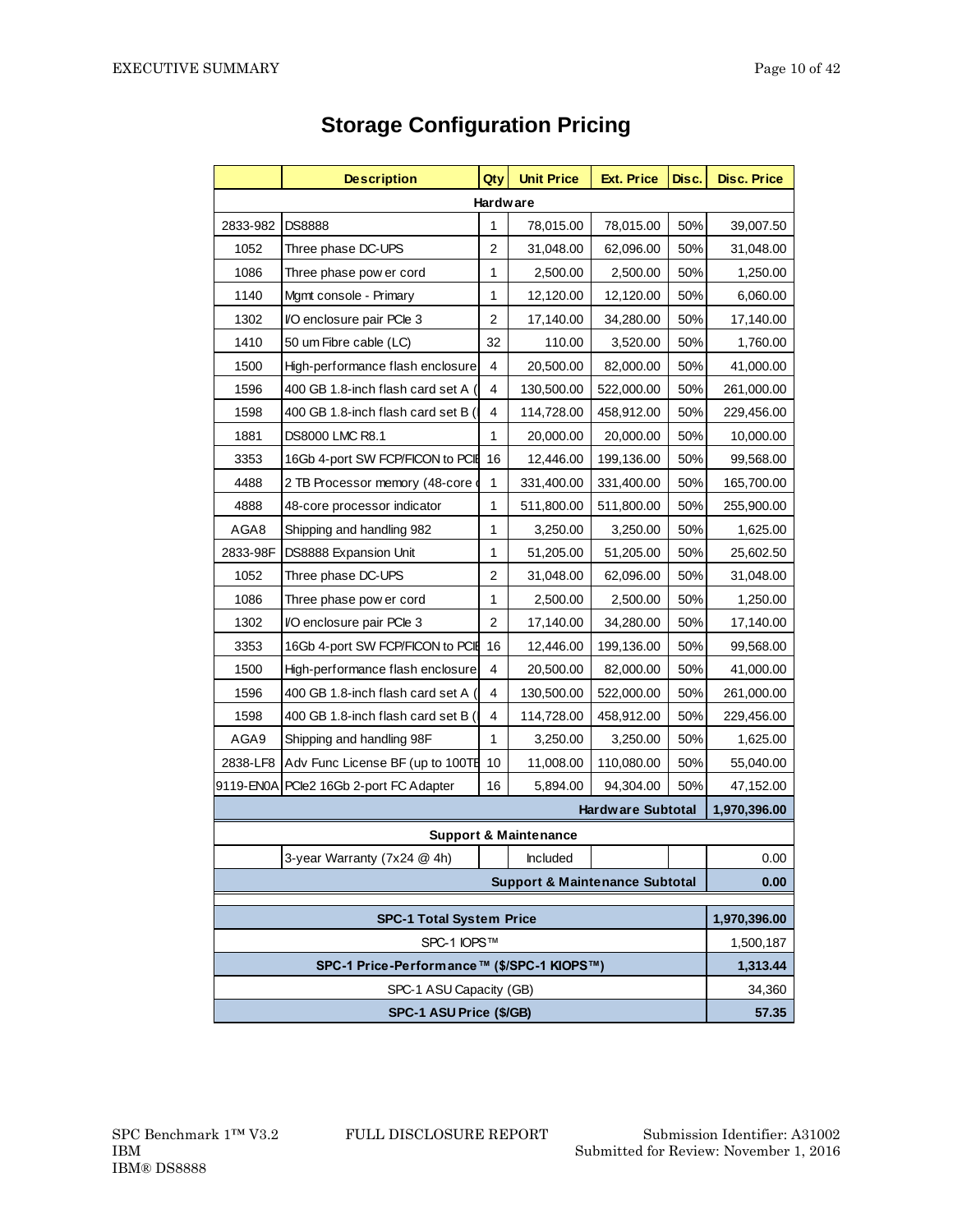**Discount Details**: The discounts shown are on a "field delegation" basis. A discount of 50 percent was applied to all priced components.

**Warranty**: 3-year warranty included on all components, with 7x24 service and 4-hour response.

**Availability Date**: November 30, 2016.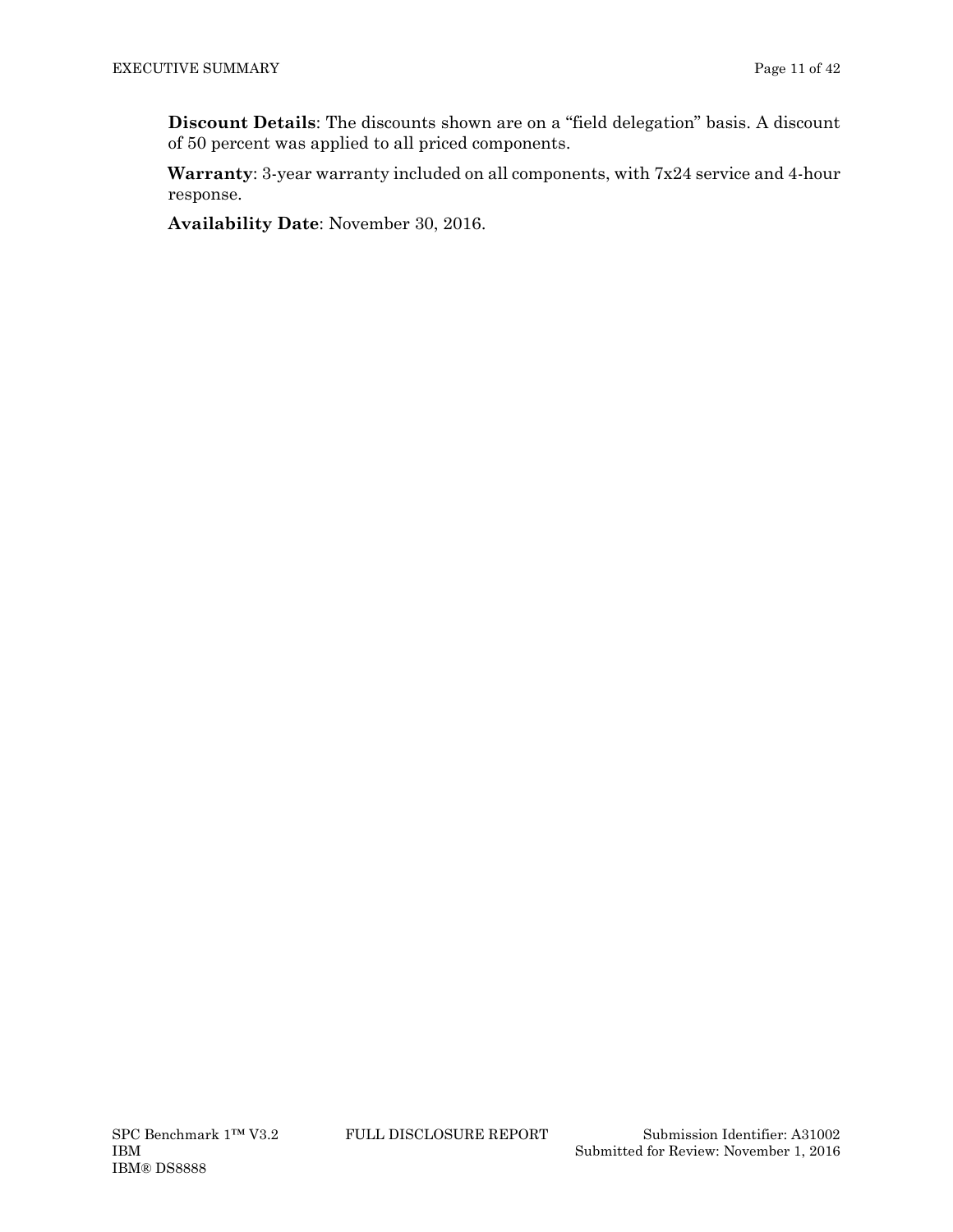

# **Response Time and Throughput Graph**

| <b>Contact Information</b>                                                                           |                                                                               |  |  |
|------------------------------------------------------------------------------------------------------|-------------------------------------------------------------------------------|--|--|
| IBM - http://www.ibm.com<br><b>Test Sponsor Primary Contact</b><br>Bruce McNutt - bmcnutt@us.ibm.com |                                                                               |  |  |
| <b>SPC Auditor</b>                                                                                   | InfoSizing, Inc. http://www.sizing.com<br>Francois Raab - francois@sizing.com |  |  |

| <b>Revision Information</b>              |                                                                                                                                                                        |  |  |  |
|------------------------------------------|------------------------------------------------------------------------------------------------------------------------------------------------------------------------|--|--|--|
| SPC Benchmark 1™ Revision                | V3.2.0                                                                                                                                                                 |  |  |  |
| <b>SPC-1 Workload Generator Revision</b> | V3.0 build 2565                                                                                                                                                        |  |  |  |
| <b>Publication Revision History</b>      | First Edition: November 1, 2016<br>$\bullet$<br>Second Edition: February 15, 2018<br>Updated SPC-1 Price-Performance™<br>٠<br>metric based on SPC-1 v3.6.0 definition. |  |  |  |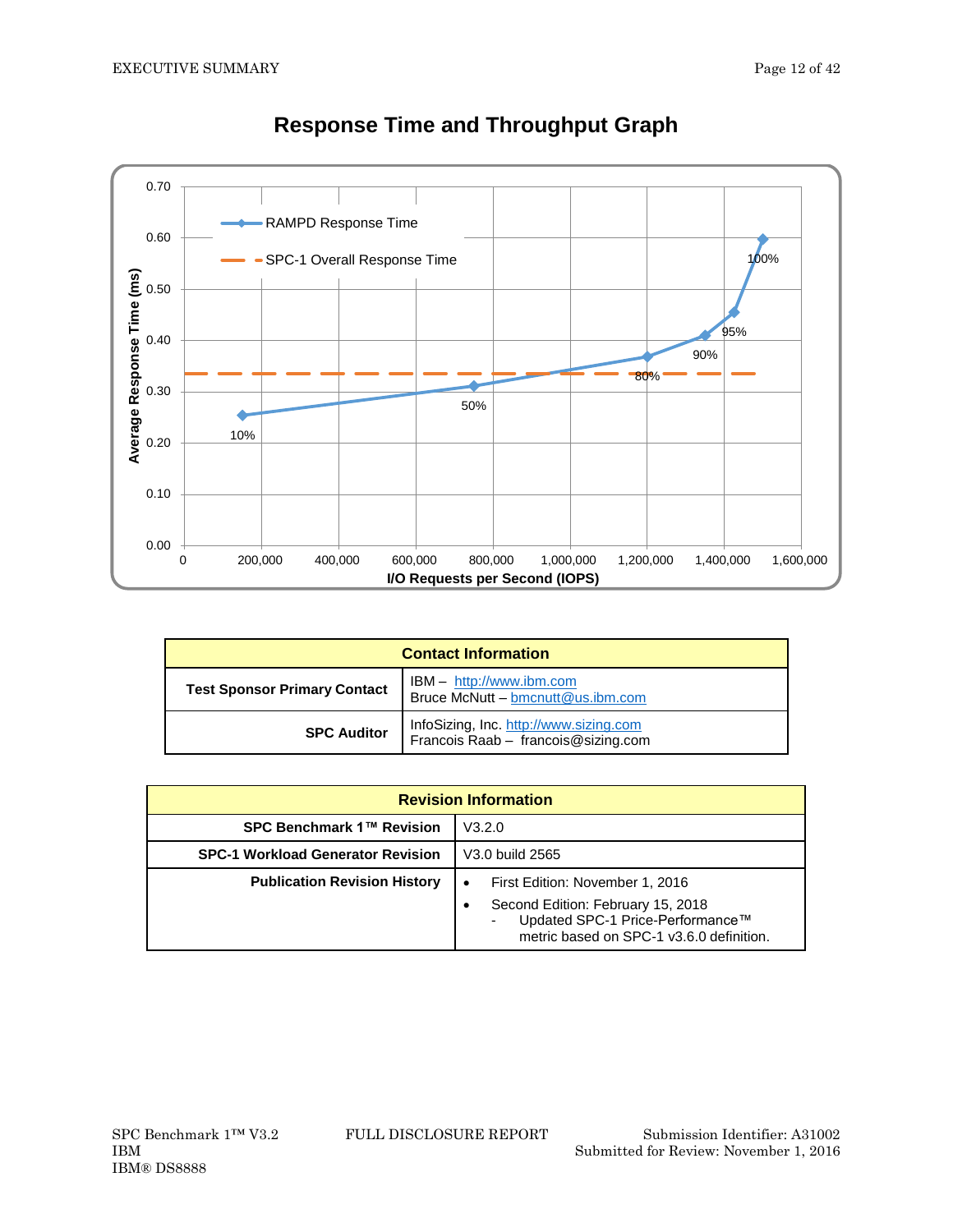# <span id="page-12-0"></span>**CONFIGURATION INFORMATION**

## <span id="page-12-1"></span>**Benchmark Configuration and Tested Storage Configuration**

The following diagram illustrates the Benchmark Configuration (BC), including the Tested Storage Configuration (TSC) and the Host System(s).



IBM® DS8888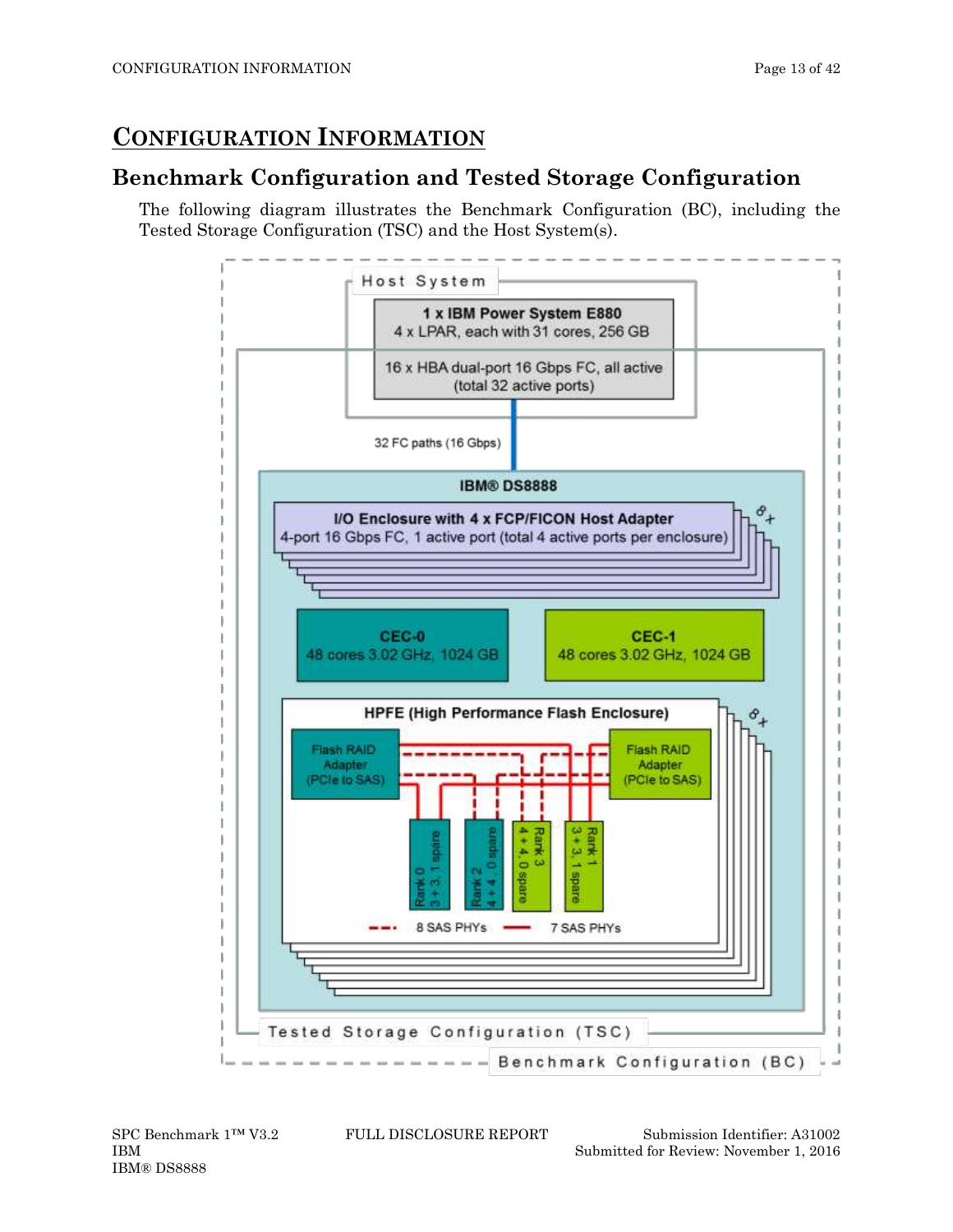#### **Storage Network Configuration**

The Tested Storage Configuration (TSC) involved an external storage subsystem (IBM DS8888), driven by four logical partitions (LPAR) carved out of a single host system (IBM Power System E880). The host system was directly connected to the external storage subsystem via 16 dual-port Fibre Chanel HBAs on the host side and 32 4-port Fibre Chanel HBAs on the DS8888 side, with a single port active for each HBA. The Fibre Chanel paths operated at 16 Gbps.

#### **Host System and Tested Storage Configuration Components**

The following table lists the components of the Host System(s) and the Tested Storage Configuration (TSC).

| <b>Host Systems</b>                                                                |
|------------------------------------------------------------------------------------|
| 1 x IBM Power System E880                                                          |
| 4 x LPAR (Logical Partition), each with                                            |
| 31 Cores                                                                           |
| 256GB RAM                                                                          |
| <b>Priced Storage Configuration</b>                                                |
| 16 x 16Gb Dual-Port FC HBAs (all ports active)                                     |
| 1 x IBM DS8888                                                                     |
| 8 x I/O Enclosure, each with:                                                      |
| 4 x FCP/FICON Host Adapter with 4-port 16Gbps FC<br>(4 ports active per enclosure) |
| PCIe connections to CECs                                                           |
| PCIe connections to HPFFs                                                          |
| 2 x CEC, each with:                                                                |
| 4 x Power8 socket (12 cores, 3.02Ghz)                                              |
| 1024GB RAM                                                                         |
| 8 x HPFE (High Performance Flash Enclosure), each with:                            |
| 2 x Flash RAID Adapter (PCIe to SAS)                                               |
| 30 x 400GB Flash Card, 1.8", dual SAS PHY                                          |

### **Differences Between Tested and Priced Storage Configurations**

There were no differences between the Tested Storage Configuration and the Priced Storage Configuration.

#### **Component Changes in Revised Full Disclosure Report**

The following table outlines component changes that were made in revisions to this Full Disclosure Report.

| <b>Original Component</b> | <b>Revised Component</b> | <b>Description of Change</b> |
|---------------------------|--------------------------|------------------------------|
| n/a                       | n/a                      | Initial submission           |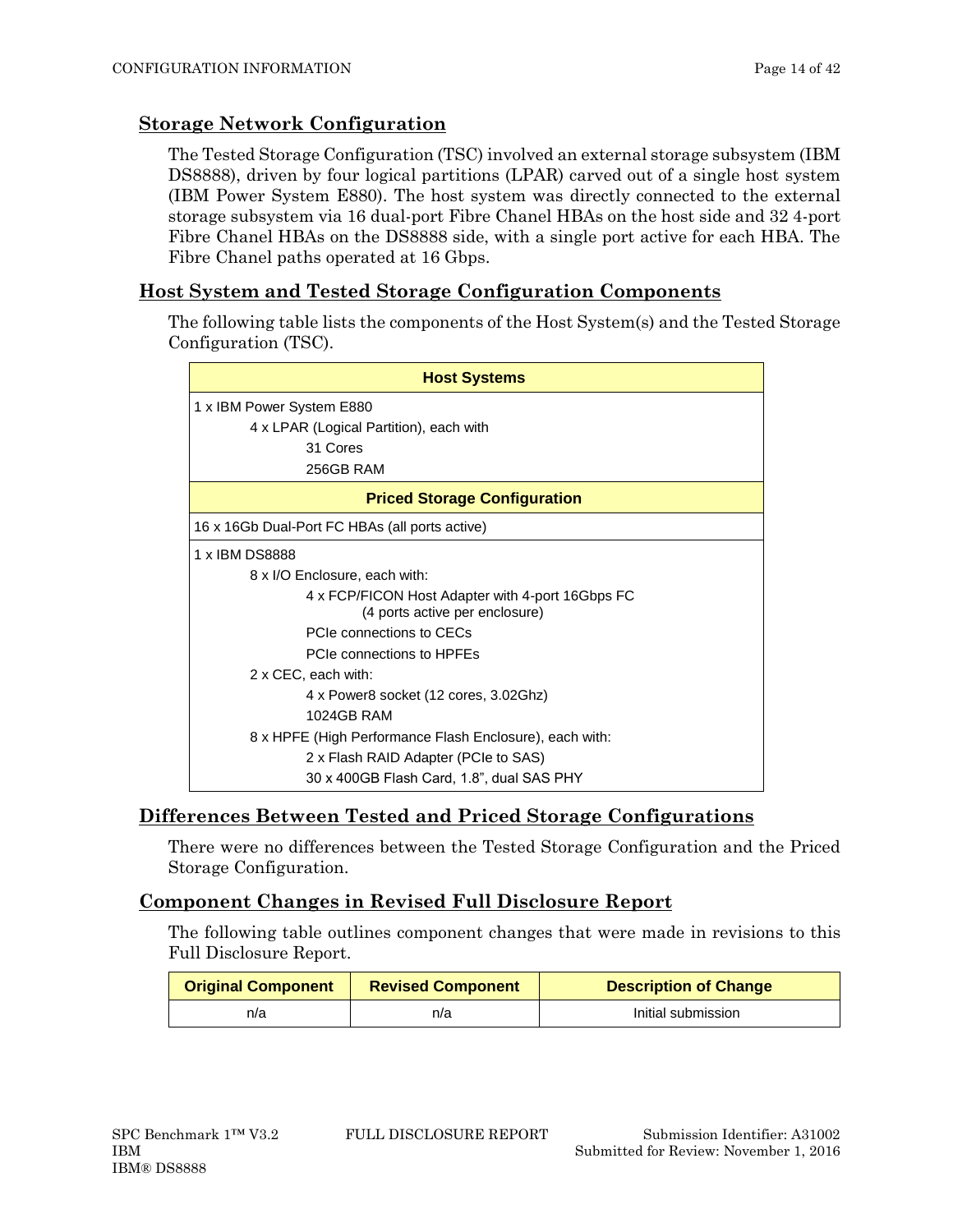## <span id="page-14-0"></span>**Benchmark Configuration Creation Process**

#### **Customer Tuning Parameters and Options**

All the customer tuning parameters and options that have been altered from their default values for this benchmark are included in Appendix C and in the Supporting Files (see Appendix A).

#### **Tested Storage Configuration Creation**

A detailed description of how the logical representation of the TSC was created is included in Appendix D and in the Supporting Files (see Appendix A).

#### **Tested Storage Configuration Inventory**

An inventory of the components in the TSC, as seen by the Benchmark Configuration, is included in Appendix E and in the Supporting Files (see Appendix A).

#### **Workload Generator Storage Configuration**

The SPC-1 Workload Generator storage configuration commands and parameters used to invoke the execution of the tests are included in Appendix F and in the Supporting Files (see Appendix A).

#### **Logical Volume Capacity and ASU Mapping**

The following table details the capacity of each ASU and how they are mapped to logical volumes (LV).

|       | <b>LV per ASU</b> | <b>LV Capacity</b>        | <b>Used per LV</b> | <b>Total per ASU</b> | % ASU Capacity |
|-------|-------------------|---------------------------|--------------------|----------------------|----------------|
| ASU-1 | 45                | 343.597                   | 343.597            | 15,461.865           | 45.00%         |
| ASU-2 | 45                | 343.597                   | 343.597            | 15,461.865           | 45.00%         |
| ASU-3 | 10                | 343.597                   | 343.597            | 3,435.970            | 10.00%         |
|       |                   | <b>SPC-1 ASU Capacity</b> |                    |                      |                |

#### **Physical Storage Capacity and Utilization**

The following table details the Physical Capacity of the storage devices and the Physical Capacity Utilization (percentage of Total Physical Capacity used) in support of hosting the ASUs.

| <b>Devices</b>                       | <b>Count</b> | <b>Physical Capacity</b>       | <b>Total Capacity</b> |
|--------------------------------------|--------------|--------------------------------|-----------------------|
| 400GB Flash Card                     | 240          | 400                            | 96,000                |
|                                      |              | <b>Total Physical Capacity</b> | 96,000                |
| <b>Physical Capacity Utilization</b> |              |                                | 35.79%                |

#### **Data Protection**

The data protection level used for all logical volumes was **Protected 2**, which was accomplished with RAID-1 (mirroring). RAID-1 arrays are configured in 2 ranks of 6 drives and 2 ranks of 8 drives per HPFE.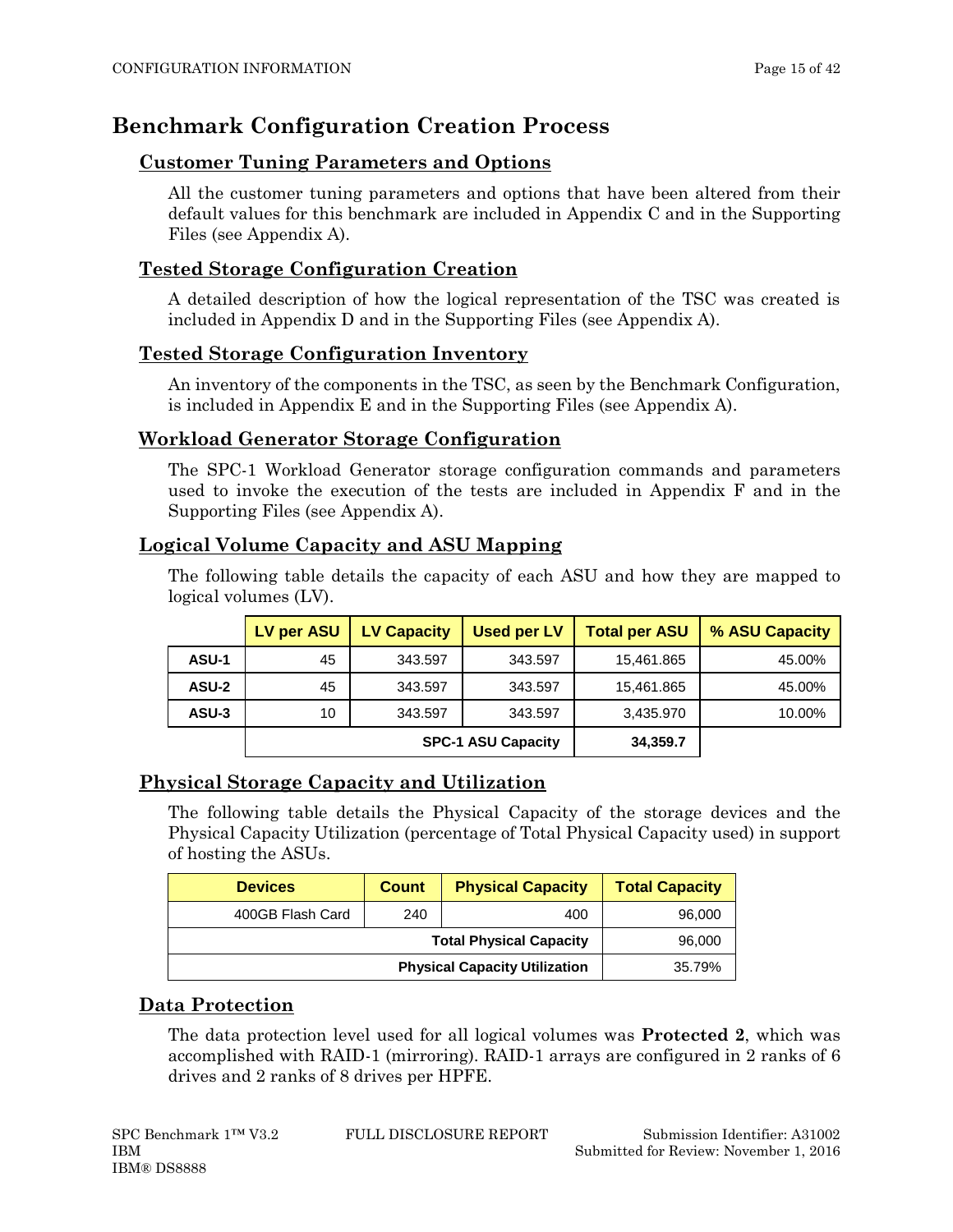# <span id="page-15-0"></span>**BENCHMARK EXECUTION RESULTS**

This portion of the Full Disclosure Report documents the results of the various SPC-1 Tests, Test Phases, and Test Runs.

## <span id="page-15-1"></span>**Benchmark Execution Overview**

### **Workload Generator Input Parameters**

The SPC-1 Workload Generator commands and input parameters for the Test Phases are presented in the Supporting Files (see Appendix A).

### **Primary Metrics Test Phases**

The benchmark execution consists of the Primary Metrics Test Phases, including the Test Phases SUSTAIN, RAMPD\_100 to RAMPD\_10, RAMPU\_50 to RAMPU\_100, RAMP\_0, REPEAT\_1 and REPEAT\_2.

Each Test Phase starts with a transition period followed by a Measurement Interval.

#### **Measurement Intervals by Test Phase Graph**

The following graph presents the average IOPS and the average Response Times measured over the Measurement Interval (MI) of each Test Phase.



## **Exception and Waiver**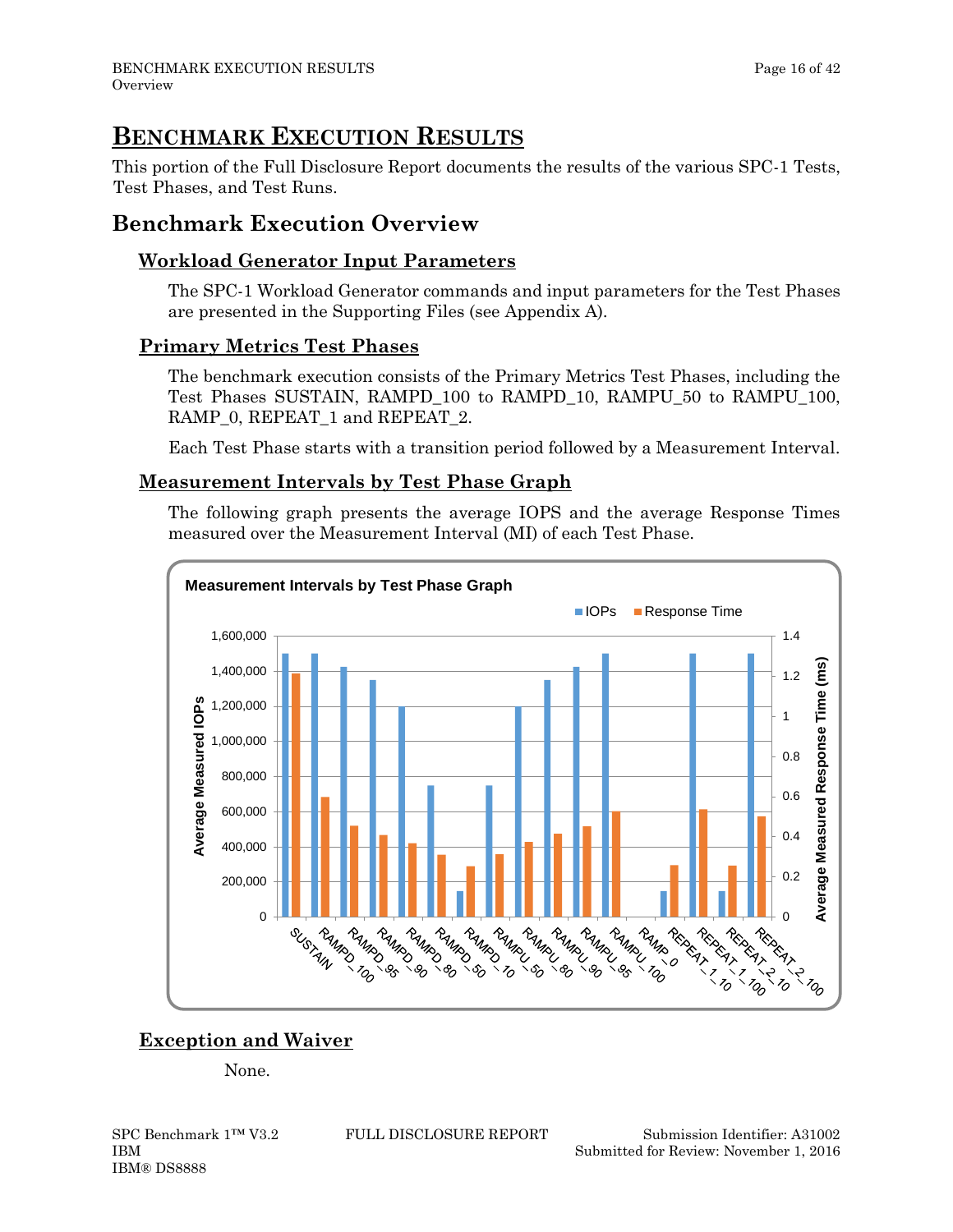## <span id="page-16-0"></span>**SUSTAIN Test Phase**

#### **SUSTAIN – Results File**

The results file generated during the execution of the SUSTAIN Test Phase is included in the Supporting Files (see Appendix A) as follows:

#### • **SPC1\_METRICS\_0\_Raw\_Results.xlsx**

#### **SUSTAIN – Execution Times**

| <b>Interval</b>             | <b>Start Date</b> | <b>Start Time</b> | <b>End Time</b> | <b>Duration</b> |
|-----------------------------|-------------------|-------------------|-----------------|-----------------|
| <b>Transition Period</b>    | $9-Sep-16$        | 19:17:34.973      | 19:21:34.974    | 0:04:00.001     |
| <b>Measurement Interval</b> | $9-Sep-16$        | 19:21:34.974      | 3:21:35.974     | 8:00:01.000     |

## **SUSTAIN – Throughput Graph**

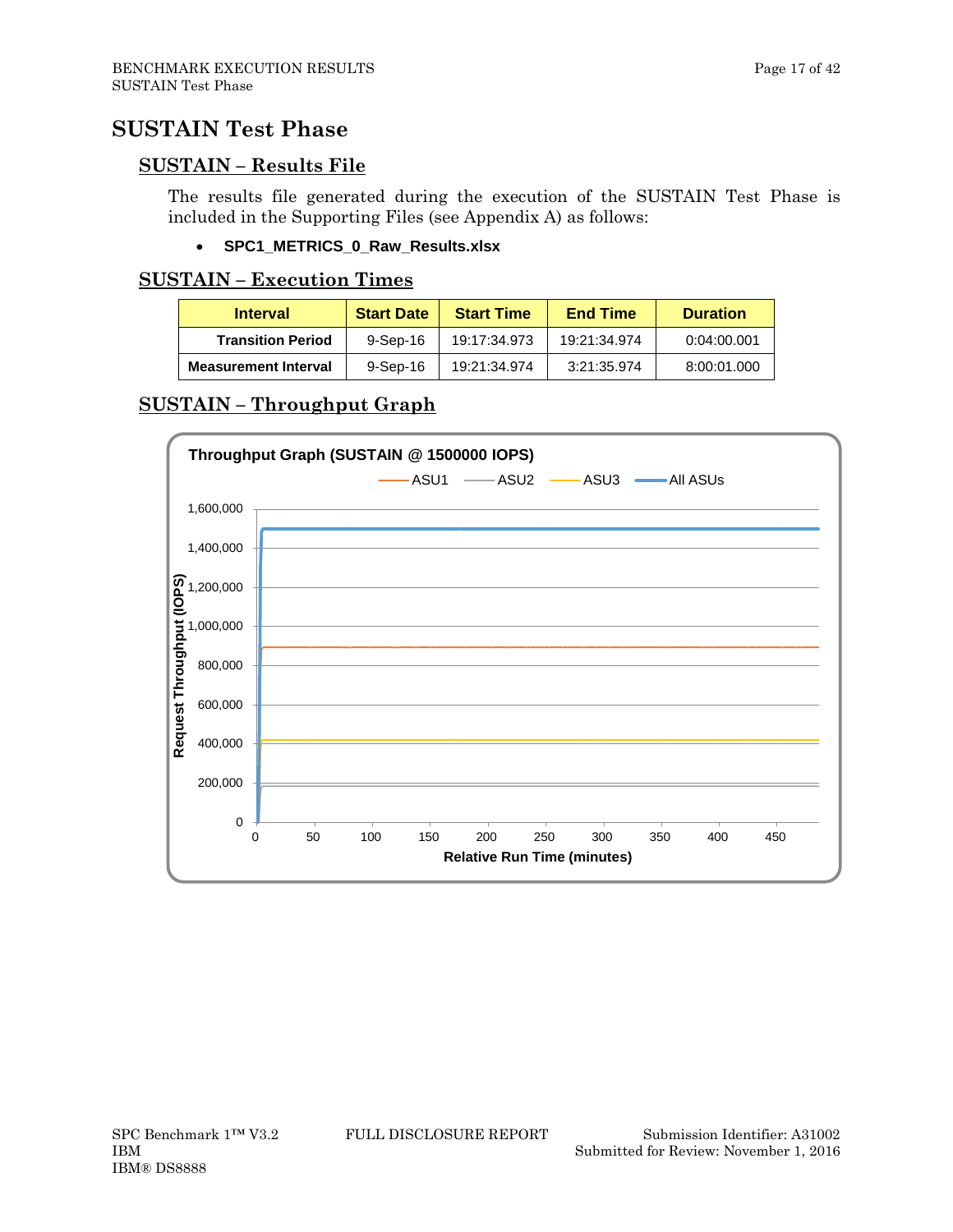#### **SUSTAIN – Response Time Graph**



## **SUSTAIN – Data Rate Graph**



IBM® DS8888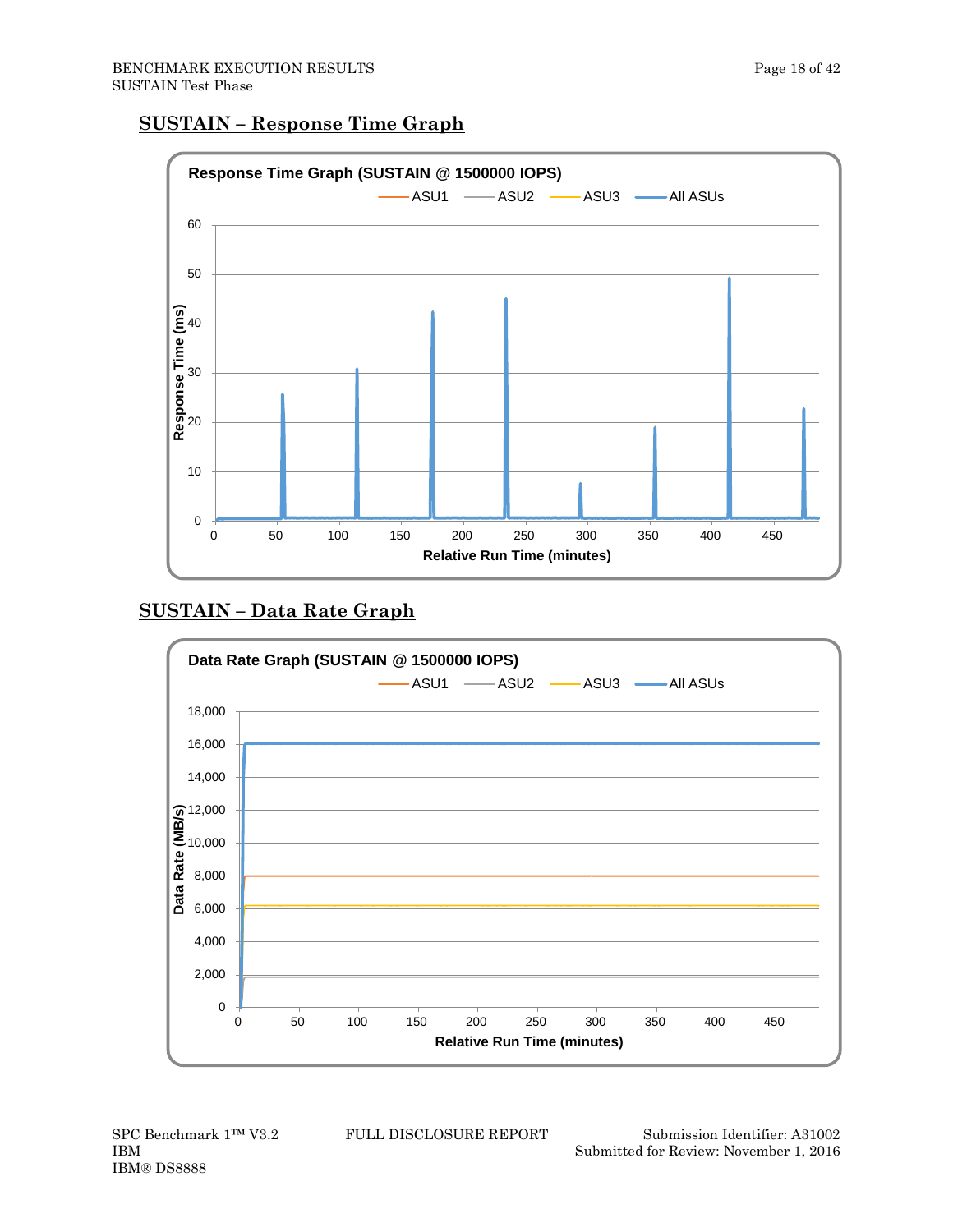

#### **SUSTAIN – Response Time Frequency Graph**

#### **SUSTAIN – Intensity Multiplier**

The following table lists the targeted intensity multiplier (Defined), the measured intensity multiplier (Measured) for each I/O STREAM, its coefficient of variation (Variation) and the percentage of difference (Difference) between Target and Measured.

|                   | <b>ASU1-1</b> | <b>ASU1-2</b> | <b>ASU1-3</b> | <b>ASU1-4</b> | <b>ASU2-1</b> | <b>ASU2-2</b> | <b>ASU2-3</b> | <b>ASU3-1</b> |
|-------------------|---------------|---------------|---------------|---------------|---------------|---------------|---------------|---------------|
| <b>Defined</b>    | 0.0350        | 0.2810        | 0.0700        | 0.2100        | 0.0180        | 0.0700        | 0.0350        | 0.2810        |
| Measured          | 0.0350        | 0.2810        | 0.0700        | 0.2100        | 0.0180        | 0.0700        | 0.0350        | 0.2810        |
| <b>Variation</b>  | 0.0006        | 0.0002        | 0.0004        | 0.0002        | 0.0008        | 0.0004        | 0.0006        | 0.0002        |
| <b>Difference</b> | 0.004%        | 0.002%        | 0.004%        | 0.002%        | 0.003%        | 0.001%        | $0.000\%$     | 0.001%        |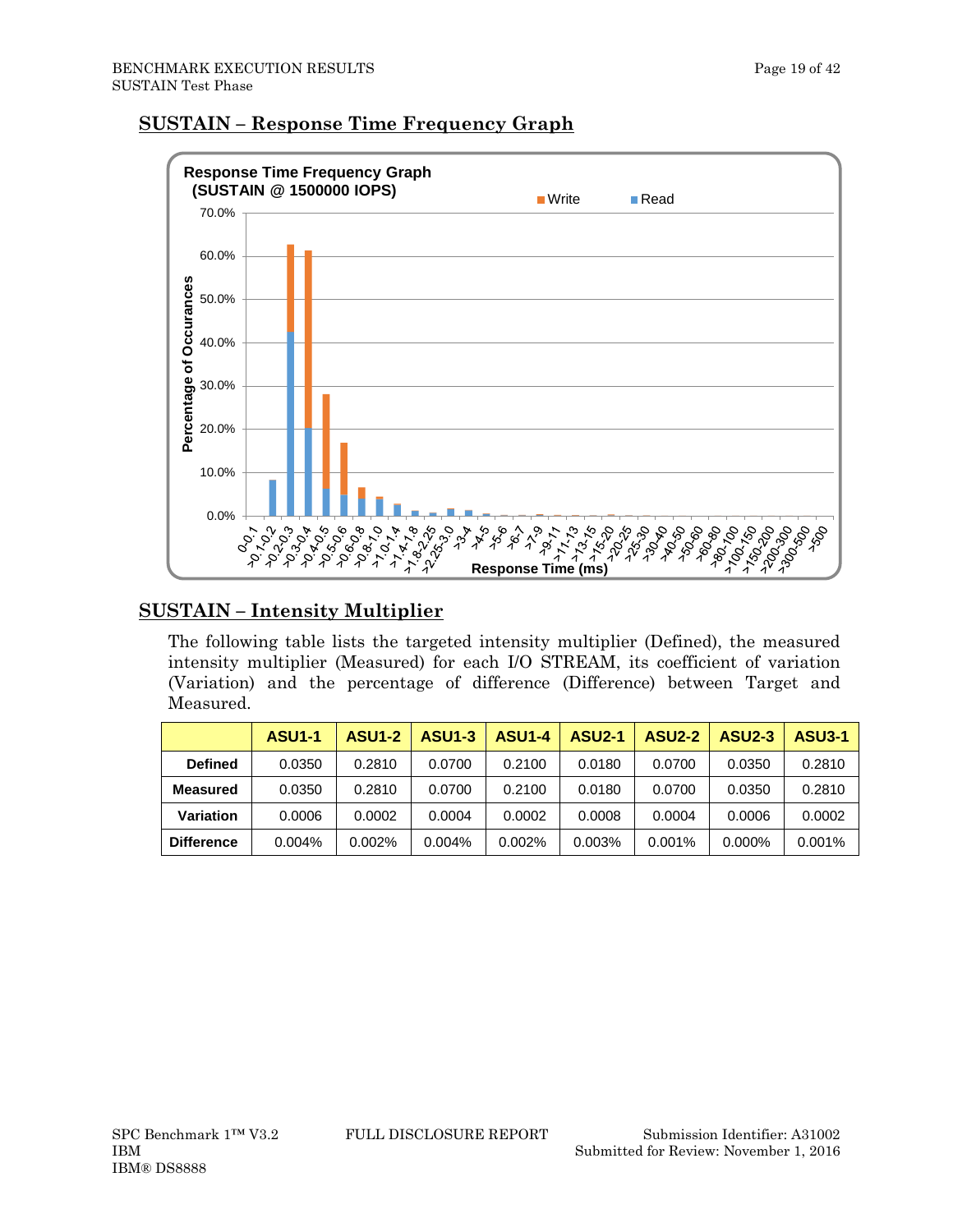## <span id="page-19-0"></span>**RAMPD\_100 Test Phase**

#### **RAMPD\_100 – Results File**

The results file generated during the execution of the RAMPD\_100 Test Phase is included in the Supporting Files (see Appendix A) as follows:

#### • **SPC1\_METRICS\_0\_Raw\_Results.xlsx**

#### **RAMPD\_100 – Execution Times**

| <b>Interval</b>             | <b>Start Date</b> | <b>Start Time</b> | <b>End Time</b> | <b>Duration</b> |
|-----------------------------|-------------------|-------------------|-----------------|-----------------|
| <b>Transition Period</b>    | 10-Sep-16         | 3:22:35.073       | 3:26:36.074     | 0:04:01.001     |
| <b>Measurement Interval</b> | 10-Sep-16         | 3:26:36.074       | 3:36:36.074     | 0:10:00.000     |

## **RAMPD\_100 – Throughput Graph**

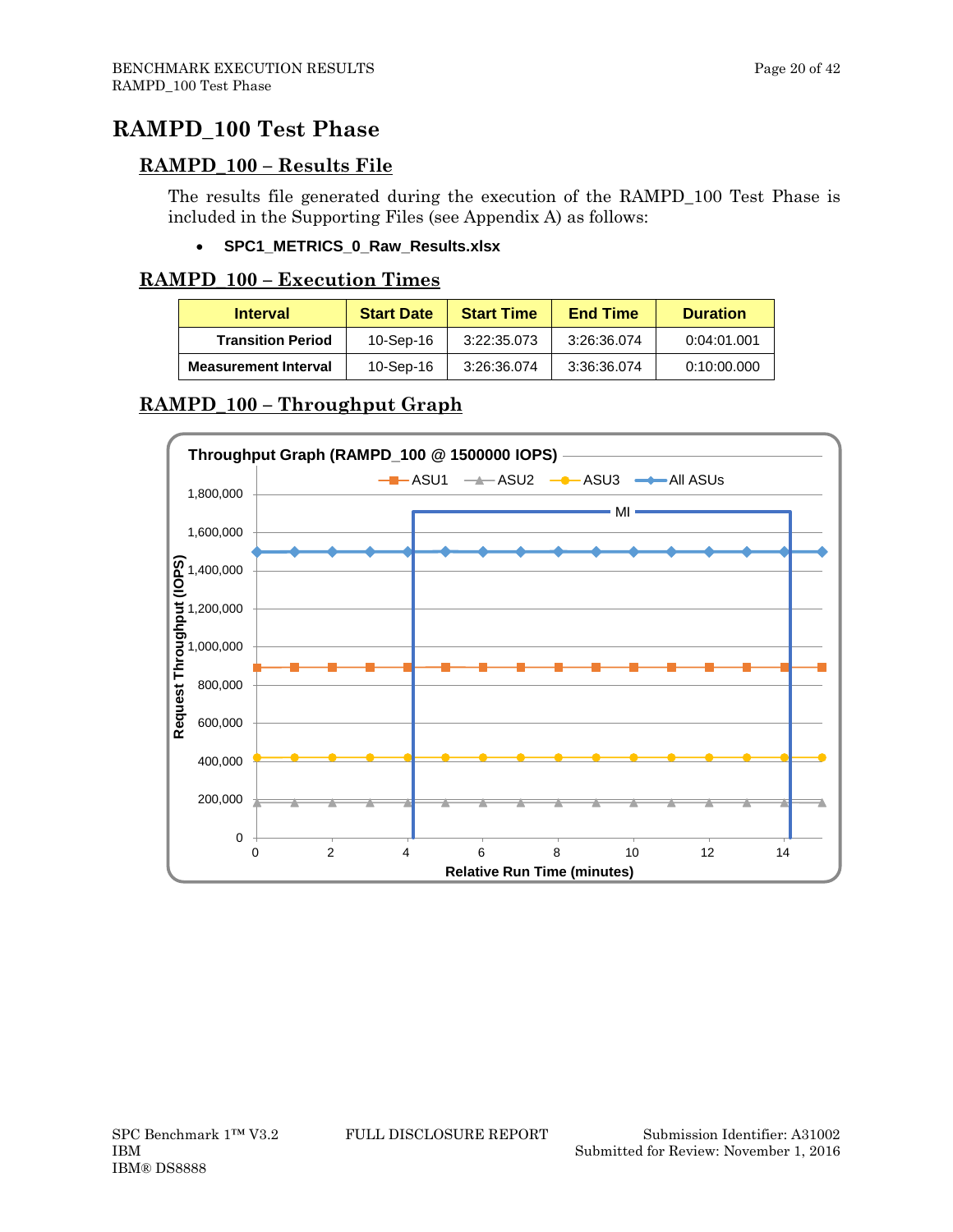



### **RAMPD\_100 – Data Rate Graph**



IBM® DS8888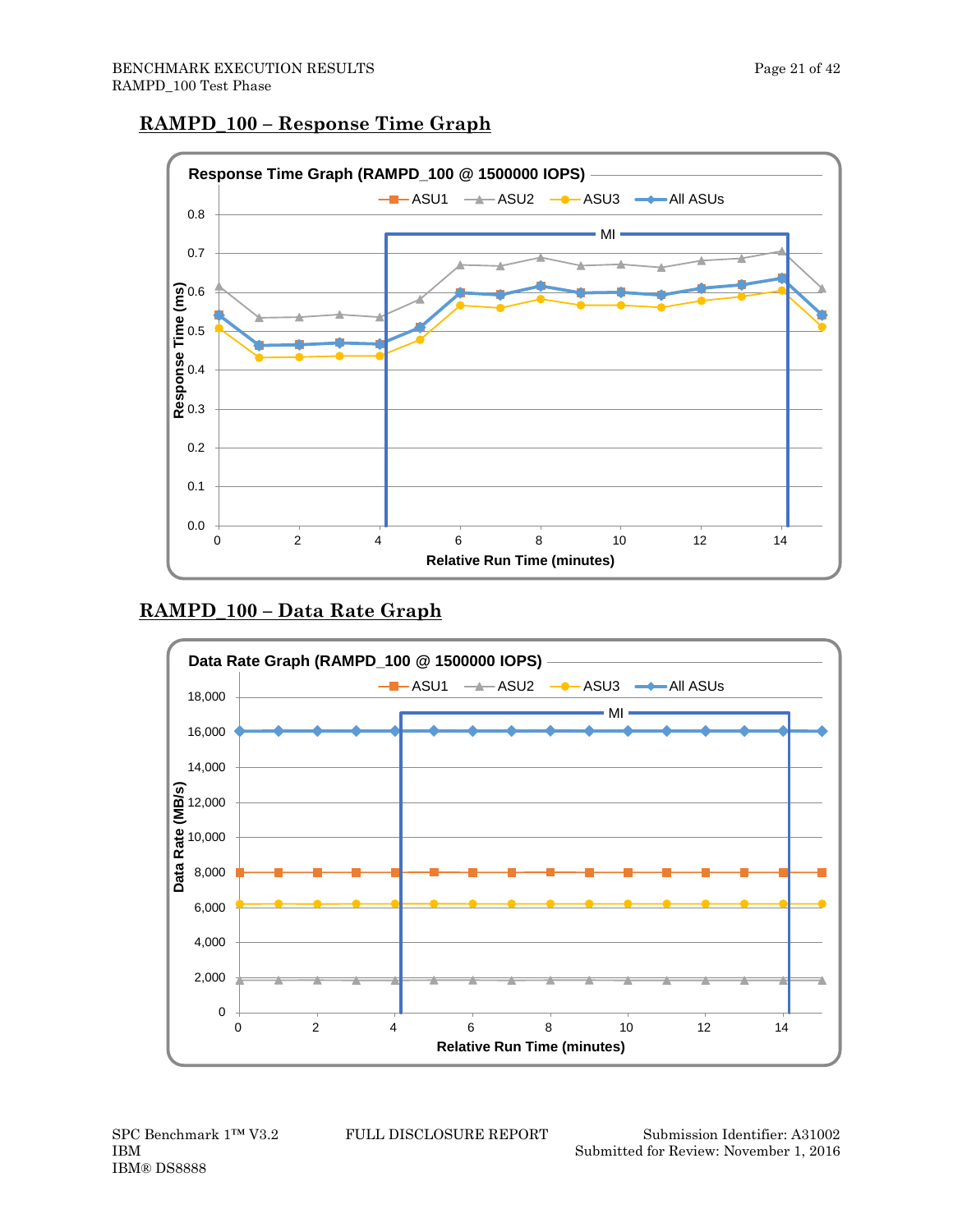

## **RAMPD\_100 – Response Time Frequency Graph**

## **RAMPD\_100 – Intensity Multiplier**

The following table lists the targeted intensity multiplier (Defined), the measured intensity multiplier (Measured) for each I/O STREAM, its coefficient of variation (Variation) and the percentage of difference (Difference) between Target and Measured.

|                   | <b>ASU1-1</b> | <b>ASU1-2</b> | <b>ASU1-3</b> | <b>ASU1-4</b> | <b>ASU2-1</b> | <b>ASU2-2</b> | <b>ASU2-3</b> | <b>ASU3-1</b> |
|-------------------|---------------|---------------|---------------|---------------|---------------|---------------|---------------|---------------|
| <b>Defined</b>    | 0.0350        | 0.2810        | 0.0700        | 0.2100        | 0.0180        | 0.0700        | 0.0350        | 0.2810        |
| <b>Measured</b>   | 0.0350        | 0.2810        | 0.0700        | 0.2100        | 0.0180        | 0.0700        | 0.0350        | 0.2810        |
| Variation         | 0.0007        | 0.0002        | 0.0003        | 0.0002        | 0.0006        | 0.0004        | 0.0005        | 0.0002        |
| <b>Difference</b> | 0.017%        | $0.004\%$     | 0.000%        | 0.002%        | 0.012%        | 0.014%        | 0.003%        | 0.008%        |

### **RAMPD\_100 – I/O Request Summary**

| I/O Requests Completed in the Measurement Interval           | 900.055.631 |
|--------------------------------------------------------------|-------------|
| <b>I/O Requests Completed with Response Time &lt;= 30 ms</b> | 899.794.061 |
| I/O Requests Completed with Response Time > 30 ms            | 261.570     |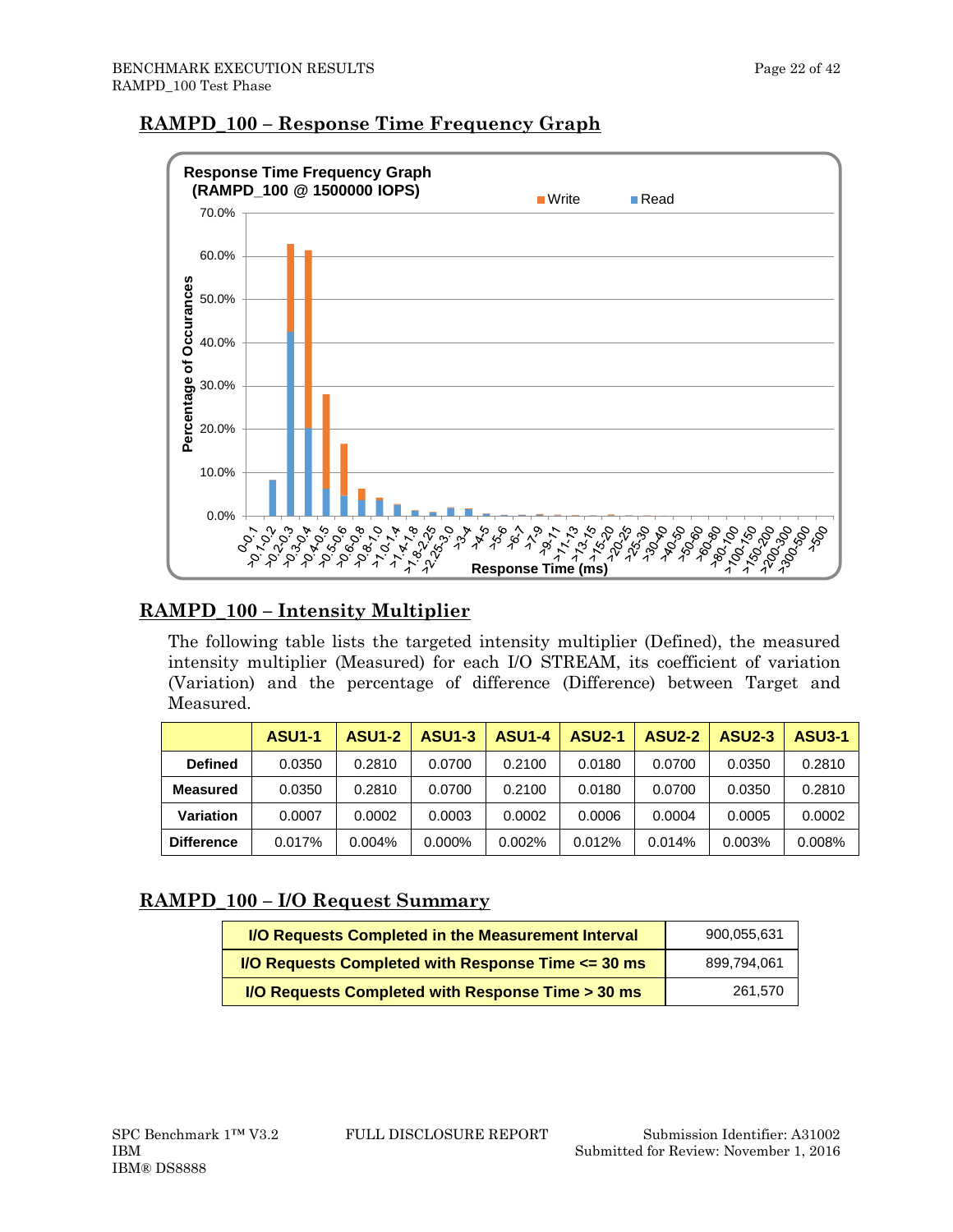## <span id="page-22-0"></span>**Response Time Ramp Test**

#### **Response Time Ramp Test – Results File**

The results file generated during the execution of the Response Time Ramp Test is included in the Supporting Files (see Appendix A) as follows:

• **SPC1\_METRICS\_0\_Raw\_Results.xlsx**

#### **Response Time Ramp Test – Phases**

The Response Time Ramp Test is comprised of 11 Test Phases, including six Ramp-Down Phases (executed at 100%, 95%, 90%, 80%, 50%, and 10% of the Business Scaling Unit) and five Ramp-Up Phases (executed at 50%, 80%, 90%, 95%, and 100% of the Business Scaling Unit).



#### **Response Time Ramp Test – Average Throughput Graph**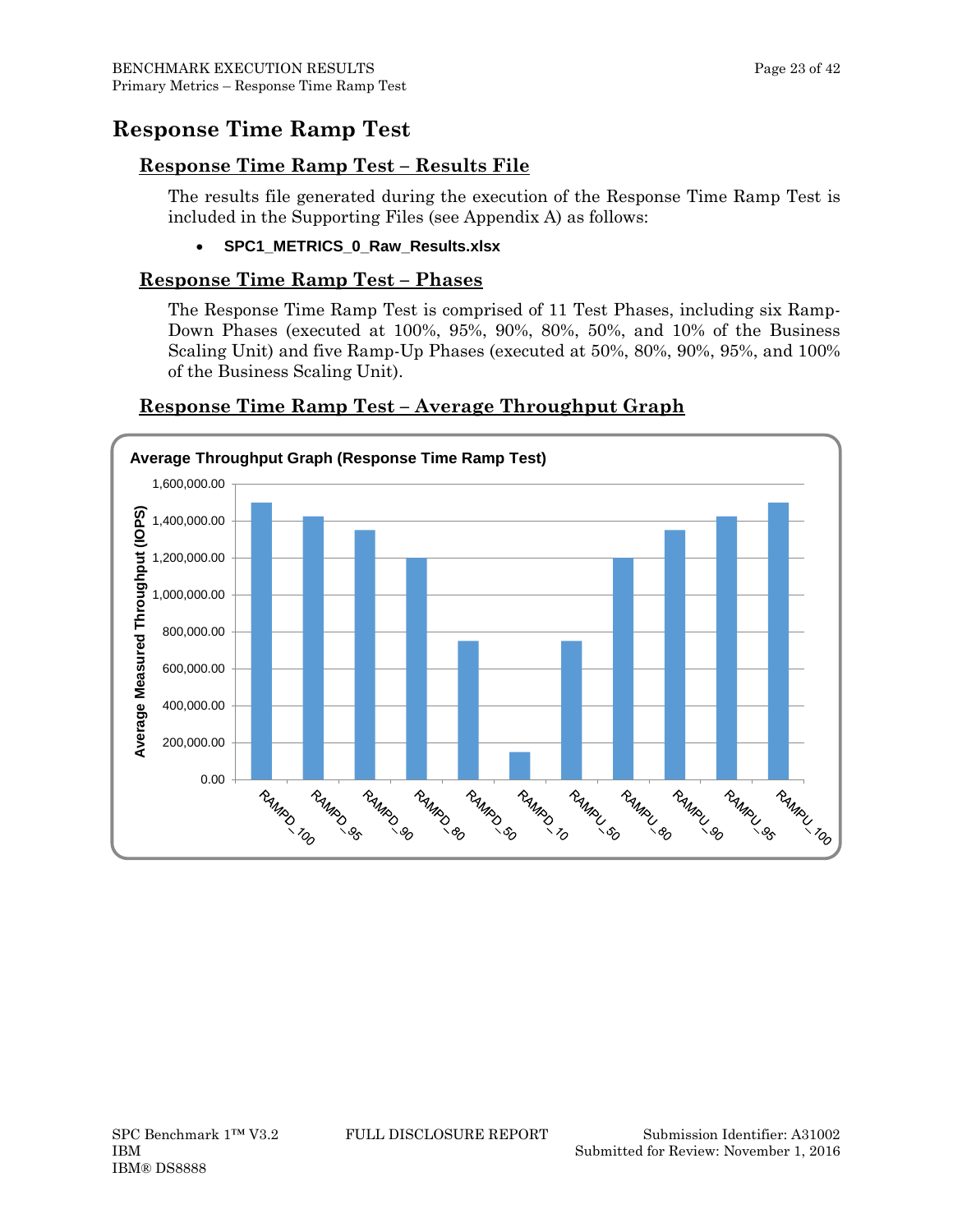

#### **Response Time Ramp Test – Average Response Time Graph**

#### **Response Time Ramp Test – RAMPD\_10 Response Time Graph**



IBM® DS8888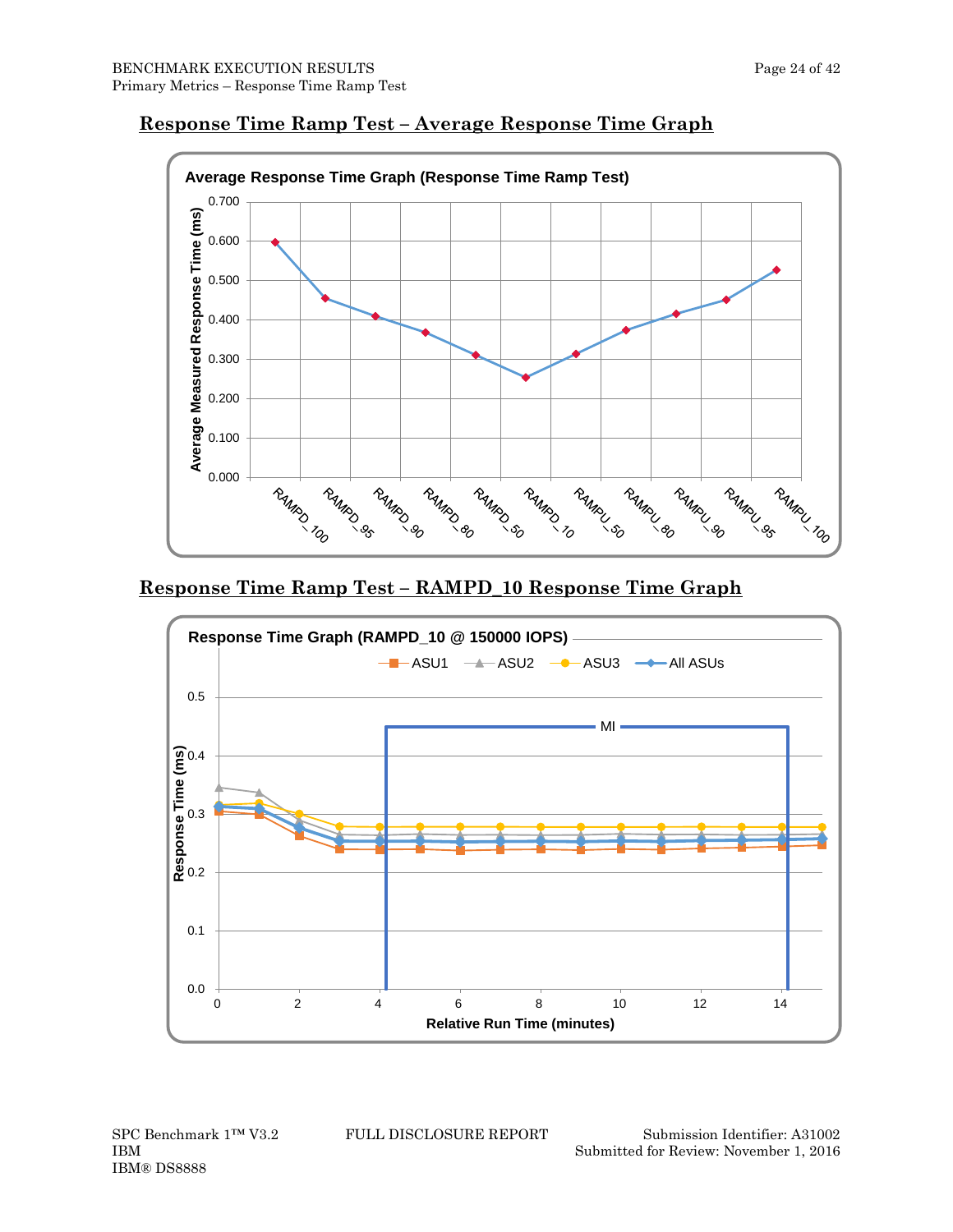## <span id="page-24-0"></span>**Repeatability Test**

#### **Repeatability Test Results File**

The results file generated during the execution of the Repeatability Test is included in the Supporting Files (see Appendix A) as follows:

#### • **SPC1\_METRICS\_0\_Raw\_Results.xlsx**

#### **Repeatability Test Results**

The throughput measurements for the Response Time Ramp Test (RAMPD) and the Repeatability Test Phases (REPEAT\_1 and REPEAT\_2) are listed in the tables below.

| <b>Test Phase</b> | <b>100% IOPS</b> | <b>10% IOPS</b> |
|-------------------|------------------|-----------------|
| RAMPD             | 1,500,187.8      | 150,010.6       |
| REPEAT 1          | 1,500,032.0      | 150,019.8       |
| REPEAT 2          | 1,500,158.4      | 150,026.2       |

## **REPEAT\_1\_100 – Throughput Graph**

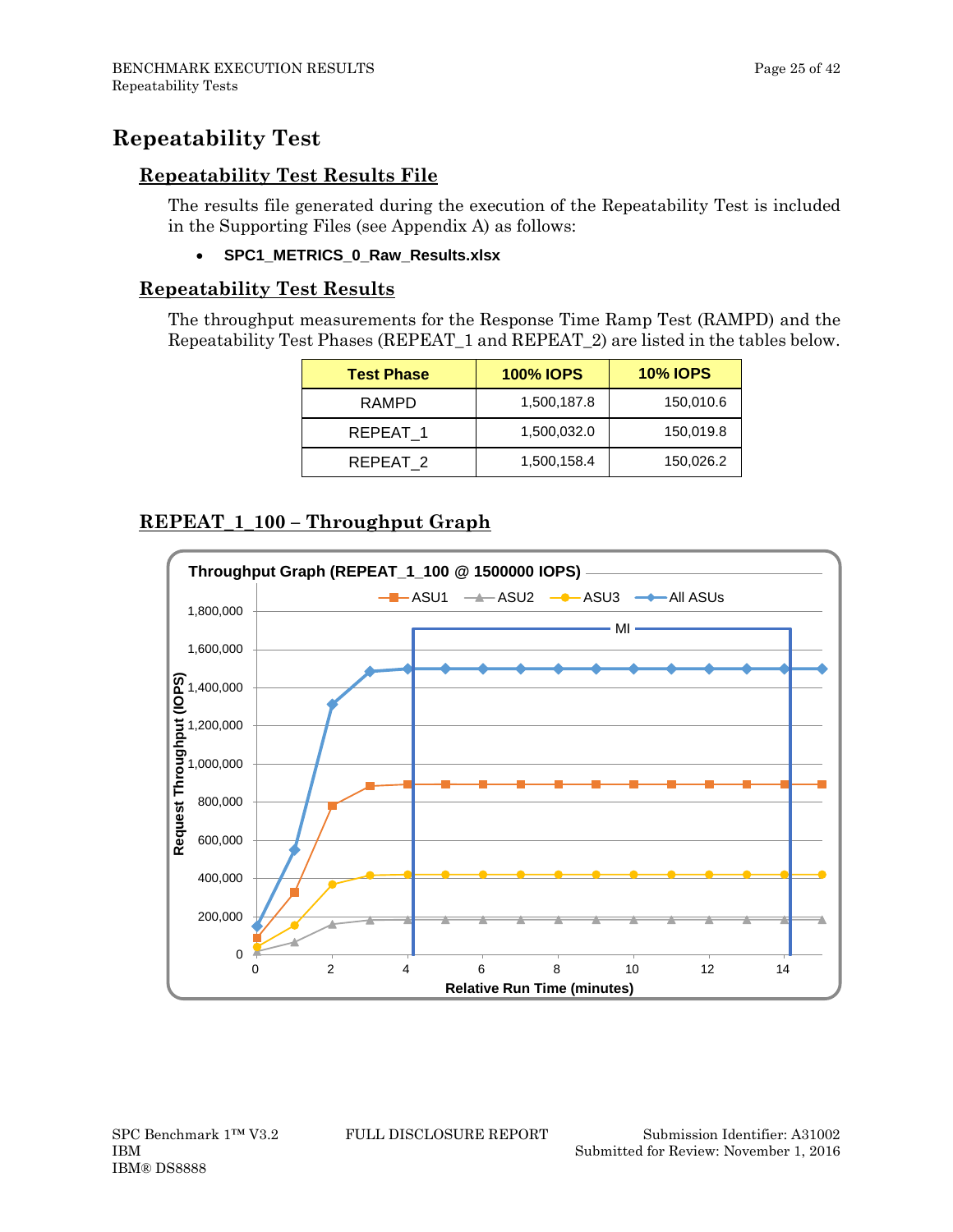



#### **REPEAT\_2\_100 – Throughput Graph**



IBM® DS8888

SPC Benchmark 1™ V3.2 FULL DISCLOSURE REPORT Submission Identifier: A31002 IBM Submitted for Review: November 1, 2016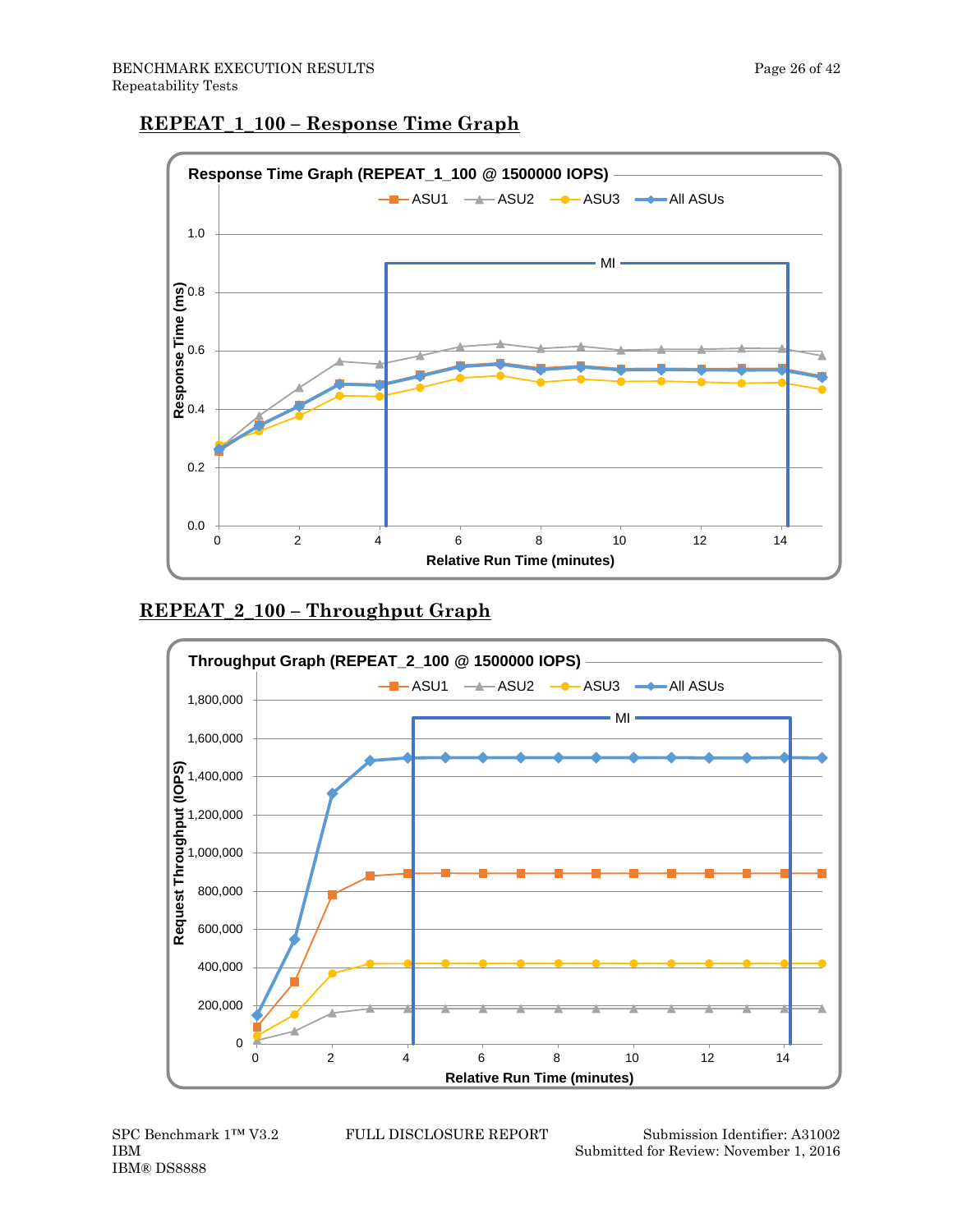



## **Repeatability Test – Intensity Multiplier**

The following tables lists the targeted intensity multiplier (Defined), the measured intensity multiplier (Measured) for each I/O STREAM, its coefficient of variation (Variation) and the percent of difference (Difference) between Target and Measured.

|                   | <b>ASU1-1</b> | <b>ASU1-2</b> | <b>ASU1-3</b> | <b>ASU1-4</b> | <b>ASU2-1</b> | <b>ASU2-2</b> | <b>ASU2-3</b> | <b>ASU3-1</b> |
|-------------------|---------------|---------------|---------------|---------------|---------------|---------------|---------------|---------------|
| <b>Defined</b>    | 0.0350        | 0.2810        | 0.0700        | 0.2100        | 0.0180        | 0.0700        | 0.0350        | 0.2810        |
| <b>Measured</b>   | 0.0350        | 0.2810        | 0.0700        | 0.2100        | 0.0180        | 0.0700        | 0.0350        | 0.2810        |
| Variation         | 0.0005        | 0.0002        | 0.0003        | 0.0002        | 0.0009        | 0.0003        | 0.0007        | 0.0001        |
| <b>Difference</b> | $0.030\%$     | 0.015%        | $0.004\%$     | 0.017%        | 0.011%        | 0.019%        | 0.008%        | 0.001%        |

#### **REPEAT\_1\_100 Test Phase**

#### **REPEAT\_2\_100 Test Phase**

|                   | <b>ASU1-1</b> | <b>ASU1-2</b> | <b>ASU1-3</b> | <b>ASU1-4</b> | <b>ASU2-1</b> | <b>ASU2-2</b> | <b>ASU2-3</b> | <b>ASU3-1</b> |
|-------------------|---------------|---------------|---------------|---------------|---------------|---------------|---------------|---------------|
| <b>Defined</b>    | 0.0350        | 0.2810        | 0.0700        | 0.2100        | 0.0180        | 0.0700        | 0.0350        | 0.2810        |
| <b>Measured</b>   | 0.0350        | 0.2810        | 0.0700        | 0.2100        | 0.0180        | 0.0700        | 0.0350        | 0.2810        |
| <b>Variation</b>  | 0.0005        | 0.0001        | 0.0005        | 0.0002        | 0.0011        | 0.0002        | 0.0004        | 0.0001        |
| <b>Difference</b> | 0.034%        | 0.002%        | $0.007\%$     | 0.006%        | 0.020%        | 0.012%        | 0.017%        | $0.001\%$     |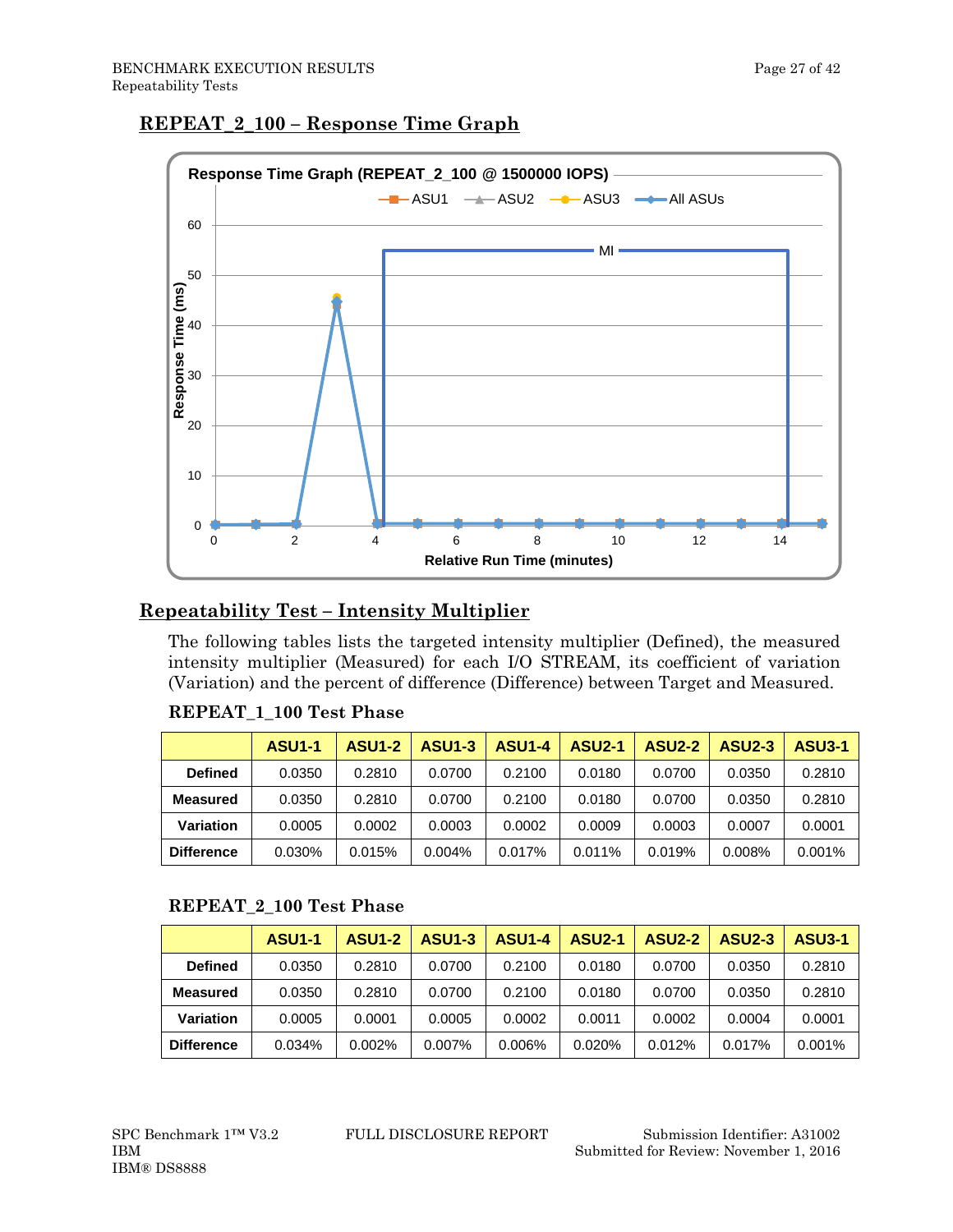## <span id="page-27-0"></span>**Data Persistence Test**

#### **Data Persistence Test Results file**

The results files generated during the execution of the Data Persistence Test is included in the Supporting Files (see Appendix A) as follows:

- **SPC1\_PERSIST\_1\_0\_Raw\_Results.xlsx**
- **SPC1\_PERSIST\_2\_0\_Raw\_Results.xlsx**

#### **Data Persistence Test Execution**

The Data Persistence Test was executed using the following sequence of steps:

- The PERSIST 1 0 Test Phase was executed to completion.
- The Benchmark Configuration was taken through an orderly shutdown process and powered off.
- The Benchmark Configuration was powered on and taken through an orderly startup process.
- The PERSIST\_2\_0 Test Phase was executed to completion.

#### **Data Persistence Test Results**

| <b>Data Persistence Test Phase: Persist1</b>                   |             |
|----------------------------------------------------------------|-------------|
| <b>Total Number of Logical Blocks Written</b>                  | 185,871,241 |
| <b>Total Number of Logical Blocks Verified</b>                 | 181,818,330 |
| <b>Total Number of Logical Blocks that Failed Verification</b> |             |
| Time Duration for Writing Test Logical Blocks (sec.)           | 301         |
| Size in bytes of each Logical Block                            | 8.192       |
| Number of Failed I/O Requests in the process of the Test       |             |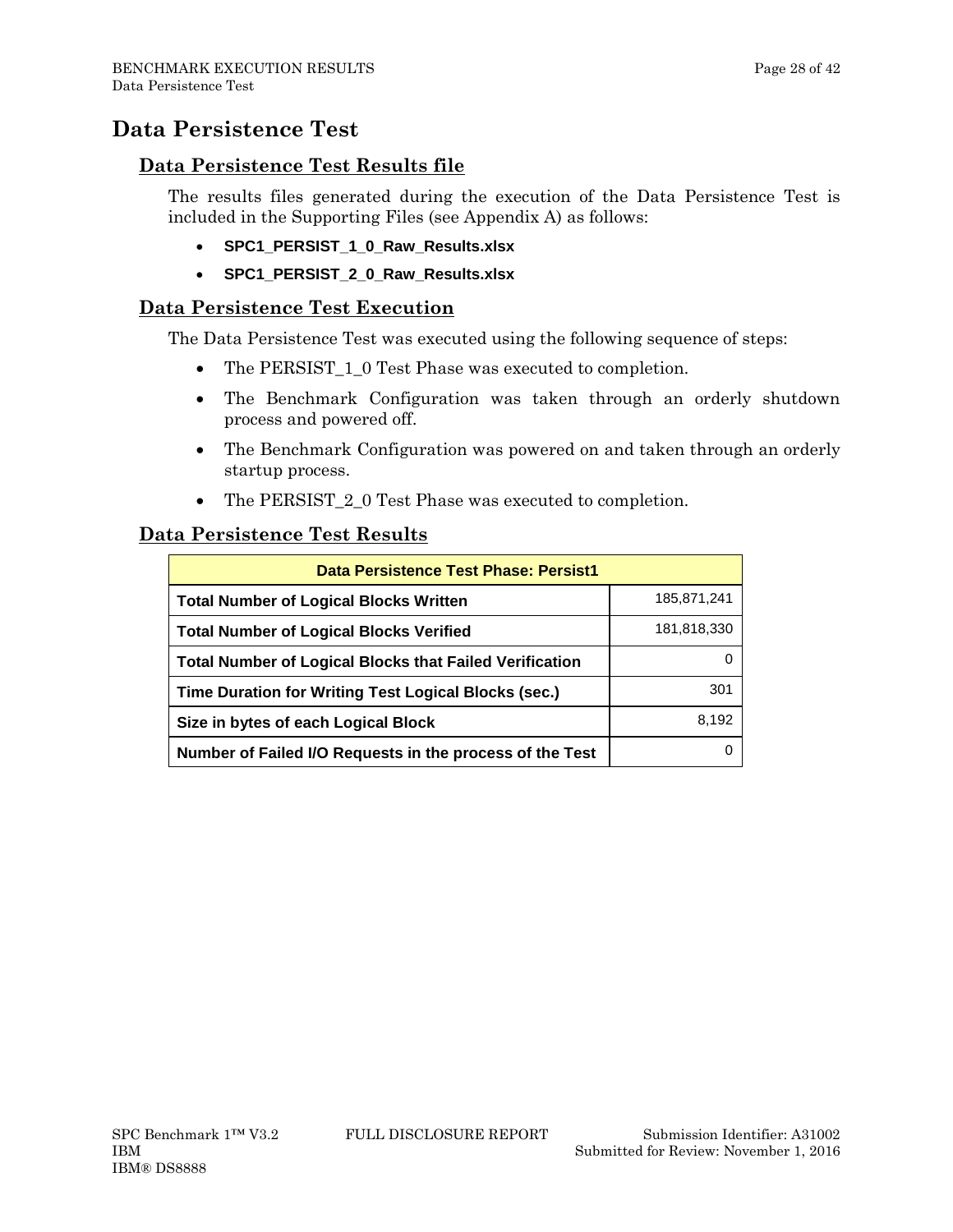# <span id="page-28-0"></span>**APPENDIX A: SUPPORTING FILES**

The following table details the content of the Supporting Files provided as part of this Full Disclosure Report.

| <b>File Name</b>                    | <b>Description</b>                        | <b>Location</b> |
|-------------------------------------|-------------------------------------------|-----------------|
| /SPC1_RESULTS                       | <b>Data reduction worksheets</b>          | root            |
| SPC1_INIT_0_Raw_Results.xlsx        | Raw results for INIT Test Phase           | /SPC1_RESULTS   |
| SPC1_METRICS_0_Quick_Look.xlsx      | <b>Quick Look Test Run Overview</b>       | /SPC1_RESULTS   |
| SPC1_METRICS_0_Raw_Results.xlsx     | Raw results for Primary Metrics Test      | /SPC1_RESULTS   |
| SPC1_METRICS_0_Summary_Results.xlsx | <b>Primary Metrics Summary</b>            | /SPC1_RESULTS   |
| SPC1_PERSIST_1_0_Raw_Results.xlsx   | Raw results for PERSIST1 Test Phase       | /SPC1_RESULTS   |
| SPC1_PERSIST_2_0_Raw_Results.xlsx   | Raw results for PERSIST2 Test Phase       | /SPC1_RESULTS   |
| SPC1_Run_Set_Overview.xlsx          | Run Set Overview Worksheet                | /SPC1_RESULTS   |
| SPC1_VERIFY_0_Raw_Results.xlsx      | Raw results for VERIFY Test Phase         | /SPC1_RESULTS   |
| /C_Tuning                           | Tuning parameters and options             | root            |
|                                     |                                           | /C_Tuning       |
| /D_Creation                         | <b>Storage configuration creation</b>     | root            |
| step1_makearray.txt                 | Create the RAID-10 ranks (1)              | /D_Creation     |
| step2_mkranks.txt                   | Create the RAID-10 ranks (2)              | /D_Creation     |
| step3_makevols.txt                  | Create the LUNs                           | /D_Creation     |
| step4_define_paths.txt              | Define the LUN access path                | /D_Creation     |
| step5_discover.sh                   | Discover LUNs, create multi-path "hdisks" | /D_Creation     |
| step6_create_lvs.sh                 | Create VG and striped LV on the "hdisks"  | /D_Creation     |
| step7_importvg.sh                   | Import VG on all four host systems        | /D_Creation     |
| /E_Inventory                        | <b>Configuration inventory</b>            | root            |
| ds8kConfig.txt                      | List of Benchmark Config. components      | /E_Inventory    |
| /F_Generator                        | <b>Workload generator</b>                 | root            |
| SPC1.asu                            | Defining LUNs hosting the ASUs            | /F_generator    |
| overnight4Host.sh                   | Executing all test phases up to PERSIST_1 | /F_generator    |
| runpersist2.sh                      | Executing PERSIST_2                       |                 |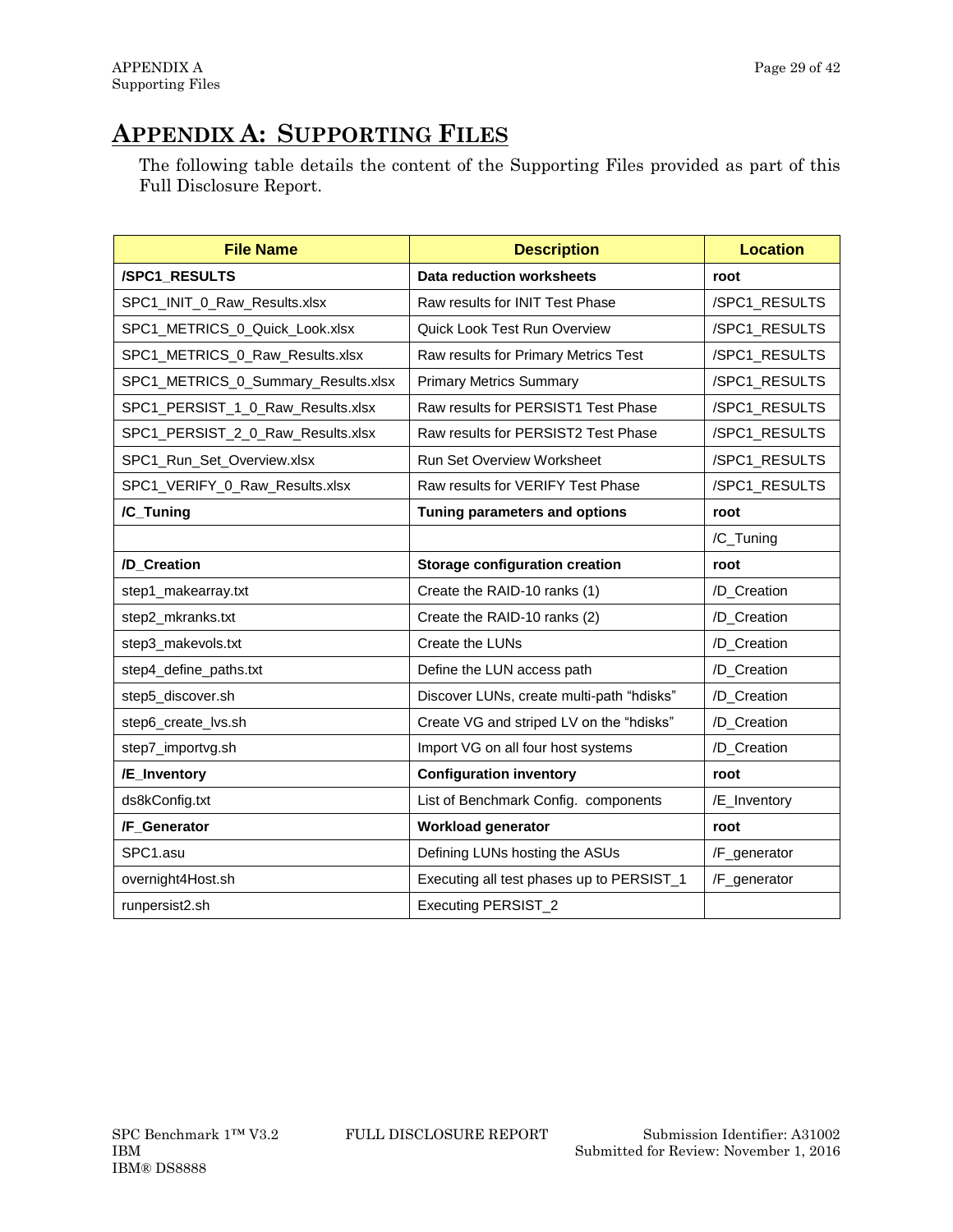# <span id="page-29-0"></span>**APPENDIX B: THIRD PARTY QUOTATION**

### **None**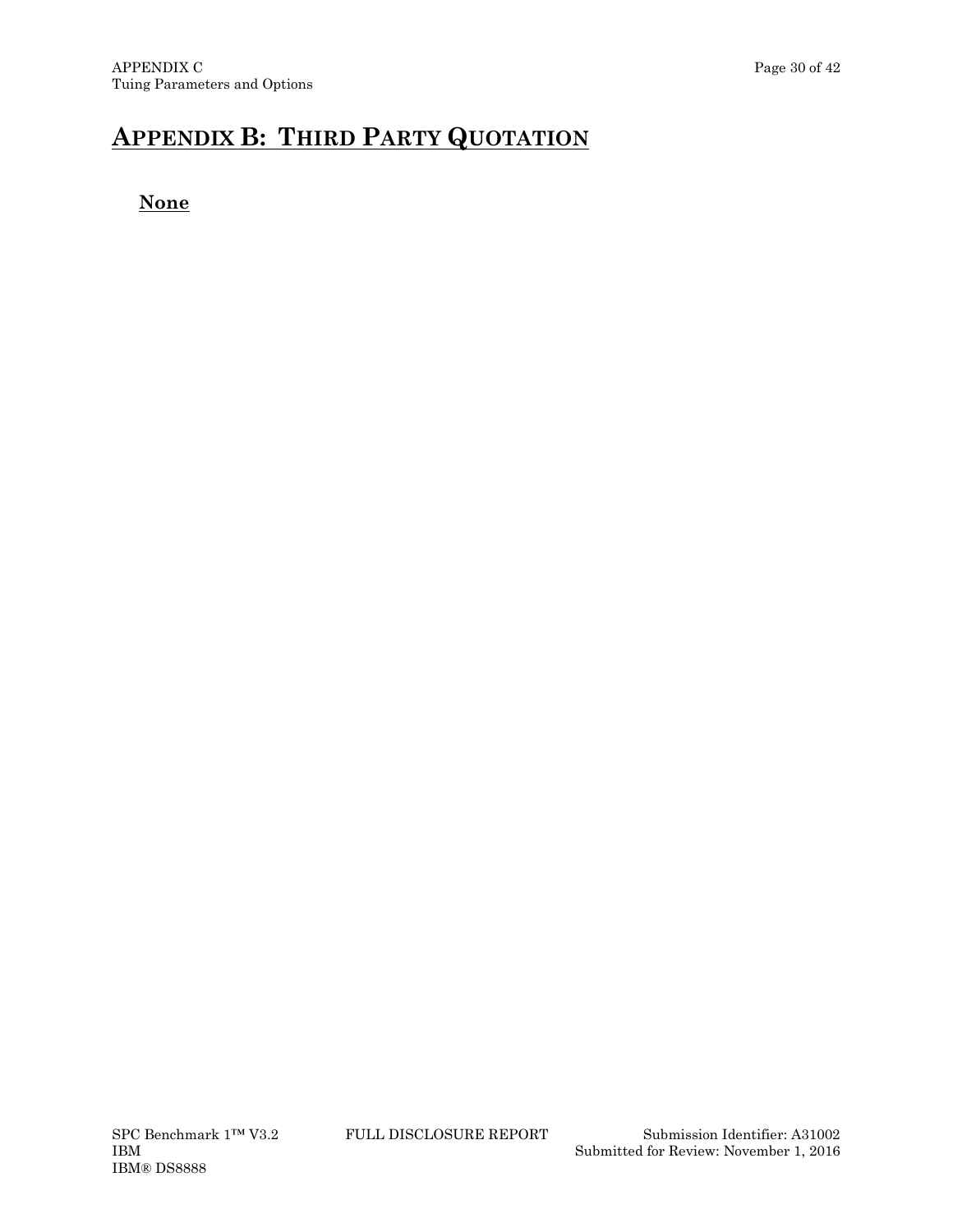# <span id="page-30-0"></span>**APPENDIX C: TUNING PARAMETERS AND OPTIONS**

All default values were used for tuning parameters and options.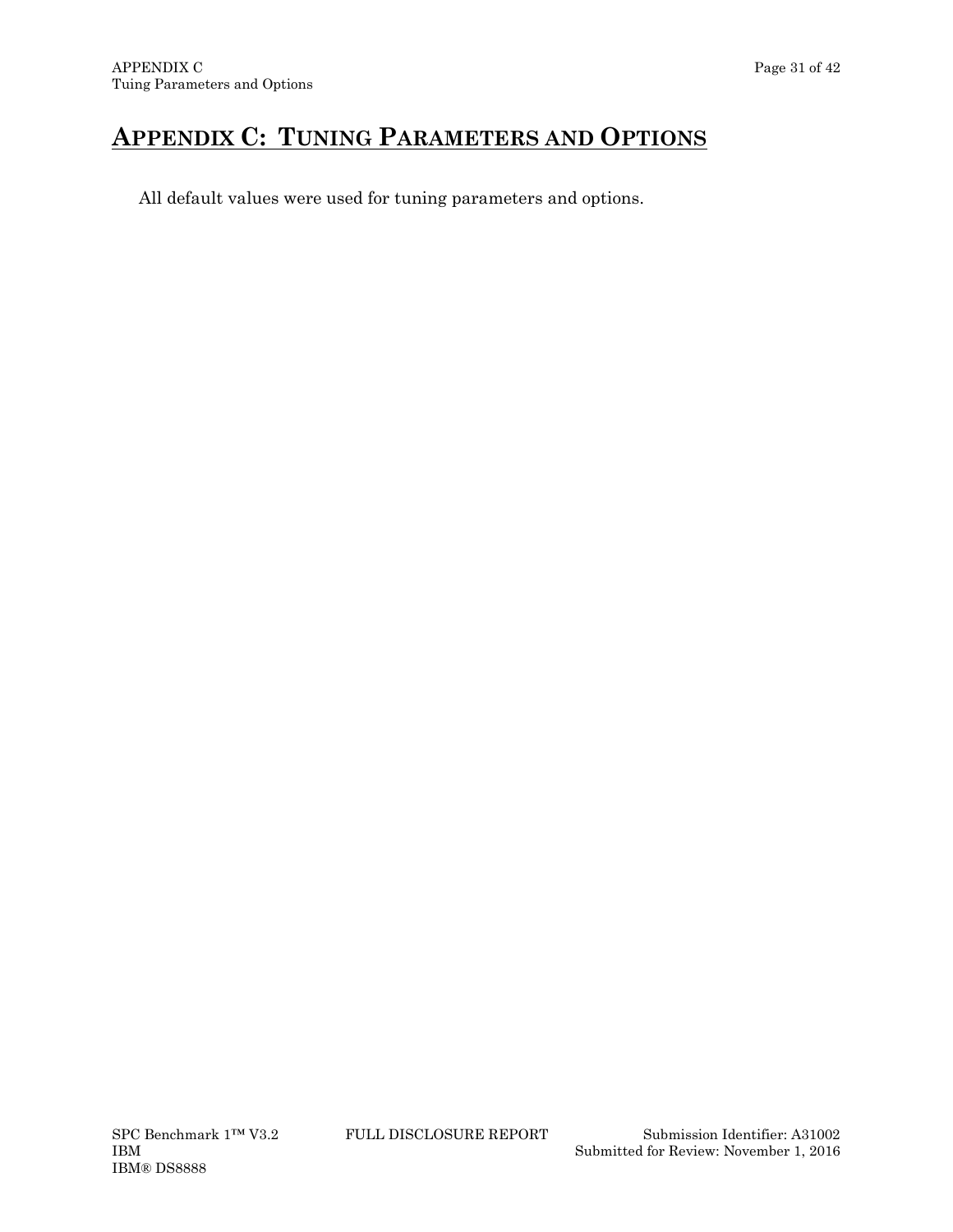# <span id="page-31-0"></span>**APPENDIX D: STORAGE CONFIGURATION CREATION**

#### **Environment**

The following scripts, listed below, are scripts written in the DSCLI command language and executed on one of the Host Systems.

- *step1\_makearray.txt*
- *step2\_mkranks.txt*
- *step3\_makevols.txt*
- *step4\_define\_paths.txt*

DSCI was installed and configured to allow management of the DS8888.

The **step5** discover.sh script, listed below, is a Shell script executed from an AIX command window on all Host Systems.

The **step6** create lvs. sh script, listed below, is a Shell script executed from an AIX command window on one of the Host Systems.

The **step7** importvg.sh script, listed below, is a Shell script executed from an AIX command window on all Host Systems.

### **Create the RAID-10 ranks**

The Step1 script, **step1** makearray.txt, groups the physical volumes into 32 RAID-10 arrays and the system automatically generates a set of array names, A0-A31. A predefined set of 6 or 8 physical flash cards is associated with each array in a specified "array site". Each "array site" is associated with an HPFE, as shown on the Tested Storage Configuration Diagram (Page 13).

During the execution of the Step1 script, two of the 30 flash cards per HPFE are reserved as spares, as also illustrated on the Tested Storage Configuration Diagram.

The Step1 script configures all "array site" flash cards other than the spares into RAID-10 arrays. Thus, the effect of the script is to produce 32 RAID-10 arrays.

The Step2 script *step2* mkranks.txt, defines the arrays, A0-A31, as 32 open system ranks, R0-R31. As in the Step1 script, the rank names are assigned by the system. The Step2 script also defines the ranks R0-R31 to comprise a set of 32 "extentpools" (pools of available storage) with the names P0-P31.

### **Create the LUNs**

The Step3 script, *step3\_makevols.txt*, defines 64 LUNs on the set of 32 RAID-10 ranks. There are 2 LUNs of size 703 GiB on each 4x4 rank, and 2 LUNS of size 523 GiB on each 3x3 rank. All LUNs were used for the benchmark measurements. Each LUN is assigned to one of 4 volume groups, V0-V3, so that paths can be assigned by groups of volumes.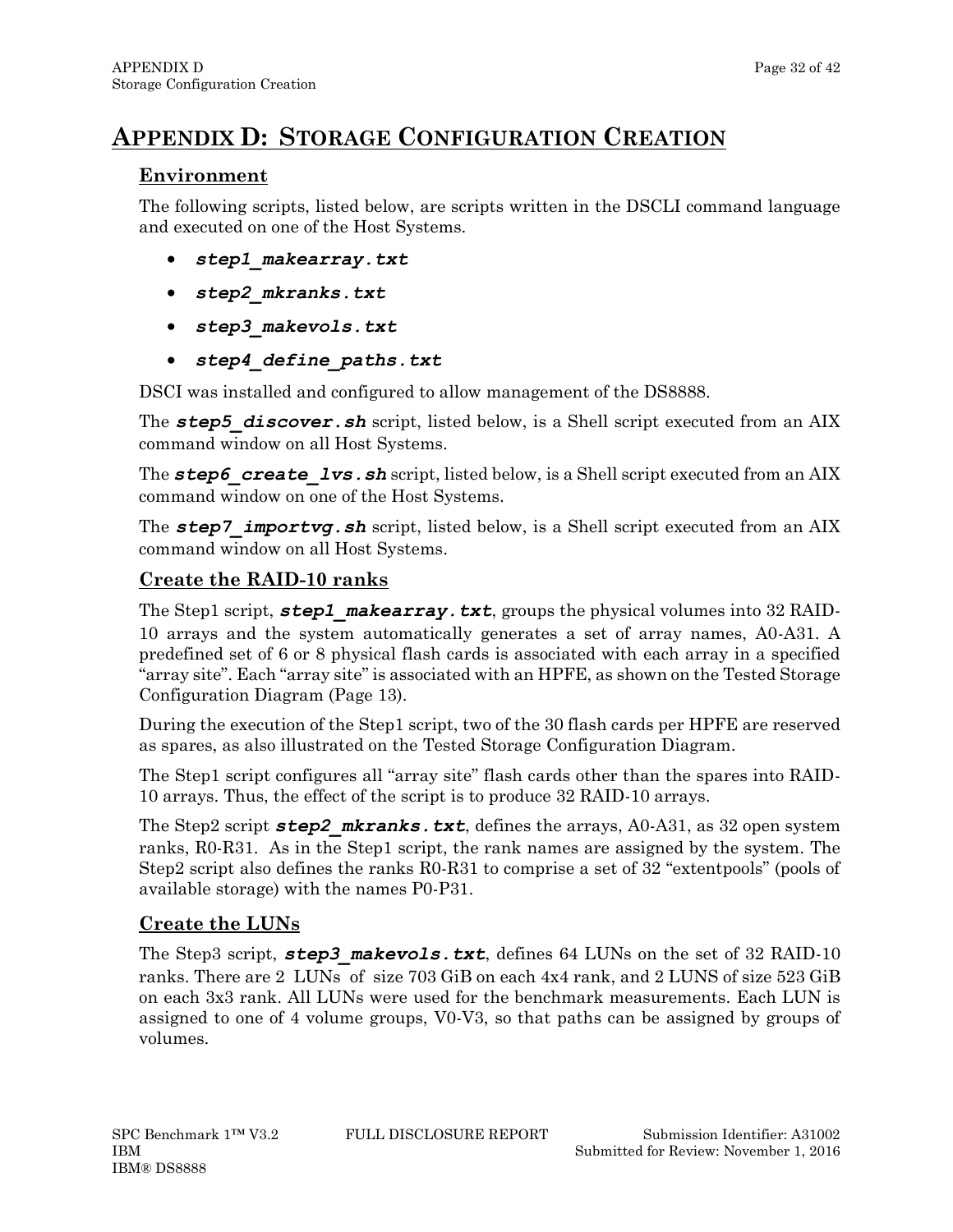#### **Define the LUN access path**

The next Step4 script, *step4\_define\_paths.txt*, is used to define the paths by which each LUN can be accessed by AIX. Four AIX lpars are used; each host has 8 connections to the DS8888. The path definitions are created by the Step4 script. Each host WWPN (total of 32) is assigned to one of the four volume groups, V0-V3.

#### **Discover the LUNs and create multi-path "hdisks"**

The Step5 script, *step5\_discover.sh*, performs discovery on each of the 8 Host System paths on each of the 4 lpars. In this configuration, AIX MPIO capability is utilized, creating one multi-path hdisk that corresponds to each LUN.

#### **Create volume groups and striped logical volumes on the "hdisks"**

The Step6 script, *step6\_create\_lvs.sh*, creates volume groups and striped logical volumes on the hdisks. The volume group "stripevg" contains all of the hdisks. The "stripevg" volume group contains 100 logical volumes named "fat\*" that are striped across all of the arrays. All of the logical volumes were used for the benchmark measurements.

#### **Import volume groups on all four host systems**

The Step7 script, *step7\_importvg.sh*, imports the volume groups as shared volume groups on each host system.

The scripts described above are included in the Supporting Files (see Appendix A) and listed below.

```
step1_makearray.txt
```

|  | mkarray -dev IBM.2107-75GAH71 | -raidtype 10 -arsite S1  |  |  |
|--|-------------------------------|--------------------------|--|--|
|  | mkarray -dev IBM.2107-75GAH71 | -raidtype 10 -arsite S2  |  |  |
|  | mkarray -dev IBM.2107-75GAH71 | -raidtype 10 -arsite S3  |  |  |
|  | mkarray -dev IBM.2107-75GAH71 | -raidtype 10 -arsite S4  |  |  |
|  | mkarray -dev IBM.2107-75GAH71 | -raidtype 10 -arsite S5  |  |  |
|  | mkarray -dev IBM.2107-75GAH71 | -raidtype 10 -arsite S6  |  |  |
|  | mkarray -dev IBM.2107-75GAH71 | -raidtype 10 -arsite S7  |  |  |
|  | mkarray -dev IBM.2107-75GAH71 | -raidtype 10 -arsite S8  |  |  |
|  | mkarray -dev IBM.2107-75GAH71 | -raidtype 10 -arsite S9  |  |  |
|  | mkarray -dev IBM.2107-75GAH71 | -raidtype 10 -arsite S10 |  |  |
|  | mkarray -dev IBM.2107-75GAH71 | -raidtype 10 -arsite S11 |  |  |
|  | mkarray -dev IBM.2107-75GAH71 | -raidtype 10 -arsite S12 |  |  |
|  | mkarray -dev IBM.2107-75GAH71 | -raidtype 10 -arsite S13 |  |  |
|  | mkarray -dev IBM.2107-75GAH71 | -raidtype 10 -arsite S14 |  |  |
|  | mkarray -dev IBM.2107-75GAH71 | -raidtype 10 -arsite S15 |  |  |
|  | mkarray -dev IBM.2107-75GAH71 | -raidtype 10 -arsite S16 |  |  |
|  | mkarray -dev IBM.2107-75GAH71 | -raidtype 10 -arsite S17 |  |  |
|  | mkarray -dev IBM.2107-75GAH71 | -raidtype 10 -arsite S18 |  |  |
|  | mkarray -dev IBM.2107-75GAH71 | -raidtype 10 -arsite S19 |  |  |
|  | mkarray -dev IBM.2107-75GAH71 | -raidtype 10 -arsite S20 |  |  |
|  | mkarray -dev IBM.2107-75GAH71 | -raidtype 10 -arsite S21 |  |  |
|  | mkarray -dev IBM.2107-75GAH71 | -raidtype 10 -arsite S22 |  |  |
|  | mkarray -dev IBM.2107-75GAH71 | -raidtype 10 -arsite S23 |  |  |
|  | mkarray -dev IBM.2107-75GAH71 | -raidtype 10 -arsite S24 |  |  |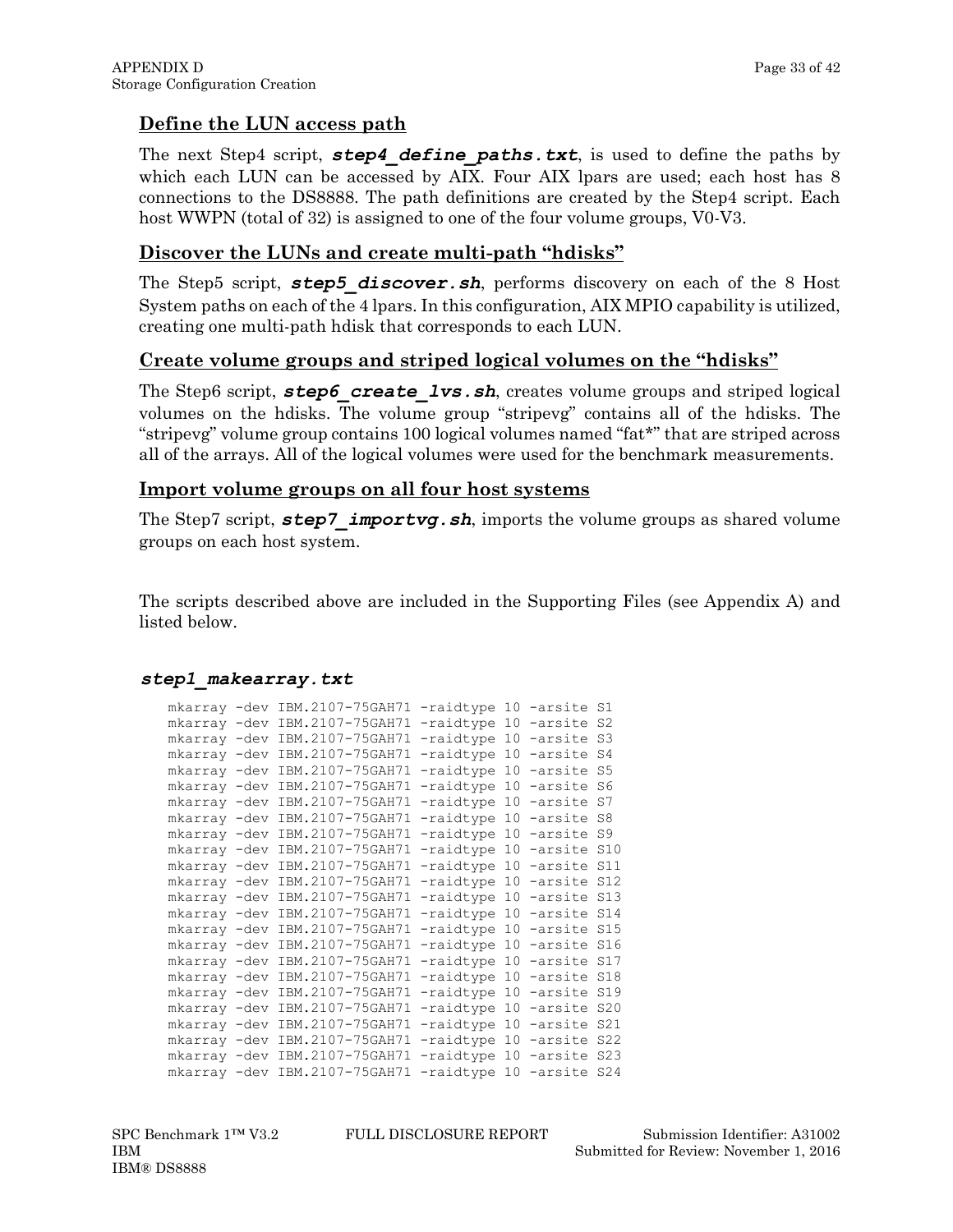|  | mkarray -dev IBM.2107-75GAH71 -raidtype 10 -arsite S25 |  |  |
|--|--------------------------------------------------------|--|--|
|  | mkarray -dev IBM.2107-75GAH71 -raidtype 10 -arsite S26 |  |  |
|  | mkarray -dev IBM.2107-75GAH71 -raidtype 10 -arsite S27 |  |  |
|  | mkarray -dev IBM.2107-75GAH71 -raidtype 10 -arsite S28 |  |  |
|  | mkarray -dev IBM.2107-75GAH71 -raidtype 10 -arsite S29 |  |  |
|  | mkarray -dev IBM.2107-75GAH71 -raidtype 10 -arsite S30 |  |  |
|  | mkarray -dev IBM.2107-75GAH71 -raidtype 10 -arsite S31 |  |  |
|  | mkarray -dev IBM.2107-75GAH71 -raidtype 10 -arsite S32 |  |  |

#### *step2\_makeranks.txt*

|  | mkrank -dev IBM.2107-75GAH71 -array A0 -stgtype fb               |  |                       | -extpool PO                         |  |
|--|------------------------------------------------------------------|--|-----------------------|-------------------------------------|--|
|  | mkrank -dev IBM.2107-75GAH71 -array A1 -stgtype fb               |  |                       | -extpool P1                         |  |
|  | mkrank -dev IBM.2107-75GAH71 -array A2 -stgtype fb               |  |                       | -extpool P2                         |  |
|  | mkrank -dev IBM.2107-75GAH71 -array A3 -stgtype fb               |  |                       | -extpool P3                         |  |
|  | mkrank -dev IBM.2107-75GAH71                                     |  | -array A4 -stgtype fb | -extpool P4                         |  |
|  | mkrank -dev IBM.2107-75GAH71 -array A5 -stgtype fb               |  |                       | -extpool P5                         |  |
|  | mkrank -dev IBM.2107-75GAH71                                     |  | -array A6 -stgtype fb | -extpool P6                         |  |
|  | mkrank -dev IBM.2107-75GAH71 -array A7 -stgtype fb               |  |                       | -extpool P7                         |  |
|  | mkrank -dev IBM.2107-75GAH71 -array A8 -stgtype fb               |  |                       | -extpool P8                         |  |
|  | mkrank -dev IBM.2107-75GAH71 -array A9 -stgtype fb               |  |                       | -extpool P9                         |  |
|  | mkrank -dev IBM.2107-75GAH71                                     |  |                       | -array A10 -stgtype fb -extpool P10 |  |
|  | mkrank -dev IBM.2107-75GAH71 -array A11 -stgtype fb -extpool P11 |  |                       |                                     |  |
|  | mkrank -dev IBM.2107-75GAH71 -array A12 -stgtype fb -extpool P12 |  |                       |                                     |  |
|  | mkrank -dev IBM.2107-75GAH71 -array A13 -stgtype fb -extpool P13 |  |                       |                                     |  |
|  | mkrank -dev IBM.2107-75GAH71 -array A14 -stgtype fb -extpool P14 |  |                       |                                     |  |
|  | mkrank -dev IBM.2107-75GAH71                                     |  |                       | -array A15 -stgtype fb -extpool P15 |  |
|  | mkrank -dev IBM.2107-75GAH71                                     |  |                       | -array A16 -stgtype fb -extpool P16 |  |
|  | mkrank -dev IBM.2107-75GAH71 -array A17 -stgtype fb -extpool P17 |  |                       |                                     |  |
|  | mkrank -dev IBM.2107-75GAH71 -array A18 -stgtype fb -extpool P18 |  |                       |                                     |  |
|  | mkrank -dev IBM.2107-75GAH71 -array A19 -stgtype fb -extpool P19 |  |                       |                                     |  |
|  | mkrank -dev IBM.2107-75GAH71 -array A20 -stgtype fb -extpool P20 |  |                       |                                     |  |
|  | mkrank -dev IBM.2107-75GAH71                                     |  |                       | -array A21 -stgtype fb -extpool P21 |  |
|  | mkrank -dev IBM.2107-75GAH71                                     |  |                       | -array A22 -stgtype fb -extpool P22 |  |
|  | mkrank -dev IBM.2107-75GAH71 -array A23 -stgtype fb -extpool P23 |  |                       |                                     |  |
|  | mkrank -dev IBM.2107-75GAH71                                     |  |                       | -array A24 -stgtype fb -extpool P24 |  |
|  | mkrank -dev IBM.2107-75GAH71                                     |  |                       | -array A25 -stgtype fb -extpool P25 |  |
|  | mkrank -dev IBM.2107-75GAH71 -array A26 -stgtype fb -extpool P26 |  |                       |                                     |  |
|  | mkrank -dev IBM.2107-75GAH71                                     |  |                       | -array A27 -stgtype fb -extpool P27 |  |
|  | mkrank -dev IBM.2107-75GAH71                                     |  |                       | -array A28 -stgtype fb -extpool P28 |  |
|  | mkrank -dev IBM.2107-75GAH71 -array A29 -stgtype fb -extpool P29 |  |                       |                                     |  |
|  | mkrank -dev IBM.2107-75GAH71 -array A30 -stgtype fb -extpool P30 |  |                       |                                     |  |
|  | mkrank -dev IBM.2107-75GAH71 -array A31 -stgtype fb -extpool     |  |                       |                                     |  |

#### *step3\_makevols.txt*

mkfbvol -dev IBM.2107-75GAH71 -extpool P0 -type ds -cap 703 -name da\_#h 1004 mkfbvol -dev IBM.2107-75GAH71 -extpool P0 -type ds -cap 703 -name da\_#h 1005 mkfbvol -dev IBM.2107-75GAH71 -extpool P2 -type ds -cap 523 -name da\_#h 1006 mkfbvol -dev IBM.2107-75GAH71 -extpool P2 -type ds -cap 523 -name da\_#h 1007 mkfbvol -dev IBM.2107-75GAH71 -extpool P4 -type ds -cap 703 -name da\_#h 1200 mkfbvol -dev IBM.2107-75GAH71 -extpool P4 -type ds -cap 703 -name da\_#h 1201 mkfbvol -dev IBM.2107-75GAH71 -extpool P6 -type ds -cap 523 -name da\_#h 1202 mkfbvol -dev IBM.2107-75GAH71 -extpool P6 -type ds -cap 523 -name da\_#h 1203 mkfbvol -dev IBM.2107-75GAH71 -extpool P1 -type ds -cap 703 -name da\_#h 1104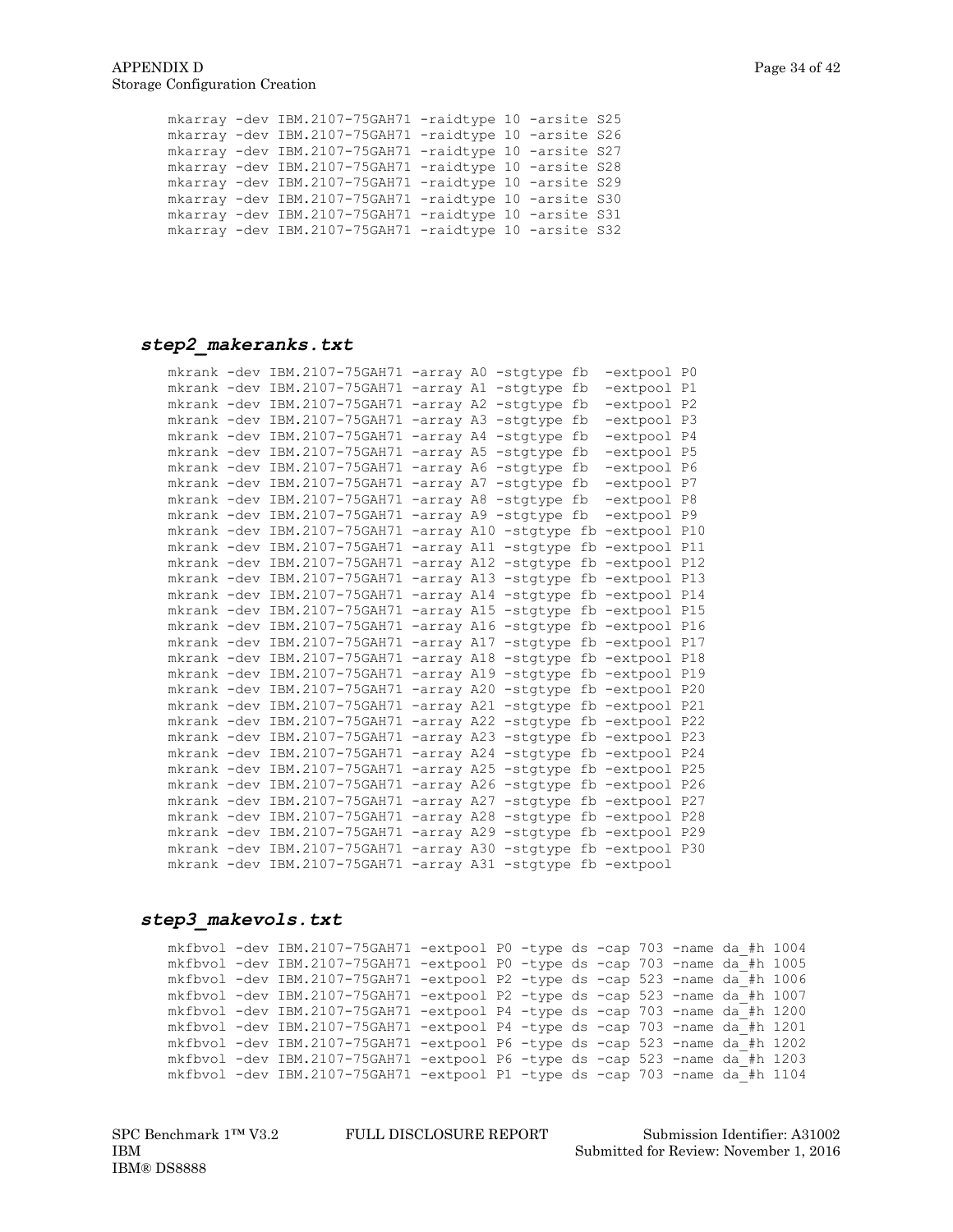|               | mkfbvol -dev IBM.2107-75GAH71 -extpool P1 -type ds -cap 703 -name da #h 1105  |  |                   |  |         |                                    |                       |  |
|---------------|-------------------------------------------------------------------------------|--|-------------------|--|---------|------------------------------------|-----------------------|--|
|               | mkfbvol -dev IBM.2107-75GAH71 -extpool P3 -type ds -cap 523 -name da #h 1106  |  |                   |  |         |                                    |                       |  |
|               | mkfbvol -dev IBM.2107-75GAH71 -extpool P3 -type ds -cap 523 -name da_#h 1107  |  |                   |  |         |                                    |                       |  |
|               | mkfbvol -dev IBM.2107-75GAH71 -extpool P5 -type ds -cap 703 -name da #h 1300  |  |                   |  |         |                                    |                       |  |
|               | mkfbvol -dev IBM.2107-75GAH71 -extpool P5 -type ds -cap 703 -name da #h 1301  |  |                   |  |         |                                    |                       |  |
|               | mkfbvol -dev IBM.2107-75GAH71 -extpool P7 -type ds -cap 523 -name da #h 1302  |  |                   |  |         |                                    |                       |  |
|               | mkfbvol -dev IBM.2107-75GAH71 -extpool P7 -type ds -cap 523 -name da #h 1303  |  |                   |  |         |                                    |                       |  |
|               | mkfbvol -dev IBM.2107-75GAH71 -extpool P8                                     |  |                   |  |         | -type ds -cap 703 -name da #h 1400 |                       |  |
|               | mkfbvol -dev IBM.2107-75GAH71 -extpool P8 -type ds -cap 703 -name da #h 1401  |  |                   |  |         |                                    |                       |  |
|               | mkfbvol -dev IBM.2107-75GAH71 -extpool P10 -type ds -cap 523 -name da #h 1402 |  |                   |  |         |                                    |                       |  |
|               | mkfbvol -dev IBM.2107-75GAH71 -extpool P10 -type ds -cap 523 -name da #h 1403 |  |                   |  |         |                                    |                       |  |
|               | mkfbvol -dev IBM.2107-75GAH71 -extpool P12 -type ds -cap 703 -name da_#h 1604 |  |                   |  |         |                                    |                       |  |
|               | mkfbvol -dev IBM.2107-75GAH71 -extpool P12 -type ds -cap 703 -name da #h 1605 |  |                   |  |         |                                    |                       |  |
|               | mkfbvol -dev IBM.2107-75GAH71 -extpool P14 -type ds -cap 523 -name da #h 1606 |  |                   |  |         |                                    |                       |  |
|               | mkfbvol -dev IBM.2107-75GAH71 -extpool P14 -type ds -cap 523 -name da #h 1607 |  |                   |  |         |                                    |                       |  |
|               | mkfbvol -dev IBM.2107-75GAH71 -extpool P9 -type ds -cap 703 -name da #h 1500  |  |                   |  |         |                                    |                       |  |
|               | mkfbvol -dev IBM.2107-75GAH71 -extpool P9 -type ds -cap 703 -name da #h 1501  |  |                   |  |         |                                    |                       |  |
|               | mkfbvol -dev IBM.2107-75GAH71 -extpool P11 -type ds -cap 523 -name da #h 1502 |  |                   |  |         |                                    |                       |  |
|               | mkfbvol -dev IBM.2107-75GAH71 -extpool P11 -type ds -cap 523 -name da #h 1503 |  |                   |  |         |                                    |                       |  |
|               | mkfbvol -dev IBM.2107-75GAH71 -extpool P13 -type ds -cap 703 -name da #h 1704 |  |                   |  |         |                                    |                       |  |
|               | mkfbvol -dev IBM.2107-75GAH71 -extpool P13 -type ds -cap 703 -name da #h 1705 |  |                   |  |         |                                    |                       |  |
|               | mkfbvol -dev IBM.2107-75GAH71 -extpool P15 -type ds -cap 523 -name da #h 1706 |  |                   |  |         |                                    |                       |  |
|               | mkfbvol -dev IBM.2107-75GAH71 -extpool P15 -type ds -cap 523 -name da #h 1707 |  |                   |  |         |                                    |                       |  |
|               |                                                                               |  |                   |  |         |                                    |                       |  |
|               | mkfbvol -dev IBM.2107-75GAH71 -extpool P16 -type ds -cap 703 -name da #h 1800 |  |                   |  |         |                                    |                       |  |
|               | mkfbvol -dev IBM.2107-75GAH71 -extpool P16 -type ds -cap 703 -name da #h 1801 |  |                   |  |         |                                    |                       |  |
|               | mkfbvol -dev IBM.2107-75GAH71 -extpool P18 -type ds -cap 523 -name da #h 1802 |  |                   |  |         |                                    |                       |  |
|               | mkfbvol -dev IBM.2107-75GAH71 -extpool P18 -type ds -cap 523 -name da_#h 1803 |  |                   |  |         |                                    |                       |  |
|               | mkfbvol -dev IBM.2107-75GAH71 -extpool P20 -type ds -cap 703 -name da #h 1A04 |  |                   |  |         |                                    |                       |  |
|               | mkfbvol -dev IBM.2107-75GAH71 -extpool P20 -type ds -cap 703 -name da #h 1A05 |  |                   |  |         |                                    |                       |  |
|               | mkfbvol -dev IBM.2107-75GAH71 -extpool P22 -type ds -cap 523 -name da #h 1A06 |  |                   |  |         |                                    |                       |  |
|               | mkfbvol -dev IBM.2107-75GAH71 -extpool P22 -type ds -cap 523 -name da_#h 1A07 |  |                   |  |         |                                    |                       |  |
|               | mkfbvol -dev IBM.2107-75GAH71 -extpool P17 -type ds -cap 703 -name da #h 1900 |  |                   |  |         |                                    |                       |  |
|               | mkfbvol -dev IBM.2107-75GAH71 -extpool P17 -type ds -cap 703 -name da #h 1901 |  |                   |  |         |                                    |                       |  |
|               | mkfbvol -dev IBM.2107-75GAH71 -extpool P19 -type ds -cap 523 -name da #h 1902 |  |                   |  |         |                                    |                       |  |
|               | mkfbvol -dev IBM.2107-75GAH71 -extpool P19 -type ds -cap 523 -name da #h 1903 |  |                   |  |         |                                    |                       |  |
|               | mkfbvol -dev IBM.2107-75GAH71 -extpool P21 -type ds -cap 703 -name da #h 1B04 |  |                   |  |         |                                    |                       |  |
|               | mkfbvol -dev IBM.2107-75GAH71 -extpool P21 -type ds -cap 703 -name da #h 1B05 |  |                   |  |         |                                    |                       |  |
|               | mkfbvol -dev IBM.2107-75GAH71 -extpool P23 -type ds -cap 523 -name da #h 1B06 |  |                   |  |         |                                    |                       |  |
|               | mkfbvol -dev IBM.2107-75GAH71 -extpool P23 -type ds -cap 523 -name da #h 1B07 |  |                   |  |         |                                    |                       |  |
|               | mkfbvol -dev IBM.2107-75GAH71 -extpool P24 -type ds -cap 703 -name da #h 1C04 |  |                   |  |         |                                    |                       |  |
|               | mkfbvol -dev IBM.2107-75GAH71 -extpool P24 -type ds -cap 703 -name da_#h 1C05 |  |                   |  |         |                                    |                       |  |
|               | mkfbvol -dev IBM.2107-75GAH71 -extpool P26 -type ds -cap 523 -name da_#h 1C06 |  |                   |  |         |                                    |                       |  |
|               | mkfbvol -dev IBM.2107-75GAH71 -extpool P26 -type ds -cap 523 -name da_#h 1C07 |  |                   |  |         |                                    |                       |  |
|               | mkfbvol -dev IBM.2107-75GAH71 -extpool P28 -type ds -cap 703 -name da #h 1E00 |  |                   |  |         |                                    |                       |  |
|               | mkfbvol -dev IBM.2107-75GAH71 -extpool P28 -type ds -cap 703 -name da #h 1E01 |  |                   |  |         |                                    |                       |  |
|               | mkfbvol -dev IBM.2107-75GAH71 -extpool P30 -type ds -cap 523 -name da #h 1E02 |  |                   |  |         |                                    |                       |  |
|               | mkfbvol -dev IBM.2107-75GAH71 -extpool P30 -type ds -cap 523 -name da #h 1E03 |  |                   |  |         |                                    |                       |  |
|               | mkfbvol -dev IBM.2107-75GAH71 -extpool P25 -type ds -cap 703 -name da #h 1D04 |  |                   |  |         |                                    |                       |  |
|               | mkfbvol -dev IBM.2107-75GAH71 -extpool P25 -type ds -cap 703 -name da #h 1D05 |  |                   |  |         |                                    |                       |  |
|               | mkfbvol -dev IBM.2107-75GAH71 -extpool P27 -type ds -cap 523 -name da #h 1D06 |  |                   |  |         |                                    |                       |  |
|               | mkfbvol -dev IBM.2107-75GAH71 -extpool P27 -type ds -cap 523 -name da #h 1D07 |  |                   |  |         |                                    |                       |  |
|               | mkfbvol -dev IBM.2107-75GAH71 -extpool P29 -type ds -cap 703 -name da #h 1F00 |  |                   |  |         |                                    |                       |  |
|               | mkfbvol -dev IBM.2107-75GAH71 -extpool P29 -type ds -cap 703 -name da #h 1F01 |  |                   |  |         |                                    |                       |  |
|               | mkfbvol -dev IBM.2107-75GAH71 -extpool P31 -type ds -cap 523 -name da #h 1F02 |  |                   |  |         |                                    |                       |  |
|               | mkfbvol -dev IBM.2107-75GAH71 -extpool P31 -type ds -cap 523 -name da #h 1F03 |  |                   |  |         |                                    |                       |  |
| mkvolgrp -dev | IBM.2107-75GAH71<br>1107,1800-1803,1900-1903 VO                               |  | -hosttype pSeries |  | -volume |                                    | $1004 - 1007, 1104 -$ |  |

IBM® DS8888

SPC Benchmark 1™ V3.2 FULL DISCLOSURE REPORT Submission Identifier: A31002 IBM Submitted for Review: November 1, 2016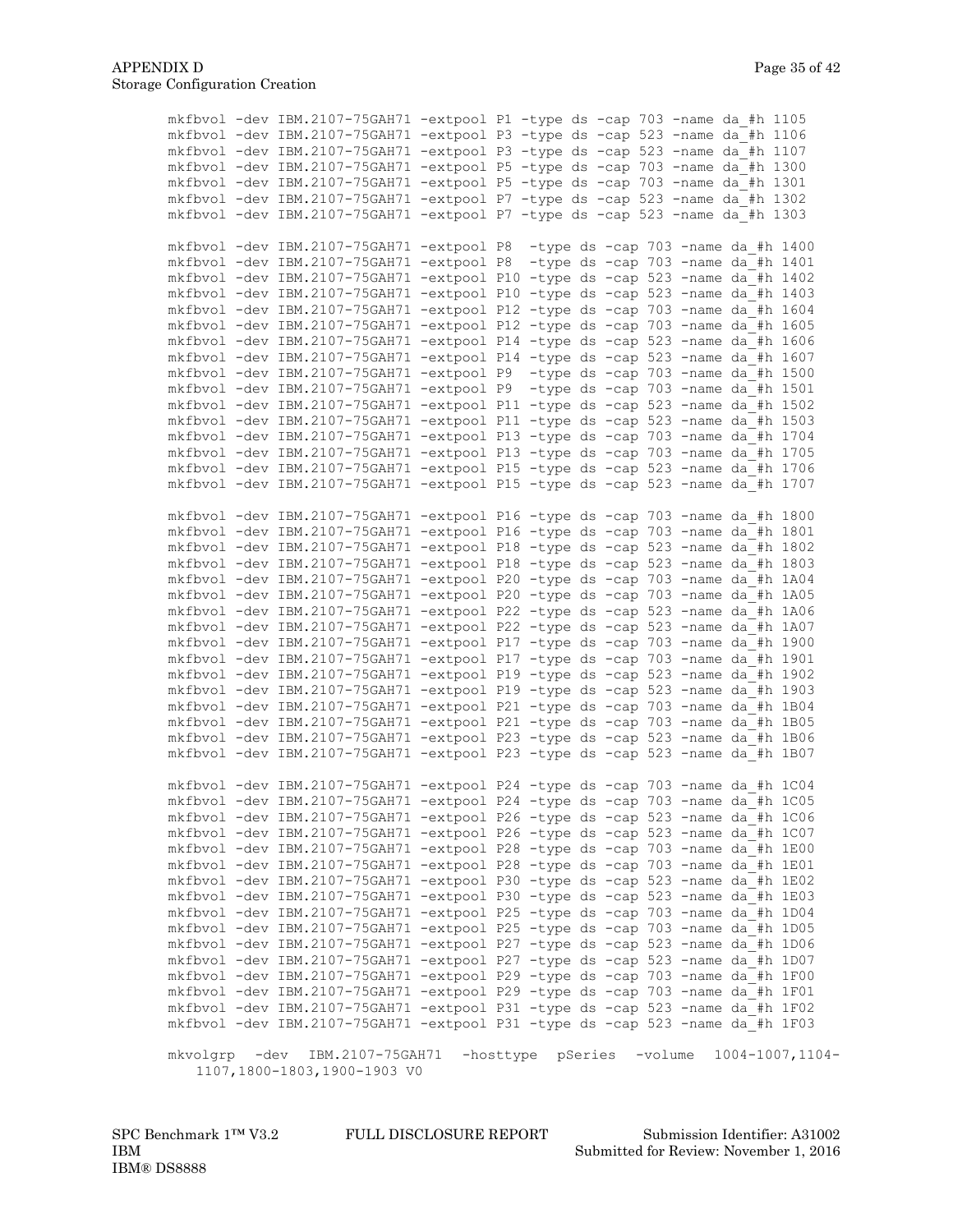| mkvolgrp -dev IBM.2107-75GAH71 -hosttype pSeries -volume 1200-1203,1300- |  |                                                     |
|--------------------------------------------------------------------------|--|-----------------------------------------------------|
| 1303, 1A04-1A07, 1B04-1B07 V1                                            |  |                                                     |
| mkvolgrp -dev IBM.2107-75GAH71                                           |  | -hosttype pSeries -volume 1400-1403,1500-           |
| 1503,1C04-1C07,1D04-1D07 V2                                              |  |                                                     |
| mkvolgrp -dev IBM.2107-75GAH71                                           |  | $-$ hosttype pSeries $-v$ olume $1604-1607$ , 1704- |
| 1707,1E00-1E03,1F00-1F03 V3                                              |  |                                                     |
|                                                                          |  |                                                     |

#### *step4\_define\_paths.txt*

| MKHOSTCONNECT - DEV IBM.2107-75GAH71<br>$-WWNAME$ | 10000090FAB05611 | -PROFILE | "IBM |
|---------------------------------------------------|------------------|----------|------|
| PSERIES - AIX" -VOLGRP V0 1b 1a FCS0              |                  |          |      |
| MKHOSTCONNECT - DEV IBM.2107-75GAH71<br>$-WWNAME$ | 10000090FAB05612 | -PROFILE | "IBM |
| PSERIES - AIX" -VOLGRP V0 1b 1a FCS1              |                  |          |      |
| MKHOSTCONNECT - DEV IBM.2107-75GAH71<br>$-WWNAME$ | 10000090FAB05431 | -PROFILE | "IBM |
| PSERIES - AIX" -VOLGRP V0 1b 1b FCS0              |                  |          |      |
| MKHOSTCONNECT - DEV IBM.2107-75GAH71<br>$-WWNAME$ | 10000090FAB05432 | -PROFILE | "IBM |
| PSERIES - AIX" -VOLGRP V0 1b 1b FCS1              |                  |          |      |
| MKHOSTCONNECT - DEV IBM.2107-75GAH71<br>$-WWNAME$ | 10000090FAB056D1 | -PROFILE | "IBM |
| PSERIES - AIX" -VOLGRP V0 1b 1c FCS0              |                  |          |      |
| MKHOSTCONNECT - DEV IBM.2107-75GAH71<br>$-WWNAME$ | 10000090FAB056D2 | -PROFILE | "IBM |
| PSERIES - AIX" -VOLGRP V0 1b 1c FCS1              |                  |          |      |
| MKHOSTCONNECT - DEV IBM.2107-75GAH71<br>$-WWNAME$ | 10000090FAB05572 | -PROFILE | "IBM |
| PSERIES - AIX" -VOLGRP V0 1b 1d FCS0              |                  |          |      |
| MKHOSTCONNECT - DEV IBM.2107-75GAH71<br>$-WWNAME$ | 10000090FAB05573 | -PROFILE | "IBM |
| PSERIES - AIX" -VOLGRP V0 1b 1d FCS1              |                  |          |      |
|                                                   |                  |          |      |
| MKHOSTCONNECT - DEV IBM.2107-75GAH71<br>$-WWNAME$ | 10000090FAB05560 | -PROFILE | "IBM |
| PSERIES - AIX" -VOLGRP V1 1b 1a FCS2              |                  |          |      |
| MKHOSTCONNECT - DEV IBM.2107-75GAH71<br>$-WWNAME$ | 10000090FAB05561 | -PROFILE | "IBM |
| PSERIES - AIX" -VOLGRP V1 1b 1a FCS3              |                  |          |      |
| $-WWNAME$                                         | 10000090FAB055B7 | -PROFILE | "IBM |
| MKHOSTCONNECT - DEV IBM.2107-75GAH71              |                  |          |      |
| PSERIES - AIX" -VOLGRP V1 1b 1b FCS2              |                  |          |      |
| MKHOSTCONNECT - DEV IBM.2107-75GAH71<br>$-WWNAME$ | 10000090FAB055B8 | -PROFILE | "IBM |
| PSERIES - AIX" -VOLGRP V1 1b 1b FCS3              |                  |          |      |
| MKHOSTCONNECT - DEV IBM.2107-75GAH71<br>$-WWNAME$ | 10000090FAB05638 | -PROFILE | "IBM |
| PSERIES - AIX" -VOLGRP V1 1b 1c FCS2              |                  |          |      |
| MKHOSTCONNECT - DEV IBM.2107-75GAH71<br>$-WWNAME$ | 10000090FAB05639 | -PROFILE | "IBM |
| PSERIES - AIX" -VOLGRP V1 1b 1c FCS3              |                  |          |      |
| MKHOSTCONNECT - DEV IBM.2107-75GAH71<br>$-WWNAME$ | 10000090FAB053A1 | -PROFILE | "IBM |
| PSERIES - AIX" -VOLGRP V1 1b_1d_FCS2              |                  |          |      |
| MKHOSTCONNECT - DEV IBM.2107-75GAH71<br>$-WWNAME$ | 10000090FAB053A2 | -PROFILE | "IBM |
| PSERIES - AIX" -VOLGRP V1 1b_1d_FCS3              |                  |          |      |
|                                                   |                  |          |      |
| MKHOSTCONNECT - DEV IBM.2107-75GAH71<br>$-WWNAME$ | 10000090FAB05623 | -PROFILE | "IBM |
| PSERIES - AIX" -VOLGRP V2 1b 1a FCS4              |                  |          |      |
| MKHOSTCONNECT - DEV IBM.2107-75GAH71<br>$-WWNAME$ | 10000090FAB05624 | -PROFILE | "IBM |
| PSERIES - AIX" -VOLGRP V2 1b 1a FCS5              |                  |          |      |
| MKHOSTCONNECT - DEV IBM.2107-75GAH71<br>$-WWNAME$ | 10000090FAB056B0 | -PROFILE | "IBM |
| PSERIES - AIX" -VOLGRP V2 1b 1b FCS4              |                  |          |      |
| MKHOSTCONNECT - DEV IBM.2107-75GAH71<br>$-WWNAME$ | 10000090FAB056B1 | -PROFILE | "IBM |
| PSERIES - AIX" -VOLGRP V2 1b 1b FCS5              |                  |          |      |
| MKHOSTCONNECT - DEV IBM.2107-75GAH71<br>$-WWNAME$ | 10000090FAB056A7 | -PROFILE | "IBM |
| PSERIES - AIX" -VOLGRP V2 1b 1c FCS6              |                  |          |      |
| MKHOSTCONNECT - DEV IBM.2107-75GAH71<br>$-WWNAME$ | 10000090FAB056A8 | -PROFILE | "IBM |
| PSERIES - AIX" -VOLGRP V2 1b 1c FCS7              |                  |          |      |
| MKHOSTCONNECT - DEV IBM.2107-75GAH71<br>$-WWNAME$ | 10000090FAB05554 | -PROFILE | "IBM |
| PSERIES - AIX" -VOLGRP V2 1b 1d FCS6              |                  |          |      |
| MKHOSTCONNECT - DEV IBM.2107-75GAH71<br>$-WWNAME$ | 10000090FAB05555 | -PROFILE | "IBM |
| PSERIES - AIX" -VOLGRP V2 1b 1d FCS7              |                  |          |      |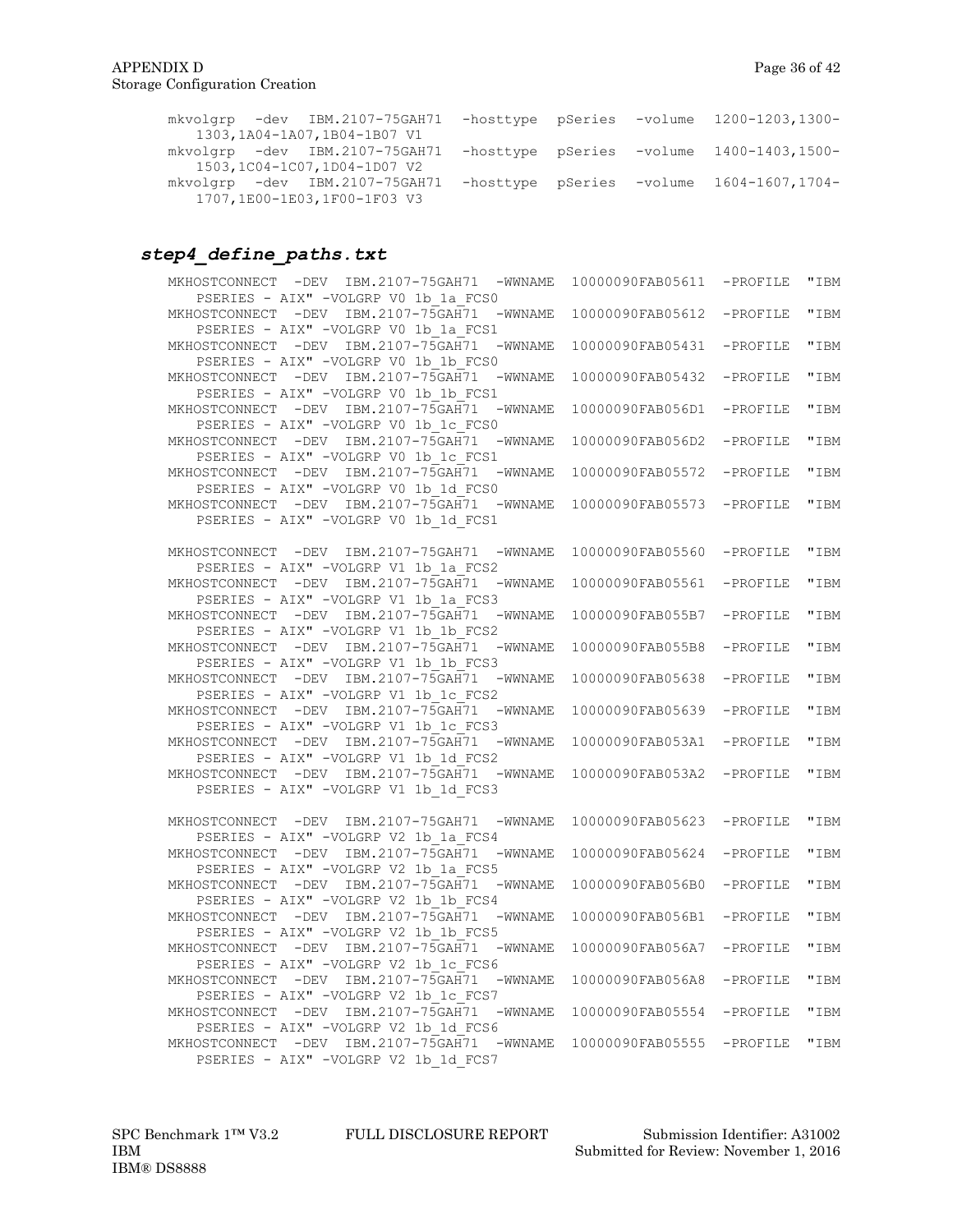| TBM.2107-75GAH71 -WWNAME<br>– DEV<br>MKHOSTCONNECT         |           | 10000090FAB05332             | $-$ PROFILE | "IBM |
|------------------------------------------------------------|-----------|------------------------------|-------------|------|
| PSERIES - AIX" -VOLGRP V3 1b 1a FCS6                       |           |                              |             |      |
| -DEV IBM.2107-75GAH71<br>MKHOSTCONNECT                     | -WWNAME   | 10000090FAB05333             | $-PROFTLE$  | "IBM |
| PSERIES - AIX" -VOLGRP V3 1b 1a FCS7                       |           |                              |             |      |
| MKHOSTCONNECT -DEV<br>IBM.2107-75GAH71                     | -WWNAME   | $10000090FAB05A0A - PROFILE$ |             | "IBM |
| PSERIES - AIX" -VOLGRP V3 1b 1b FCS8                       |           |                              |             |      |
| IBM.2107-75GAH71<br>MKHOSTCONNECT -DEV                     | -WWNAME   | 10000090FAB05A0B             | $-$ PROFILE | "IBM |
| PSERIES - AIX" -VOLGRP V3 1b 1b FCS9                       |           |                              |             |      |
| MKHOSTCONNECT - DEV IBM.2107-75GAH71                       | – WWNAME. | 10000090FAB055C6 -PROFILE    |             | "IBM |
| PSERIES - AIX" -VOLGRP V3 1b 1c FCS10                      |           |                              |             |      |
| MKHOSTCONNECT - DEV IBM.2107-75GAH71 - WWNAME              |           | 10000090FAB055C7             | -PROFILE    | "IBM |
| PSERIES - AIX" -VOLGRP V3 1b 1c FCS11                      |           |                              |             |      |
| IBM.2107-75GAH71<br>$-\text{DEV}$<br>MKHOSTCONNECT         | -WWNAME   | 10000090FAB056BF             | $-$ PROFILE | "IBM |
| PSERIES - AIX" -VOLGRP V3 1b 1d FCS10                      |           |                              |             |      |
| IBM.2107-75GAH71 -WWNAME<br>$-\text{DEV}$<br>MKHOSTCONNECT |           | 10000090FAB056C0             | $-$ PROFILE | "IBM |
| PSERIES - AIX" -VOLGRP V3 1b 1d FCS11                      |           |                              |             |      |

#### *step5\_discover.sh*

cfgmgr

#### *step6\_createlvs.sh*

```
FIRST=1
LAST=64
hdisks=""
i=$FIRST
while [ i -le LAST ]
do
         hdisks="$hdisks hdisk$i"
         (( i=i+1 ))
done
mkvg -S -P 64 -f -y stripevg -s 1024 $hdisks
i=1while [[ i -le 100 ]]
do
         mklv -a e -y fat$i -x 5000 -u 64 -S 128M stripevg 320
         (( i=i+1 ))
done
varyoffvg stripevg; exportvg stripevg
```
#### *step7\_importvg.sh*

importvg -ny stripevg hdisk1; varyonvg -bu stripevg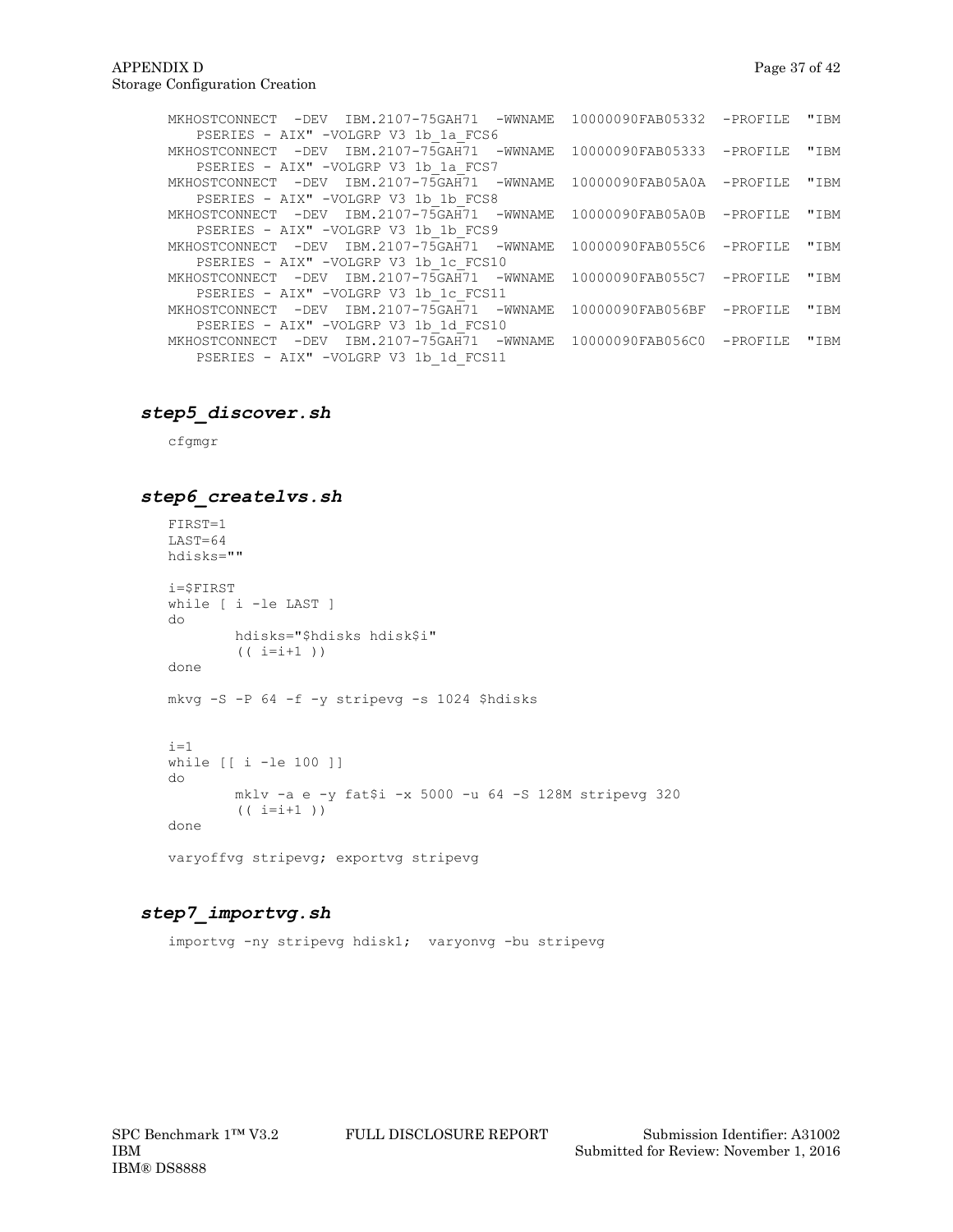# <span id="page-37-0"></span>**APPENDIX E: CONFIGURATION INVENTORY**

An inventory of the Tested Storage Configuration was collected during the execution the script *step5\_discover.sh.* It generated the following log file:

• *ds8kConfig.txt* List of configured components

The above log file is included in the Supporting Files (see Appendix A).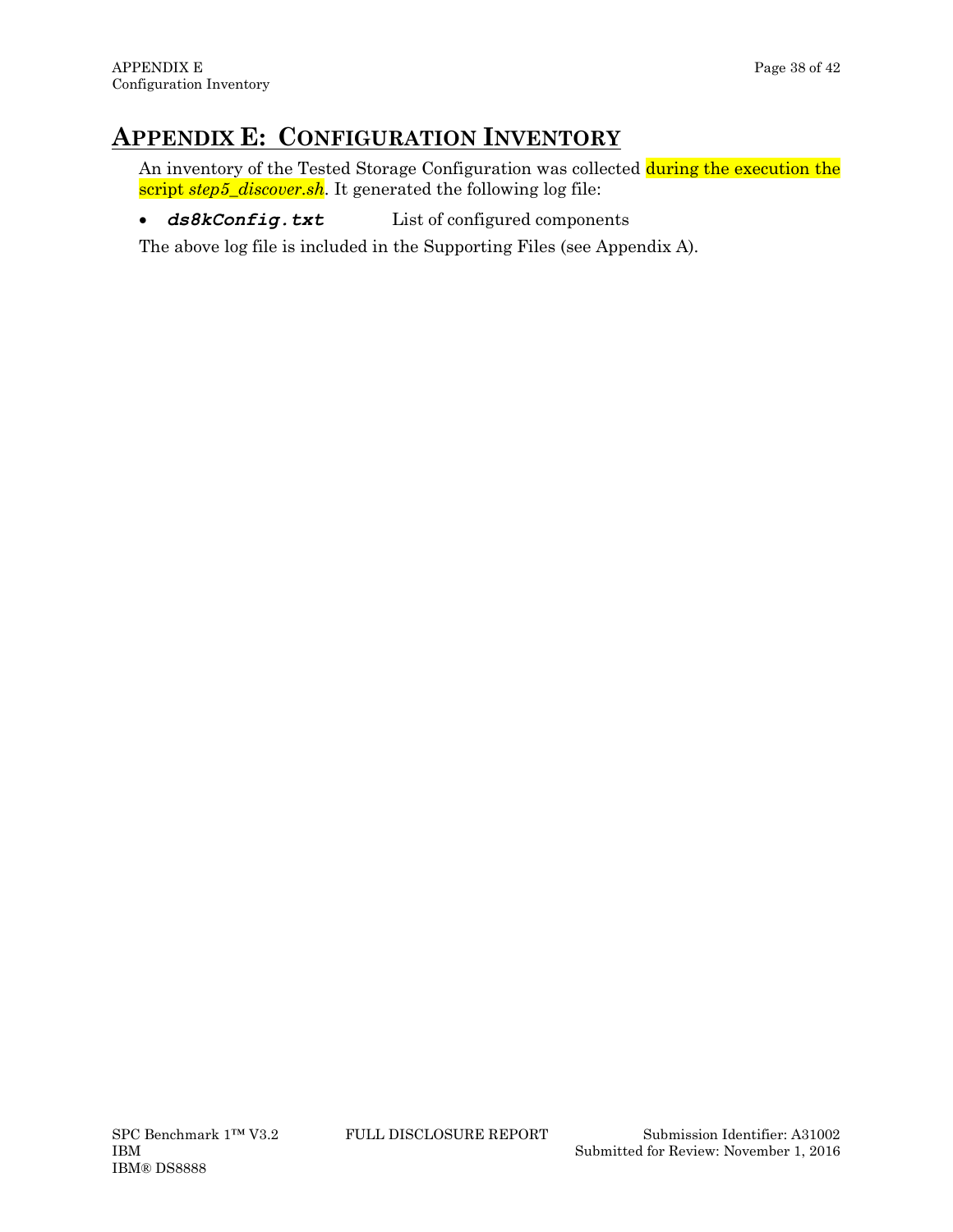# <span id="page-38-0"></span>**APPENDIX F: WORKLOAD GENERATOR**

The ASUs accessed by the SPC-1 workload generator, are defined based upon the LUNs rfat1, rfat2, …, rfat100, using the script *SPC1.asu*.

The phases of the benchmark are executed using the script *overnight4Host.sh*, up until the end of the PERSIST\_1 test phase. The script was truncated by commenting out the execution of the PERSIST\_2 test phase (as shown below).

The PERSIST\_2 test phase is executed using the script *runpersist2.sh*.

The above scripts are included in the Supporting Files (see Appendix A) and listed below.

#### *SPC1.asu*

| offset=0                                 |
|------------------------------------------|
|                                          |
| asu=1                                    |
| size=320gib                              |
| device=/dev/rfat1                        |
| device=/dev/rfat2                        |
| device=/dev/rfat3                        |
| device=/dev/rfat4                        |
| device=/dev/rfat5                        |
| device=/dev/rfat6                        |
| device=/dev/rfat7                        |
| device=/dev/rfat8                        |
| device=/dev/rfat9                        |
| device=/dev/rfat10                       |
| device=/dev/rfat11                       |
| device=/dev/rfat12                       |
| device=/dev/rfat13                       |
| device=/dev/rfat14                       |
| device=/dev/rfat15                       |
| device=/dev/rfat16                       |
| device=/dev/rfat17                       |
| device=/dev/rfat18                       |
| device=/dev/rfat19                       |
| device=/dev/rfat20                       |
| device=/dev/rfat21                       |
| device=/dev/rfat22                       |
| device=/dev/rfat23                       |
| device=/dev/rfat24                       |
| device=/dev/rfat25                       |
| device=/dev/rfat26                       |
| device=/dev/rfat27                       |
| device=/dev/rfat28                       |
| device=/dev/rfat29                       |
| device=/dev/rfat30                       |
| device=/dev/rfat31<br>device=/dev/rfat32 |
|                                          |
| device=/dev/rfat33                       |
| device=/dev/rfat34                       |
| device=/dev/rfat35                       |
| device=/dev/rfat36                       |
| device=/dev/rfat37                       |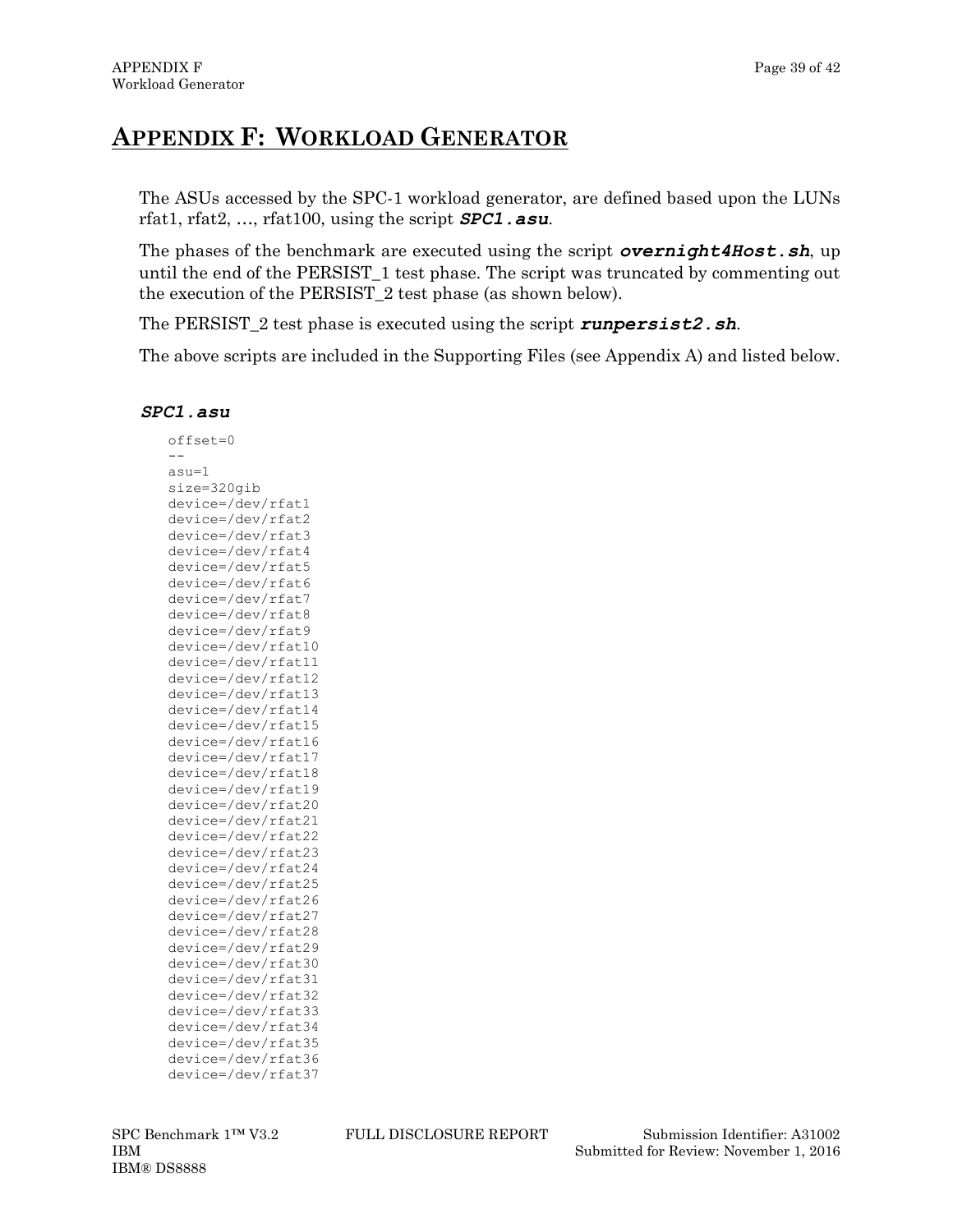device=/dev/rfat38 device=/dev/rfat39 device=/dev/rfat40 device=/dev/rfat41 device=/dev/rfat42 device=/dev/rfat43 device=/dev/rfat44 device=/dev/rfat45 - asu=2 size=320gib device=/dev/rfat46 device=/dev/rfat47 device=/dev/rfat48 device=/dev/rfat49 device=/dev/rfat50 device=/dev/rfat51 device=/dev/rfat52 device=/dev/rfat53 device=/dev/rfat54 device=/dev/rfat55 device=/dev/rfat56 device=/dev/rfat57 device=/dev/rfat58 device=/dev/rfat59 device=/dev/rfat60 device=/dev/rfat61 device=/dev/rfat62 device=/dev/rfat63 device=/dev/rfat64 device=/dev/rfat65 device=/dev/rfat66 device=/dev/rfat67 device=/dev/rfat68 device=/dev/rfat69 device=/dev/rfat70 device=/dev/rfat71 device=/dev/rfat72 device=/dev/rfat73 device=/dev/rfat74 device=/dev/rfat75 device=/dev/rfat76 device=/dev/rfat77 device=/dev/rfat78 device=/dev/rfat79 device=/dev/rfat80 device=/dev/rfat81 device=/dev/rfat82 device=/dev/rfat83 device=/dev/rfat84 device=/dev/rfat85 device=/dev/rfat86 device=/dev/rfat87 device=/dev/rfat88 device=/dev/rfat89 device=/dev/rfat90  $$ asu=3 size=320gib device=/dev/rfat91 device=/dev/rfat92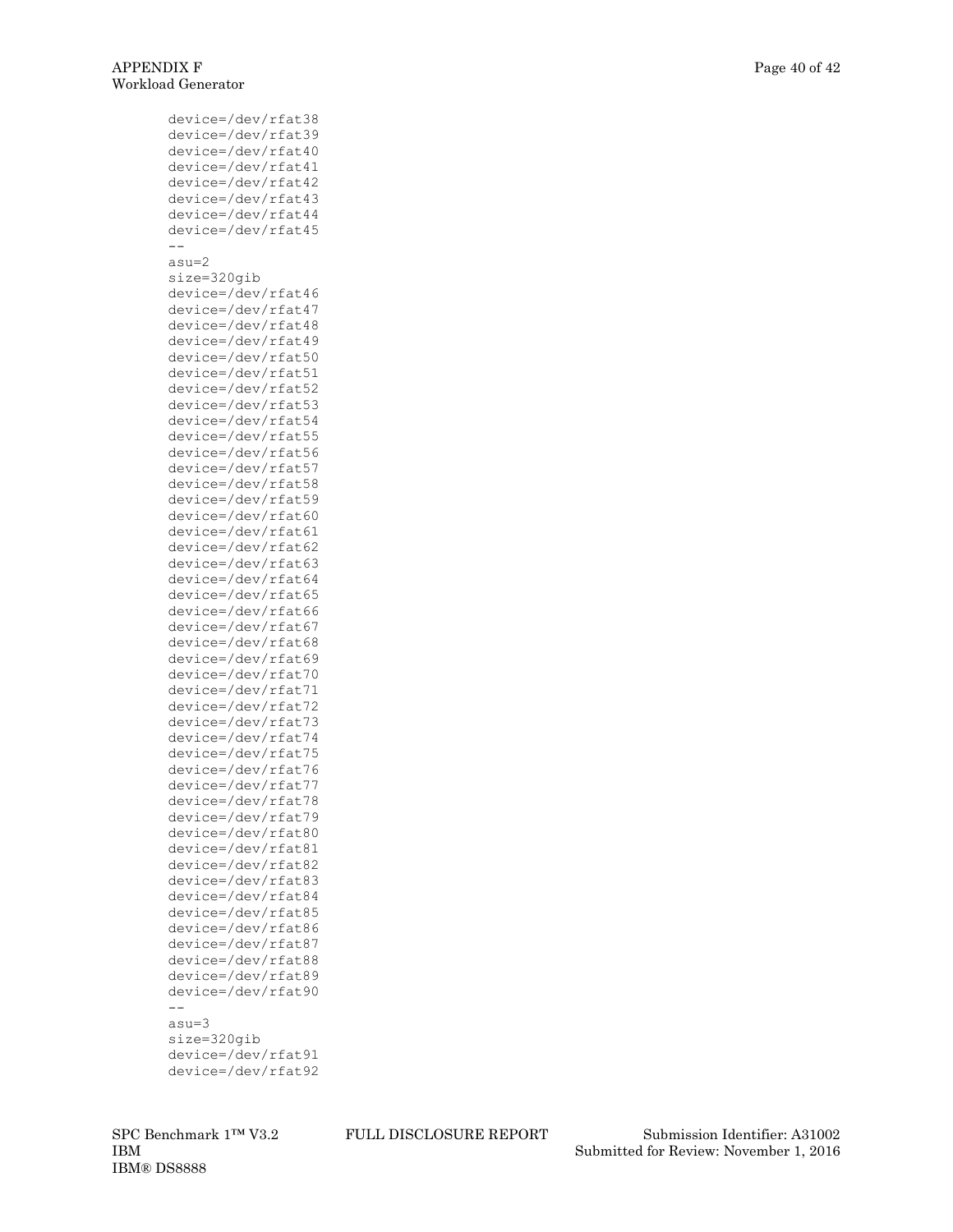```
device=/dev/rfat93
device=/dev/rfat94
device=/dev/rfat95
device=/dev/rfat96
device=/dev/rfat97
device=/dev/rfat98
device=/dev/rfat99
device=/dev/rfat100
```
#### *overnight4Host.sh*

```
#Sequence of tests needed for an audited SPC-1 submission.
#For internal use, the persistance test can be omitted.
#If the content of storage does not matter to performance (e.g. a fully allocated
   HDD config) INIT can be omitted.
outputDir=/perform/spc1/8888/Four_p8_Server/smt4_32Path32PQ_8BHRaid10_officialR
  un_1.5M
export PATH=/perform/spc1/8888:$PATH
ds8kConfig=$outputDir/ds8kConfig.txt
if [ ! -d $outputDir ]; then
    mkdir -p $outputDir
f_iLINE="=========================================================================
   ======="
lsvg stripevg >> $ds8kConfig
echo "$LINE\n\n" >> $ds8kConfig
lsvg -p stripevg >> $ds8kConfig
echo "$LINE\n\n" >> $ds8kConfig
lsvg -l stripevg >> $ds8kConfig
echo "$LINE\n\n" >> $ds8kConfig
dscli -hmc1 perfss02h -user admin -passwd passw0rd lsarray -dev IBM.2107-75GAH71 
   -l >> $ds8kConfig
echo "$LINE\n\n" >> $ds8kConfig
dscli -hmc1 perfss02h -user admin -passwd passw0rd lsddm >> $ds8kConfig
echo "$LINE\n\n" >> $ds8kConfig
dscli -hmc1 perfss02h -user admin -passwd passw0rd lsrank -dev IBM.2107-75GAH71 
   -l >> $ds8kConfig
echo "$LINE\n\n" >> $ds8kConfig
dscli -hmc1 perfss02h -user admin -passwd passw0rd lsda IBM.2107-75GAH71 >> 
   $ds8kConfig
echo "$LINE\n\n" >> $ds8kConfig
dscli -hmc1 perfss02h -user admin -passwd passw0rd lsioport -dev IBM.2107-75GAH71 
   -l >> $ds8kConfig
spc1 -master 4HOST-31-core.HST -run SPC1_INIT -output $outputDir -iops 10000 -
  storage SPC1.8BhRaid10.asu -slave iops 1000 -iops per session 1000
spc1 -run SPC1_VERIFY -output $outputDir -iops 100 -storage SPC1.8BhRaid10.asu
spc1 -master 4HOST-31-core.HST -run SPC1_METRICS -output $outputDir -iops 1500000 
   -storage SPC1.8BhRaid10.asu
spc1 -run SPC1 VERIFY -output $outputDir -iops 100 -storage SPC1.8BhRaid10.asu
spc1 -master 4HOST-31-core.HST -run SPC1_PERSIST_1 -output $outputDir -iops 
   375000 -storage SPC1.8BhRaid10.asu
#For formal submission the following run should occur after a power cycle
#spc1 -master 4HOST-31-core.HST -run SPC1_PERSIST_2 -output $outputDir -iops 
   375000 -storage SPC1.8BhRaid10.asu
```

```
IBM® DS8888
```